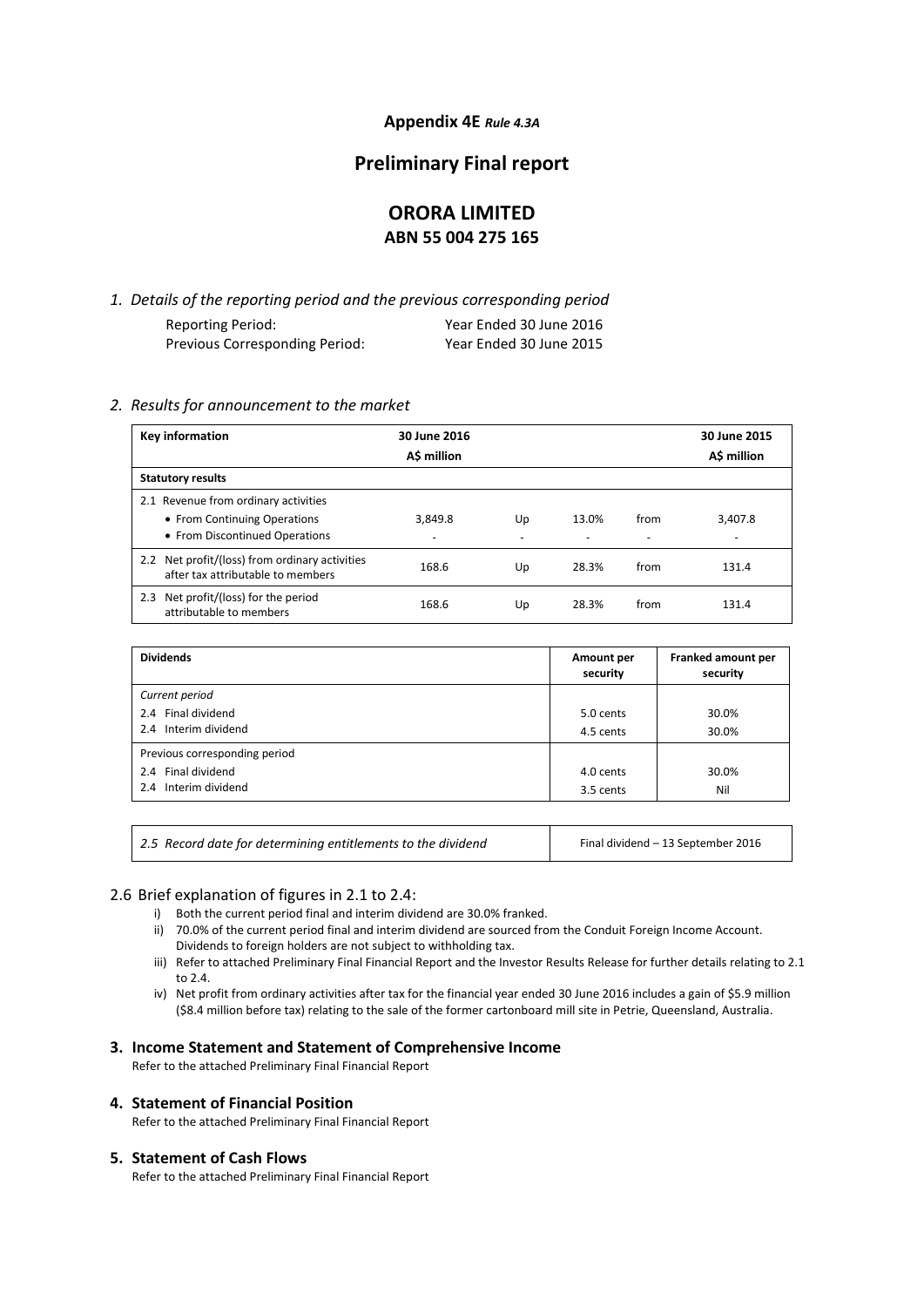#### **6. Statement of Retained Earnings**

Refer to the attached Preliminary Final Financial Report, Note 4.4.3 Retained Earnings

#### **7. Details of individual dividends and payment dates**

Refer to the attached Preliminary Final Financial Report, Note 4.2 Dividends

#### **8. Details of dividend reinvestment plan**

The Dividend Reinvestment Plan (DRP) is in operation. No discount is available under the DRP in respect of the FY16 final dividend. The issue price for the FY16 final dividend will be calculated based on the arithmetic average of the weighted average market price for the ten ASX trading days from 19 to 30 September 2016, inclusive. The last date for receipt of election notices for the DRP is 14 September 2016. Shares allotted under the DRP rank equally with existing fully paid ordinary shares of Orora Limited.

#### **9. Net tangible assets**

|                                                  | Current period | 30 June 2015 |
|--------------------------------------------------|----------------|--------------|
| Net tangible asset backing per ordinary security | \$0.93         | \$0.96       |

#### **10. Control gained over entities having a material effect**

Refer to the attached Preliminary Final Financial Report, Section 6 Group Structure.

#### **11. Details of associates and joint venture entities**  Not applicable

#### **12. Significant information**

Refer to the attached Investor Results Release

#### **13. For foreign entities, which set of accounting standards is used in compiling the report** Not applicable

#### **14. Commentary on results for the period**

Refer to the attached Preliminary Final Financial Report, Note 1.2 Earnings per Share and the attached Investor Results Release

#### **15 This report is based on accounts which have been audited.**

The audit report, which is unmodified, will be made available with the Company's financial report, which also contains the Directors' Report (including the audited Remuneration Report) and Directors' Declaration. These will all be released to the ASX at the same time as part of the Company's Annual Report which is nearing completion and will be released on approximately 9 September 2016.

............................................................

Ann Stubbings Company Secretary

Dated: 15 August 2016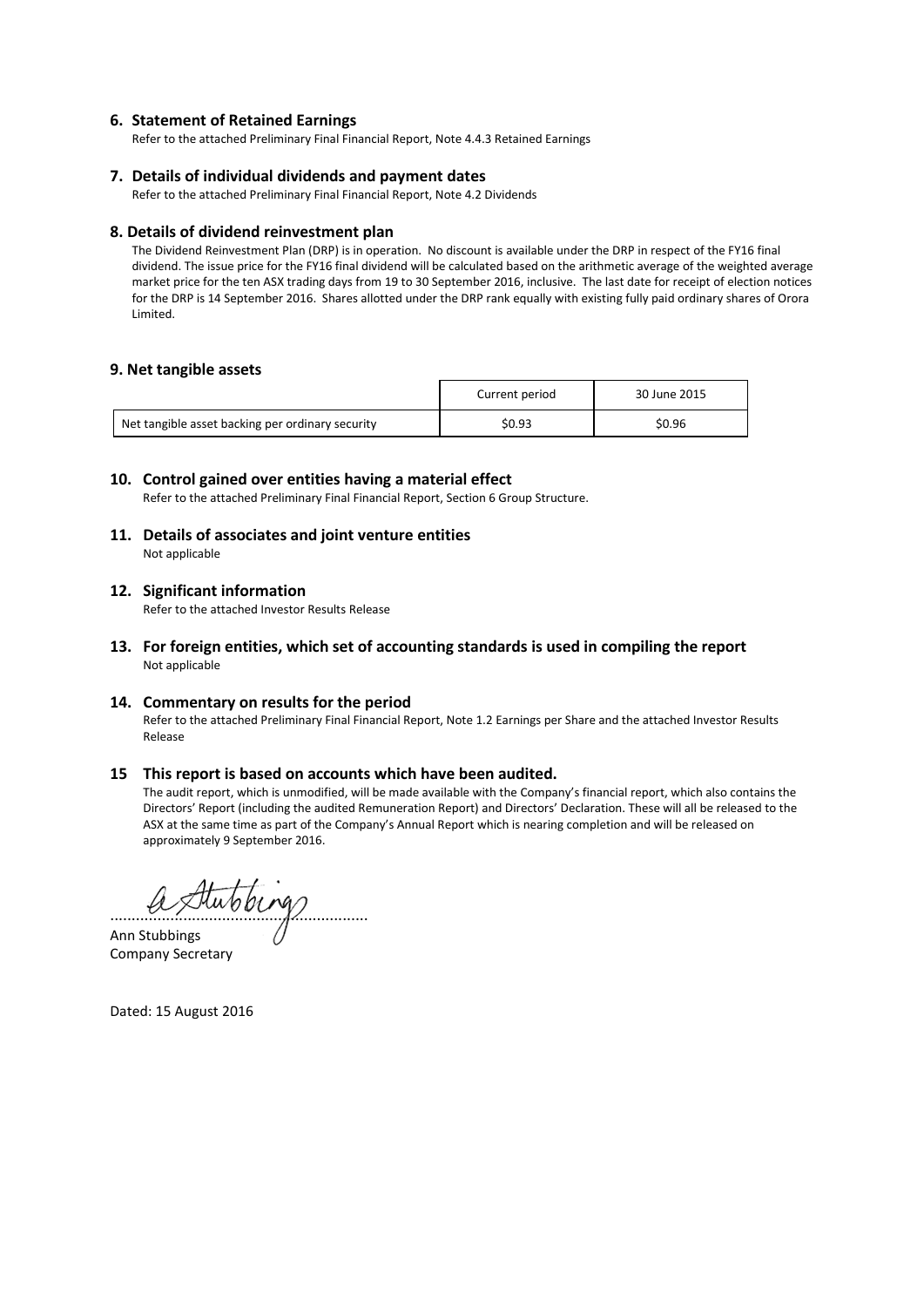# **ORORA LIMITED ABN: 55 004 275 165**

# **ANNUAL FINANCIAL REPORT**

## **FOR THE FINANCIAL YEAR ENDED 30 JUNE 2016**

**15 August 2016**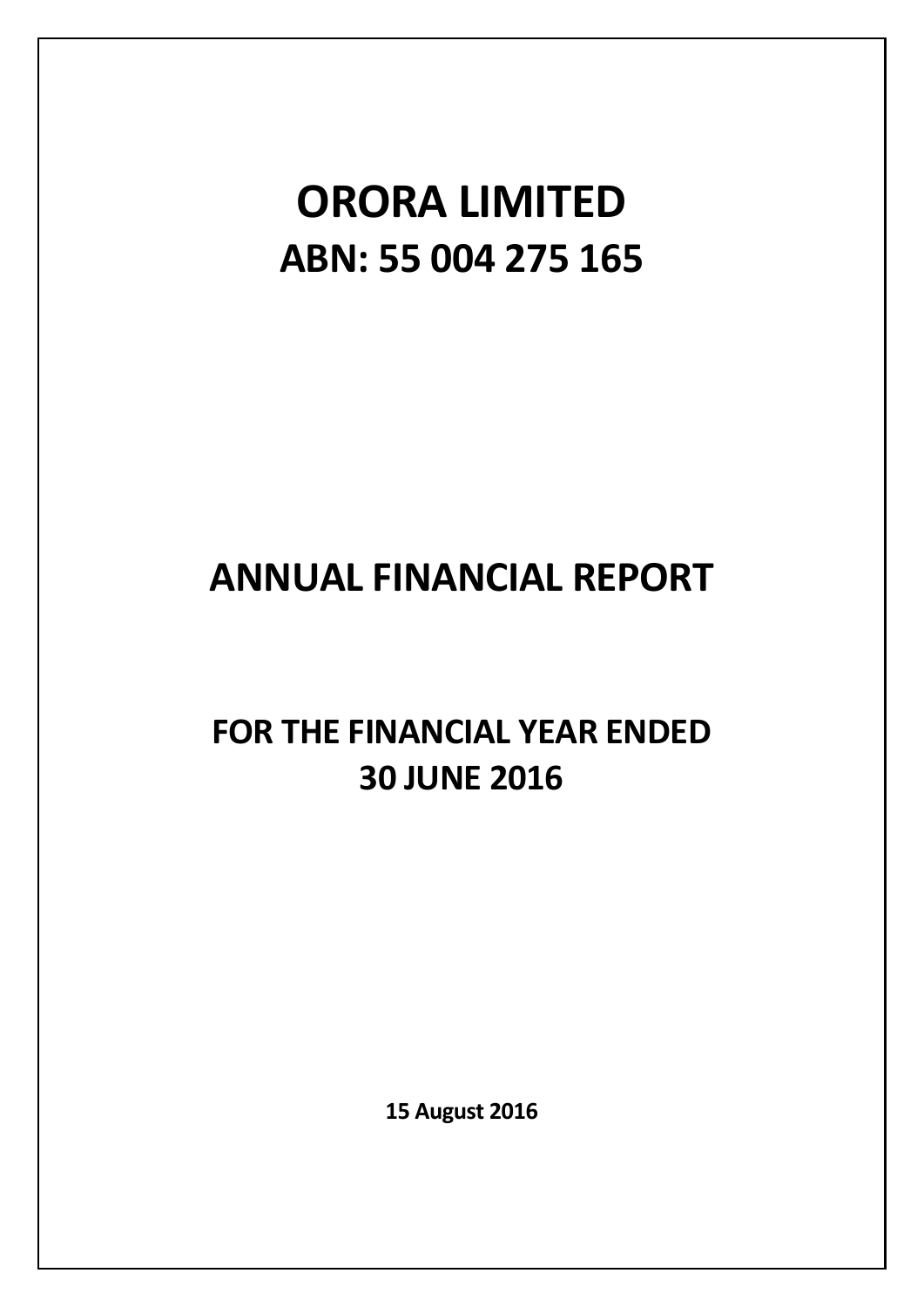### **Financial Report**

This is the financial report of Orora Limited (the Company) and its subsidiaries (collectively referred to as the Group).

The financial report has been prepared in a style that attempts to make the report less complex and more relevant to shareholders. We have grouped the note disclosures into a number of sections with each section also including details of the accounting policies applied in producing the relevant note, along with details of any key judgements and estimates used.

Notes to the financial statements provide information required by statute, accounting standards or Listing Rules to explain a particular feature of the financial statements. The notes which follow also provide explanation and additional disclosures to assist readers in their understanding and interpretation of the financial statements.

#### **Contents**

| Financial                 | <b>Income Statement</b><br>Page 1                |                                           |                                              |                                    |                                     |                                                                   |                                                                          |  |  |
|---------------------------|--------------------------------------------------|-------------------------------------------|----------------------------------------------|------------------------------------|-------------------------------------|-------------------------------------------------------------------|--------------------------------------------------------------------------|--|--|
| statements                | Statement of Comprehensive Income                |                                           |                                              |                                    |                                     |                                                                   | Page 2                                                                   |  |  |
|                           | <b>Statement of Financial Position</b><br>Page 3 |                                           |                                              |                                    |                                     |                                                                   |                                                                          |  |  |
|                           | Statement of Changes in Equity                   |                                           |                                              |                                    |                                     |                                                                   | Page 4                                                                   |  |  |
|                           | <b>Cash Flow Statement</b>                       |                                           |                                              |                                    |                                     |                                                                   | Page 5                                                                   |  |  |
| Notes to the<br>financial | About this report                                |                                           |                                              |                                    |                                     |                                                                   | Page 6                                                                   |  |  |
| statements                | <b>Results for the</b><br>year                   | <b>Income Tax</b>                         | <b>Assets and</b><br><b>liabilities</b>      | Capital structure<br>and financing | <b>Financial risk</b><br>management | <b>Group structure</b>                                            | Other                                                                    |  |  |
|                           | 1.1 Segment<br>results                           | 2.1 Income tax<br>expense                 | 3.1 Trade and<br>other<br><b>receivables</b> | 4.1 Capital<br>management          | 5.1 Market risks                    | 6.1 Principal<br>subsidiary<br>undertakings<br>and<br>investments | 7.1 Share-based<br>compensation                                          |  |  |
|                           | 1.2 Earnings per<br>share (EPS)                  | $2.2^{\circ}$<br>Deferred tax<br>balances | 3.2 Inventories                              | 4.2 Dividends                      | 5.2 Credit risk                     | 6.2 Acquisition of<br>controlled<br>entities                      | 7.2 Auditors<br>remuneration                                             |  |  |
|                           | 1.3 Income                                       |                                           | 3.3 Trade and<br>other<br>payables           | 4.3 Net debt                       | 5.3 Liquidity and<br>funding risk   | 6.3 Orora<br><b>Employee</b><br><b>Share Trust</b>                | 7.3 Commitments<br>and contingent<br>liabilities                         |  |  |
|                           | 1.4 Operating<br>costs                           |                                           | 3.4 Other assets                             | 4.4 Equity                         | 5.4 Hedging<br>instruments          |                                                                   | 7.4 Orora Limited                                                        |  |  |
|                           |                                                  |                                           | 3.5 Property,<br>plant and<br>equipment      |                                    |                                     |                                                                   | 7.5 Deed of Cross<br>Guarantee                                           |  |  |
|                           |                                                  |                                           | 3.6 Intangible<br>assets                     |                                    |                                     |                                                                   | 7.6 Related parties                                                      |  |  |
|                           |                                                  |                                           | 3.7 Provisions                               |                                    |                                     |                                                                   | 7.7 Key<br>Management<br>Personnel                                       |  |  |
|                           |                                                  |                                           | 3.8 Impairment of<br>non-financial<br>assets |                                    |                                     |                                                                   | 7.8 New and<br>amended<br>accounting<br>standards and<br>interpretations |  |  |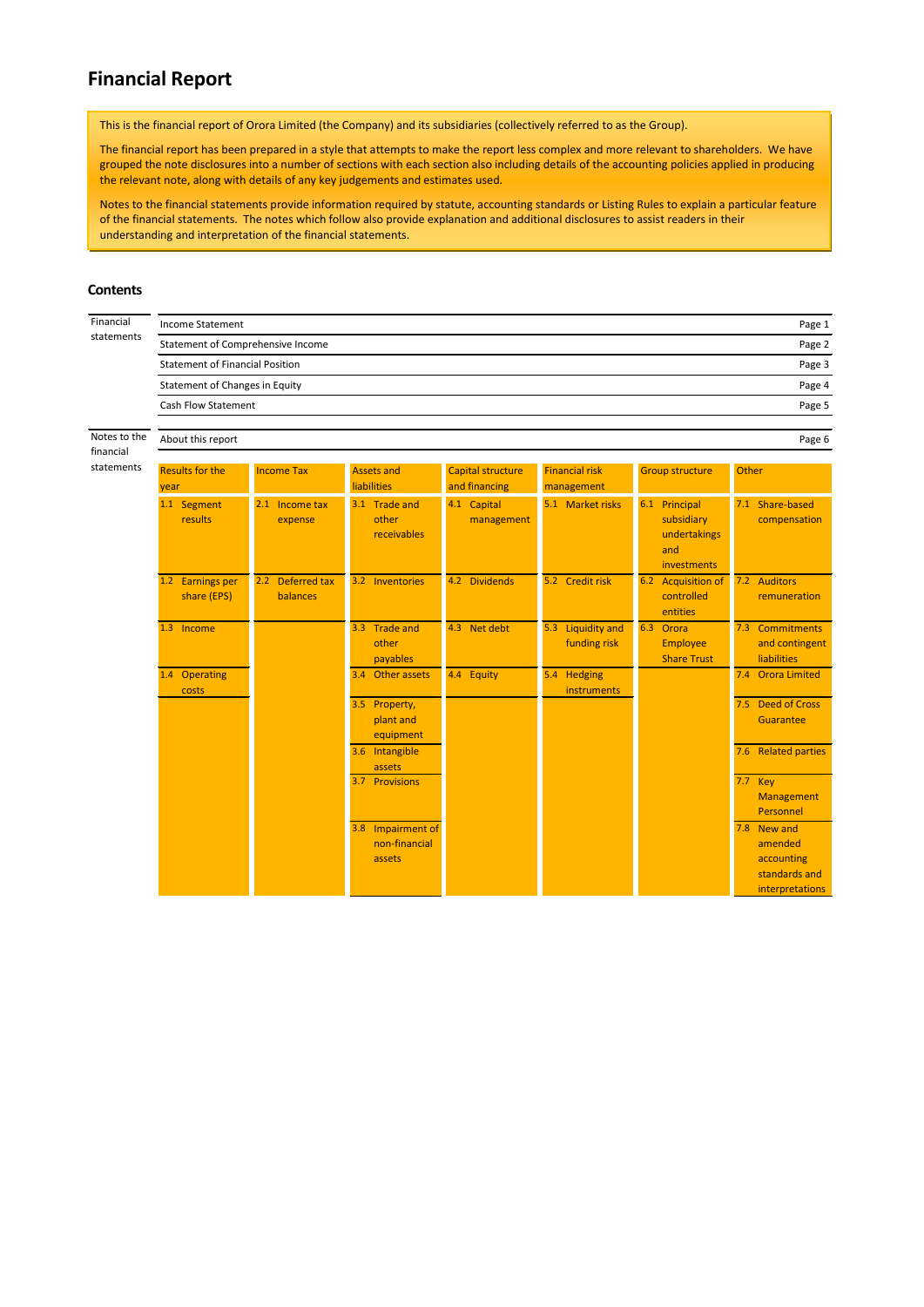### **Income Statement**

**For the financial year ended 30 June 2016**

| \$ million                                                                    | <b>Note</b> | 2016                  | 2015                 |
|-------------------------------------------------------------------------------|-------------|-----------------------|----------------------|
| Sales revenue<br>Cost of sales                                                | 1.1         | 3,849.8<br>(3, 135.2) | 3,407.8<br>(2,799.1) |
| <b>Gross profit</b>                                                           |             | 714.6                 | 608.7                |
| Other income                                                                  | 1.3         | 21.8                  | 19.3                 |
| Sales and marketing expenses                                                  |             | (191.1)               | (163.1)              |
| General and administration expenses                                           |             | (264.8)               | (239.8)              |
| <b>Profit from operations</b>                                                 | 1.1         | 280.5                 | 225.1                |
| Finance income                                                                |             | 0.4                   | 0.2                  |
| Finance expenses                                                              |             | (41.5)                | (38.1)               |
| <b>Net finance costs</b>                                                      |             | (41.1)                | (37.9)               |
| Profit before related income tax expense                                      |             | 239.4                 | 187.2                |
| Income tax expense                                                            | 2.1         | (70.8)                | (55.8)               |
| Profit for the financial period attributable to the owners of Orora Limited   |             | 168.6                 | 131.4                |
|                                                                               |             |                       |                      |
| Profit per share attributable to the ordinary equity holders of Orora Limited |             |                       |                      |
| Basic earnings per share                                                      | 1.2         | 14.1                  | 10.9                 |
| Diluted earnings per share                                                    | 1.2         | 13.9                  | 10.8                 |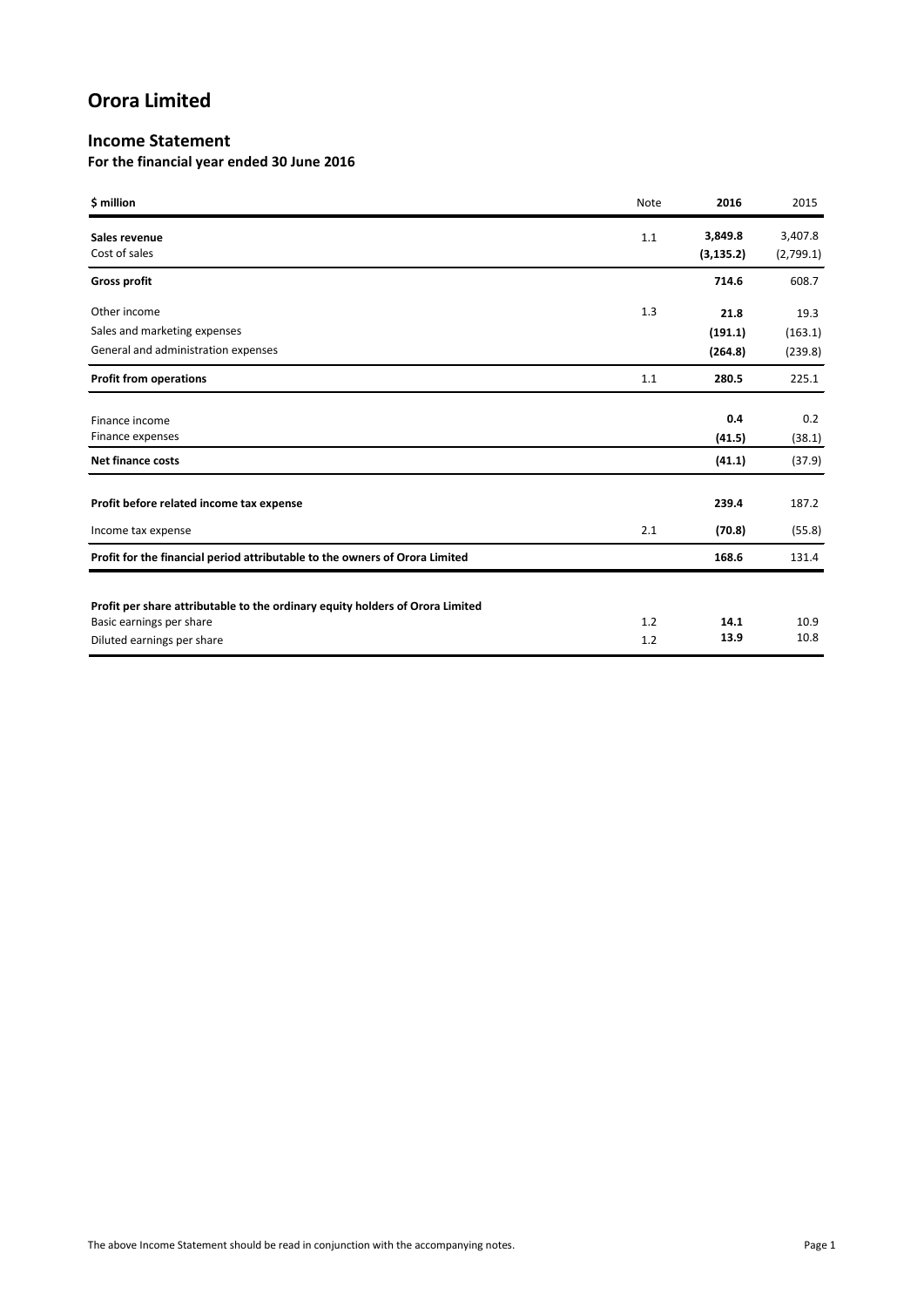### **Statement of Comprehensive Income**

**For the financial year ended 30 June 2016**

| \$ million                                                                                                                            | 2016   | 2015  |
|---------------------------------------------------------------------------------------------------------------------------------------|--------|-------|
| Profit for the financial period                                                                                                       | 168.6  | 131.4 |
| Other comprehensive income/(expense)                                                                                                  |        |       |
| Items that may be reclassified to profit or loss:                                                                                     |        |       |
| Available-for-sale financial assets<br>Net change in fair value of available-for-sale financial assets reclassified to profit or loss |        | (2.9) |
| Cash flow hedge reserve                                                                                                               |        |       |
| Unrealised losses on cash flow hedges                                                                                                 | (13.7) | (3.3) |
| Realised losses/(gains) transferred to profit or loss                                                                                 | (2.6)  | 2.9   |
| Time value of options                                                                                                                 | (0.4)  |       |
| Tax effect                                                                                                                            | 4.9    | (0.1) |
| <b>Exchange fluctuation reserve</b>                                                                                                   |        |       |
| Exchange differences on translation of foreign operations                                                                             | 5.2    | 20.0  |
| Net investment hedge of foreign operations                                                                                            | 8.3    | (3.7) |
| Tax effect                                                                                                                            | (0.3)  | 0.3   |
| Other comprehensive income for the financial period, net of tax                                                                       | 1.4    | 13.2  |
| Total comprehensive income for the financial period attributable to the owners of Orora Limited                                       | 170.0  | 144.6 |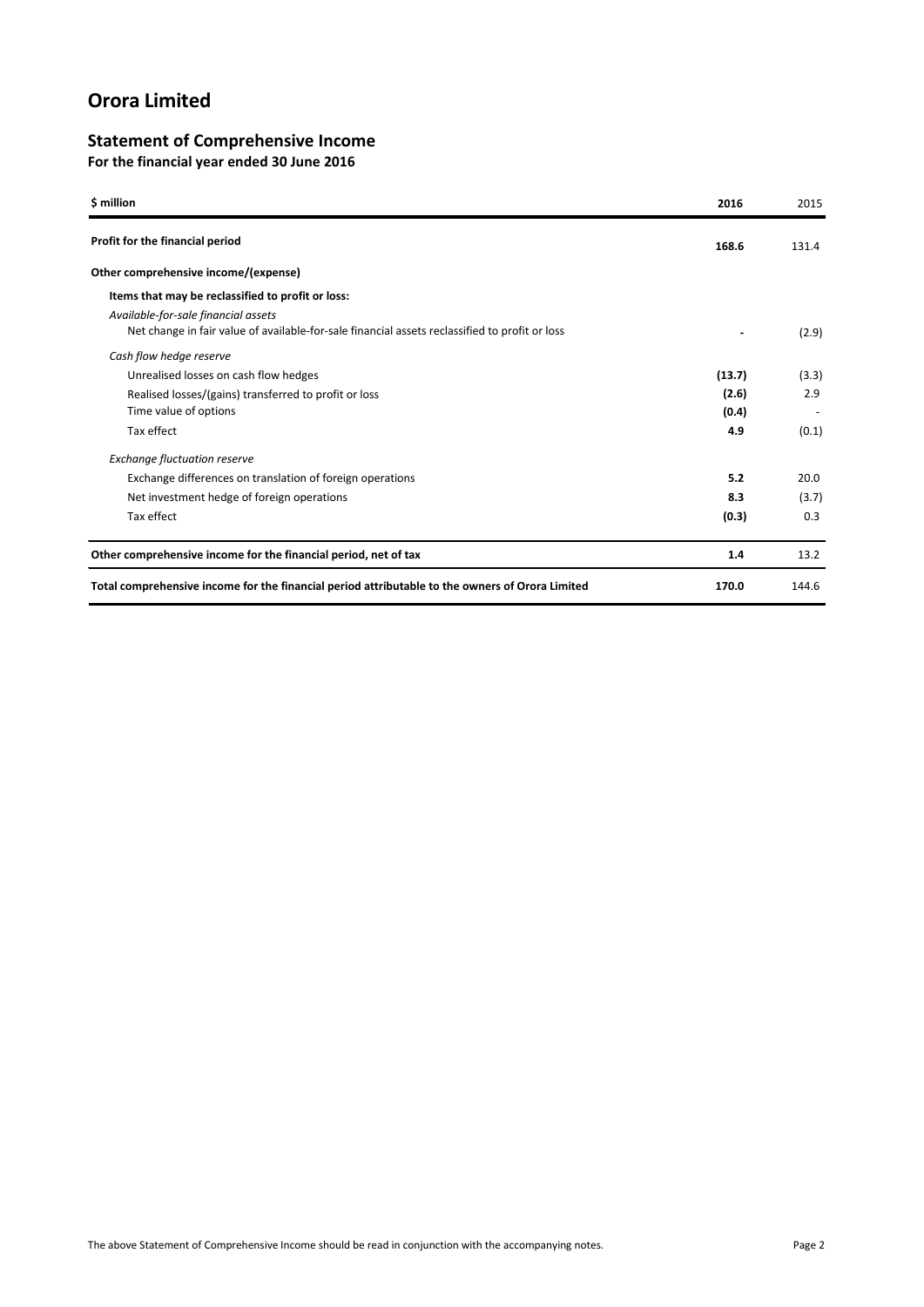### **Statement of Financial Position As at 30 June 2016**

| \$ million                           | <b>Note</b> | 2016    | 2015    |
|--------------------------------------|-------------|---------|---------|
| <b>Current assets</b>                |             |         |         |
| Cash and cash equivalents            | 4.3         | 66.1    | 67.3    |
| Trade and other receivables          | 3.1         | 515.8   | 427.7   |
| Inventories                          | 3.2         | 459.4   | 451.1   |
| Derivatives                          | 5.4         | 0.7     | 7.5     |
| Other current assets                 | 3.4         | 39.3    | 44.8    |
| Current tax receivable               |             | 1.4     |         |
| <b>Total current assets</b>          |             | 1,082.7 | 998.4   |
| Non-current assets                   |             |         |         |
| Property, plant and equipment        | 3.5         | 1,564.3 | 1,547.4 |
| Deferred tax assets                  | 2.2         |         | 0.7     |
| Goodwill and intangible assets       | 3.6         | 378.2   | 287.9   |
| Derivatives                          | 5.4         | 0.1     | 1.2     |
| Other non-current assets             | 3.4         | 104.6   | 101.4   |
| <b>Total non-current assets</b>      |             | 2,047.2 | 1,938.6 |
| <b>Total assets</b>                  |             | 3,129.9 | 2,937.0 |
| <b>Current liabilities</b>           |             |         |         |
| Trade and other payables             | 3.3         | 708.5   | 636.0   |
| Derivatives                          | 5.4         | 13.7    | 3.9     |
| <b>Current tax liabilities</b>       |             |         | 2.7     |
| Provisions                           | 3.7         | 111.2   | 110.3   |
| <b>Total current liabilities</b>     |             | 833.4   | 752.9   |
| <b>Non-current liabilities</b>       |             |         |         |
| Other payables                       |             | 28.5    | 19.7    |
| Interest-bearing liabilities         | 4.3         | 695.7   | 674.2   |
| Derivatives                          | 5.4         | 12.3    | 8.4     |
| Deferred tax liabilities             | 2.2         | 32.2    | 14.2    |
| Provisions                           | 3.7         | 30.2    | 25.6    |
| <b>Total non-current liabilities</b> |             | 798.9   | 742.1   |
| <b>Total liabilities</b>             |             | 1,632.3 | 1,495.0 |
| <b>NET ASSETS</b>                    |             | 1,497.6 | 1,442.0 |
|                                      |             |         |         |
| <b>Equity</b><br>Contributed equity  | 4.4.1       | 513.1   | 513.8   |
| Treasury shares                      | 4.4.1       | (31.3)  | (11.1)  |
| Reserves                             | 4.4.2       | 136.8   | 127.2   |
| Retained earnings                    | 4.4.3       | 879.0   | 812.1   |
| <b>TOTAL EQUITY</b>                  |             | 1,497.6 | 1,442.0 |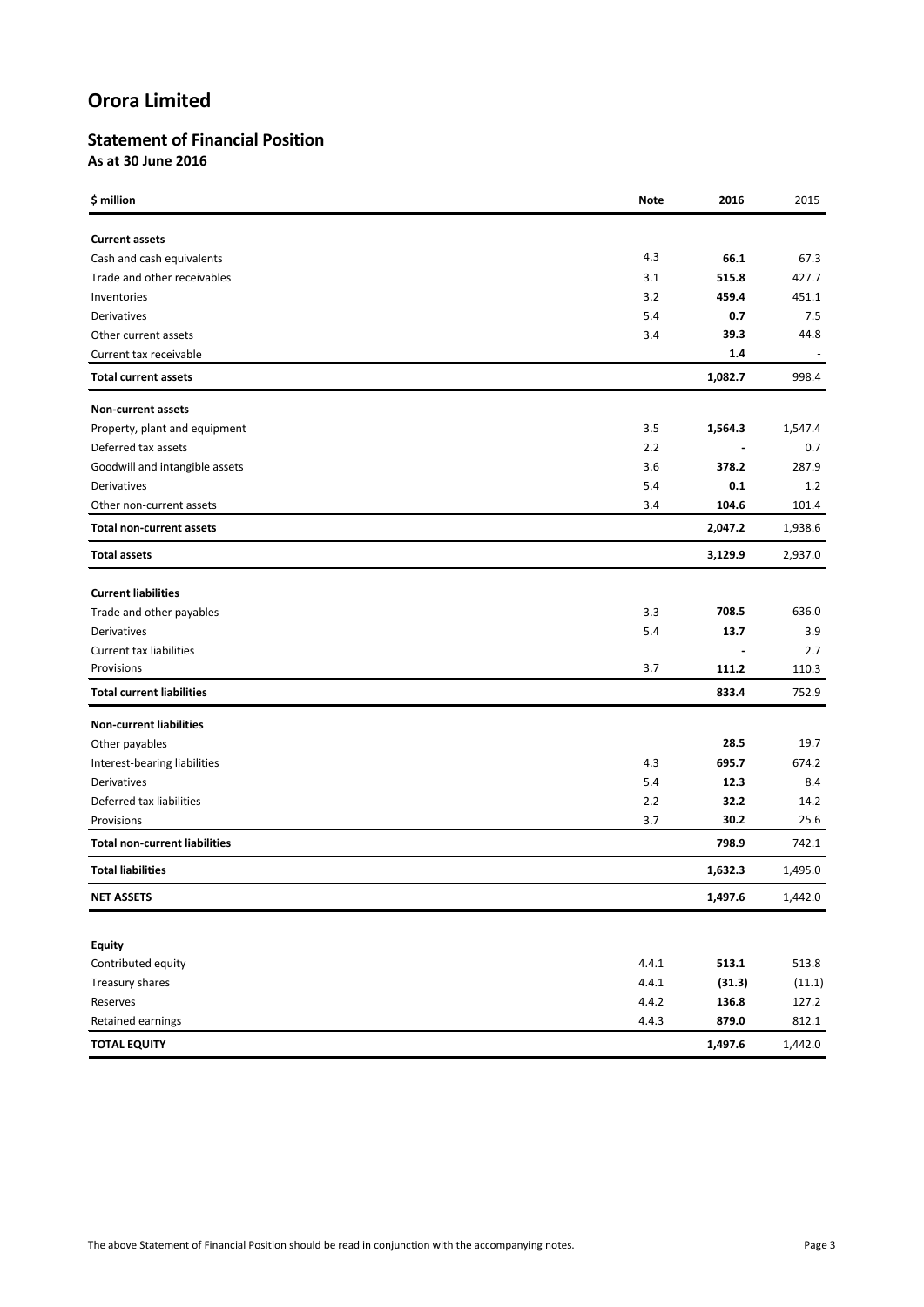### **Statement of Changes in Equity**

### **For the financial year ended 30 June 2016**

| Attributable to owners of Orora Limited                                                                                                                                                                                                    |                               |                       |                                       |                                                                                      |                                   |                          |                                    |                      |                                         |
|--------------------------------------------------------------------------------------------------------------------------------------------------------------------------------------------------------------------------------------------|-------------------------------|-----------------------|---------------------------------------|--------------------------------------------------------------------------------------|-----------------------------------|--------------------------|------------------------------------|----------------------|-----------------------------------------|
| \$ million                                                                                                                                                                                                                                 | <b>Note</b>                   | Contributed<br>equity | Available-for-<br>sale<br>revaluation | Cash flow<br>reserve hedge reserve                                                   | Share-based<br>payment<br>reserve | Demerger<br>reserve      | Exchange<br>fluctuation<br>reserve | Retained<br>earnings | <b>Total</b><br>equity                  |
| Balance at 1 July 2014                                                                                                                                                                                                                     |                               | 513.4                 | 2.9                                   | (3.1)                                                                                | 2.1                               | 132.9                    | (25.6)                             | 759.1                | 1,381.7                                 |
| Net profit for the financial period                                                                                                                                                                                                        | 4.4.3                         |                       |                                       |                                                                                      |                                   |                          |                                    | 131.4                | 131.4                                   |
| Other comprehensive income/(loss):<br>Unrealised losses on cash flow hedges                                                                                                                                                                |                               |                       |                                       | $(3.3)^{(1)}$                                                                        |                                   |                          |                                    |                      | (3.3)                                   |
| Realised losses/(gains) transferred to profit or loss                                                                                                                                                                                      |                               |                       | (2.9)                                 | $2.9$ <sup>(1)</sup>                                                                 |                                   |                          |                                    |                      |                                         |
| Exchange differences on translation of foreign operations                                                                                                                                                                                  |                               |                       |                                       | $\sim$                                                                               |                                   |                          | 16.3                               |                      | 16.3                                    |
| Deferred tax                                                                                                                                                                                                                               |                               |                       |                                       | (0.1)                                                                                |                                   |                          | 0.3                                |                      | 0.2                                     |
| Total other comprehensive income/(loss)                                                                                                                                                                                                    |                               |                       | (2.9)                                 | (0.5)                                                                                |                                   |                          | 16.6                               |                      | 13.2                                    |
| Transactions with owners in their capacity as owners:<br>Purchase of treasury shares<br>Dividends paid<br>Settlement of options and performance rights                                                                                     | 4.4.1<br>4.2 & 4.4.3<br>4.4.1 | (11.4)<br>0.7         |                                       |                                                                                      | (0.7)                             |                          |                                    | (78.4)               | (11.4)<br>(78.4)                        |
| Share-based payment expense                                                                                                                                                                                                                | 7.1                           |                       |                                       |                                                                                      | 5.5                               |                          |                                    |                      | 5.5                                     |
| Balance at 30 June 2015                                                                                                                                                                                                                    |                               | 502.7                 |                                       | (3.6)                                                                                | 6.9                               | 132.9                    | (9.0)                              | 812.1                | 1,442.0                                 |
| Net profit for the financial period                                                                                                                                                                                                        | 4.4.3                         |                       |                                       |                                                                                      |                                   |                          |                                    | 168.6                | 168.6                                   |
| Other comprehensive income/(loss):<br>Unrealised losses on cash flow hedges<br>Realised losses/(gains) transferred to profit or loss<br>Time value of options<br>Exchange differences on translation of foreign operations<br>Deferred tax |                               |                       |                                       | $(13.7)^{(1)}$<br>$(2.6)$ <sup>(1)</sup><br>(0.4)<br>$\overline{\phantom{a}}$<br>4.9 |                                   | $\overline{\phantom{a}}$ | 13.5<br>(0.3)                      |                      | (13.7)<br>(2.6)<br>(0.4)<br>13.5<br>4.6 |
| Total other comprehensive income/(loss)                                                                                                                                                                                                    |                               |                       |                                       | (11.8)                                                                               |                                   |                          | 13.2                               |                      | $1.4$                                   |
| Transactions with owners in their capacity as owners:<br>Purchase of treasury shares<br>Dividends paid<br>Settlement of options and performance rights                                                                                     | 4.4.1<br>4.2 & 4.4.3<br>4.4.1 | (21.3)<br>0.4         |                                       |                                                                                      | (0.4)                             |                          |                                    | (101.7)              | (21.3)<br>(101.7)                       |
| Share-based payment expense                                                                                                                                                                                                                | 7.1                           |                       |                                       |                                                                                      | 8.6                               |                          |                                    |                      | 8.6                                     |
| Balance at 30 June 2016                                                                                                                                                                                                                    |                               | 481.8                 |                                       | (15.4)                                                                               | 15.1                              | 132.9                    | 4.2                                | 879.0                | 1,497.6                                 |

(1) During the twelve months to 30 June 2016 losses relating to the valuation of forward exchange contracts and interest rate swap contracts of \$13.3 million and \$0.4 million, respectively were recognised in the cash flow \$8.9 million, respectively). In addition, gains of \$4.8 million (2015: losses of \$2.8 million) relating to the forward exchange contracts and losses of \$2.2 million (2015: losses of \$2.8 million) relating to the forward ex note 5.4 for further information on these derivative instruments.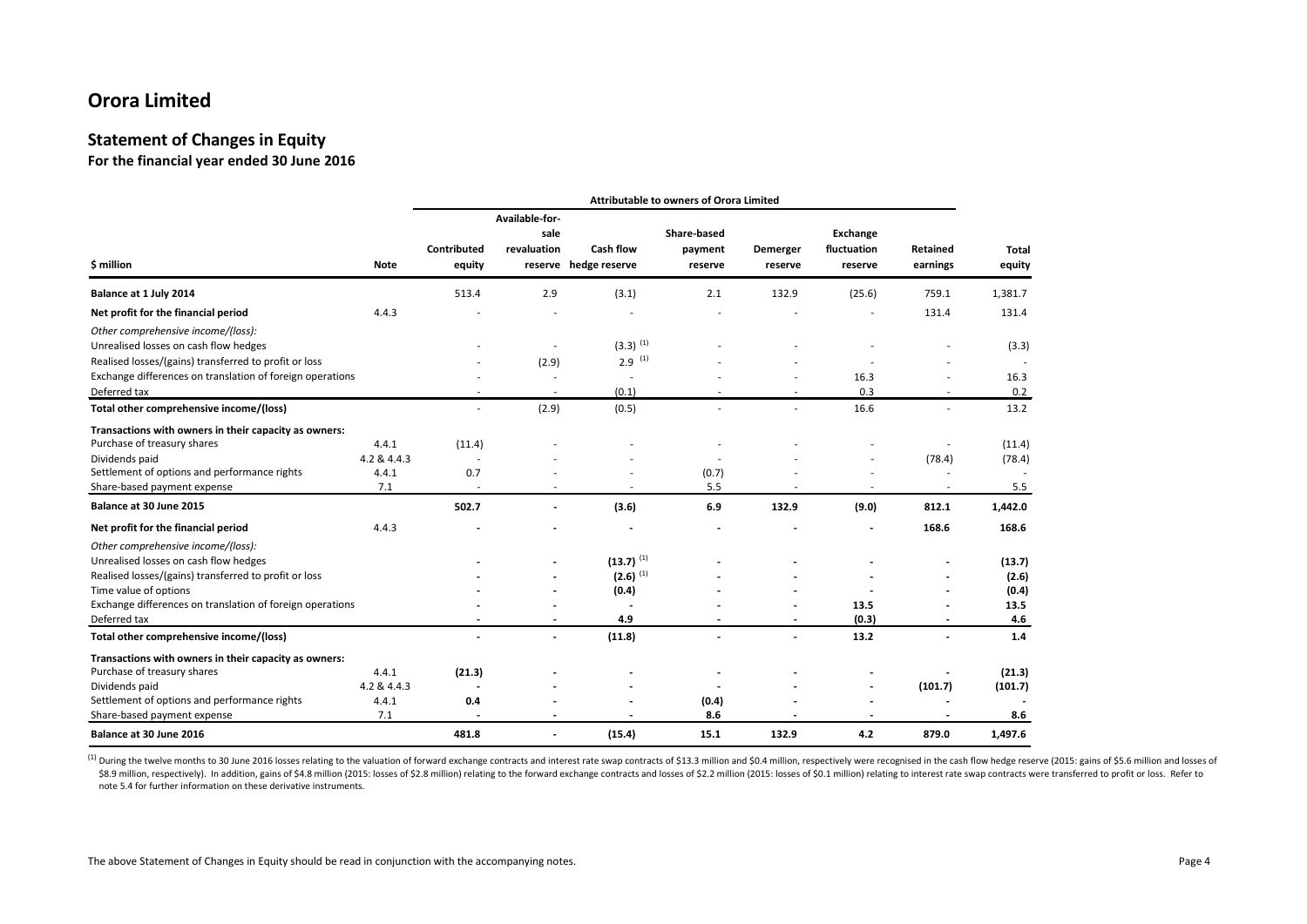### **Cash Flow Statement**

**For the financial year ended 30 June 2016**

| \$ million                                                                                     | Note  | 2016      | 2015      |
|------------------------------------------------------------------------------------------------|-------|-----------|-----------|
| Cash flows from/(used in) operating activities                                                 |       |           |           |
| Profit for the financial period                                                                |       | 168.6     | 131.4     |
| Depreciation                                                                                   | 1.4   | 101.2     | 92.6      |
| Amortisation of intangible assets                                                              | 1.4   | 6.3       | 5.5       |
| Net impairment losses on property, plant and equipment, intangibles, receivables and inventory |       | 6.6       | 2.6       |
| Net finance costs                                                                              |       | 41.1      | 37.9      |
| Net gain on disposal of non-current assets                                                     | 1.3   | (8.3)     | (3.8)     |
| Net gain on disposal of available-for-sale financial instrument                                | 1.3   |           | (1.7)     |
| Fair value loss/(gain) on financial instruments at fair value through income statement         |       | 1.7       | (1.0)     |
| Dividends from other entities                                                                  |       | (0.1)     | (0.6)     |
| Share-based payment expense                                                                    | 1.4   | 8.6       | 5.5       |
| Other sundry items                                                                             |       | 19.5      | 26.8      |
| Income tax expense                                                                             | 2.1   | 70.8      | 55.8      |
| Operating cash inflow before changes in working capital and provisions                         |       | 416.0     | 351.0     |
| - (Increase)/Decrease in prepayments and other operating assets                                |       | (5.4)     | (13.5)    |
| - (Decrease)/Increase in provisions                                                            |       | (12.0)    | (13.2)    |
| - (Increase)/Decrease in trade and other receivables                                           |       | (43.5)    | (8.5)     |
| - Decrease/(Increase) in inventories                                                           |       | 2.7       | (35.2)    |
| - Increase/(Decrease) in trade and other payables                                              |       | 28.8      | 41.2      |
|                                                                                                |       | 386.6     | 321.8     |
| Dividends received                                                                             |       | 0.1       | 0.6       |
| Interest received                                                                              |       | 0.4       | 0.1       |
| Interest and borrowing costs paid                                                              |       | (29.6)    | (35.4)    |
| Income tax paid                                                                                |       | (52.5)    | (33.1)    |
| Net cash inflow from operating activities                                                      |       | 305.0     | 254.0     |
| Cash flows from/(used in) investing activities                                                 |       |           |           |
| Payments for acquisition of controlled entities and businesses, net of cash acquired           |       | (120.2)   | (12.0)    |
| Payments for property, plant and equipment and intangible assets                               | 1.1   | (110.1)   | (110.3)   |
| Proceeds on disposal of non-current assets                                                     |       | 30.6      | 25.4      |
| Net cash flows used in investing activities                                                    |       | (199.7)   | (96.9)    |
|                                                                                                |       |           |           |
| Cash flows used in financing activities                                                        |       |           |           |
| Payments for treasury shares                                                                   | 4.4.1 | (21.3)    | (11.4)    |
| Proceeds from borrowings                                                                       |       | 2,648.9   | 1,857.6   |
| Repayment of borrowings                                                                        |       | (2,634.1) | (1,893.5) |
| Dividends paid and other equity distributions                                                  | 4.2   | (101.7)   | (78.4)    |
| Net cash flows used in financing activities                                                    |       | (108.2)   | (125.7)   |
|                                                                                                |       |           |           |
| Net (decrease)/increase in cash held                                                           |       | (2.9)     | 31.4      |
| Cash and cash equivalents at the beginning of the financial period                             |       | 67.3      | 30.5      |
| Effects of exchange rate changes on cash and cash equivalents                                  |       | 1.7       | 5.4       |
| Cash and cash equivalents at the end of the financial period <sup>(1)</sup>                    |       | 66.1      | 67.3      |

 $<sup>(1)</sup>$  Refer to note 4.3 for details of the financing arrangements of the group.</sup>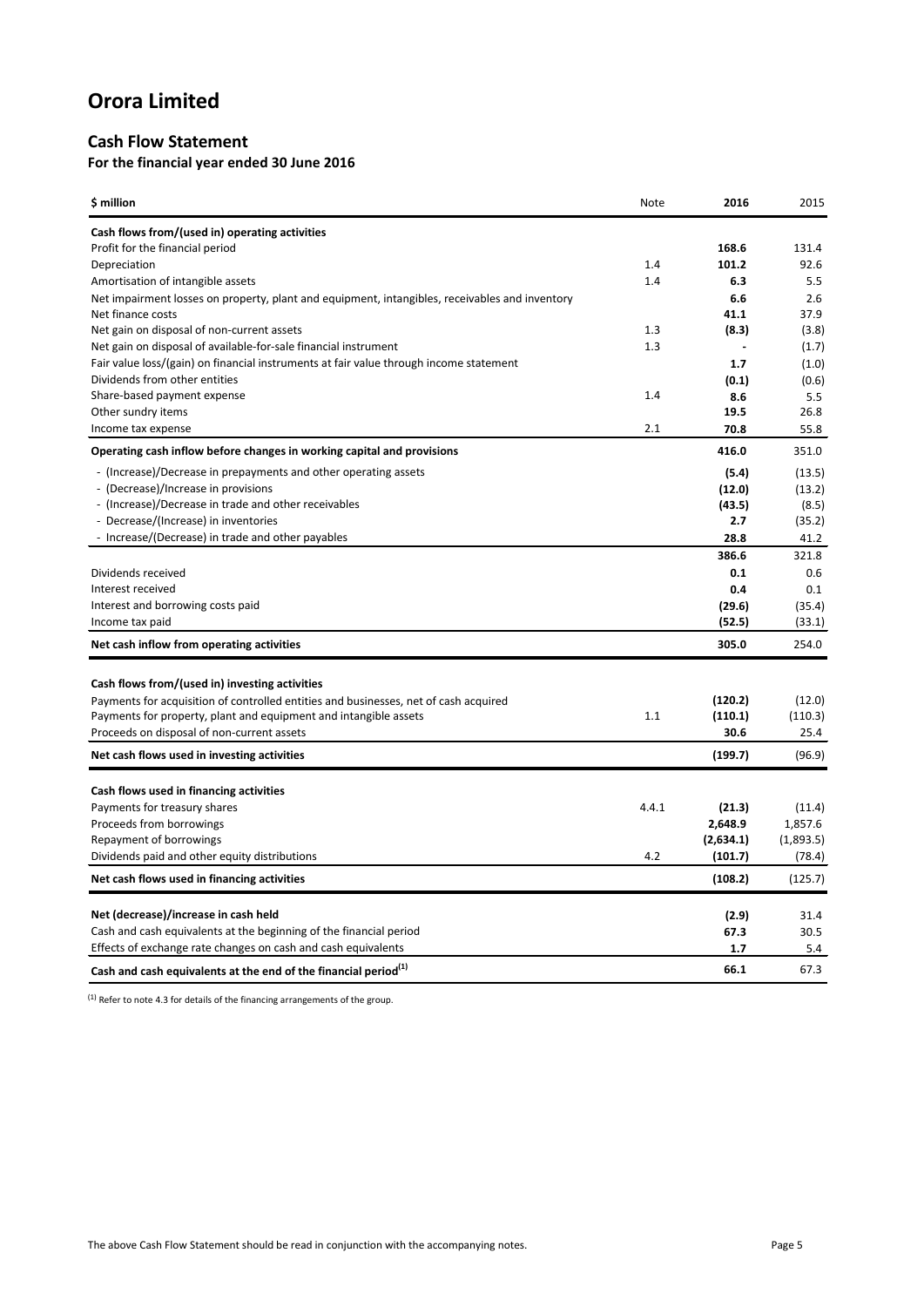### **Notes to the financial statements About this report**

#### **About this report**

Orora Limited (the Company) is a for-profit entity for the purposes of preparing this financial report and is domiciled in Australia. The Company and its subsidiaries (collectively referred to as the Group) are primarily involved in the manufacture and supply of packaging products and services to grocery, fast moving consumer goods and industrial markets.

This general purpose financial report for the Group for the year ended 30 June 2016 was authorised for issue in accordance with a resolution of the Directors on 15 August 2016. The Directors have the power to amend and reissue the financial report.

This financial report is a general purpose financial report which:

- − has been prepared in accordance with Australian Accounting Standards (AASBs), including Australian Accounting Interpretations adopted by the AASB, and the *Corporations Act 2001*. The financial report of the Group also complies with International Financial Reporting Standards (IFRSs) and Interpretations as issued by the International Accounting Standards Board (IASB);
- has been prepared under the historical cost basis except for financial instruments which have been measured at fair value. Non–derivative financial instruments are measured at fair value through the income statement;
- − is presented in Australian dollars with values rounded to the nearest \$100,000 unless otherwise stated, in accordance with the ASIC Corporations (Rounding in Financial/Directors' Reports) Instrument 2016/191;
- presents reclassified comparative information where required for consistency with the current period presentation;
- − adopts all new and amended Accounting Standards and Interpretations issued by the AASB that are relevant to the operations of the Group and effective for reporting periods beginning on or after 1 July 2015;
- − does not early adopt any Accounting Standards and Interpretations that have been issued or amended but are not yet effective, with the exception of AASB 9 *Financial Instruments* (December 2014), including consequential amendments to other standards, which was adopted on 1 July 2015. Refer to note 7.8 for further details; and
- has applied the Group accounting policies consistently to all periods presented.

#### **Key judgements and estimates**

The preparation of the financial statements requires management to exercise judgement in applying the Group's accounting policies. It also requires the use of estimates and assumptions that affect the reported amounts of assets, liabilities, income and expenses.

The areas involving a higher degree of judgement or complexity are set out below and in more detail in the related notes:

| Page |          |                                        |
|------|----------|----------------------------------------|
| 11   | Note 2   | Income tax                             |
| 15   | Note 3.5 | Property, plant and equipment          |
| 16   | Note 3.6 | Intangible assets                      |
| 17   | Note 3.7 | Provisions                             |
| 19   | Note 3.8 | Impairment of non-financial assets     |
| 28   | Note 5.4 | Hedging instruments                    |
| 33   | Note 7.1 | Share-based compensation               |
| 36   | Note 7.3 | Commitments and contingent liabilities |

#### **Basis of consolidation**

The consolidated financial statements comprise the financial statements of the Company and its controlled entities. Details of the controlled entities (subsidiaries) of the Company are contained in note 6.1.

The financial statements of subsidiaries are included in the consolidated financial statements from the date that the Group obtains control until the date that control ceases. The subsidiary financial statements are prepared for the same reporting period as the parent company, using consistent accounting policies and all balances and transactions between entities included within the Group are eliminated.

The acquisition of subsidiaries is accounted for using the acquisition method of accounting when control is obtained by the Group.

#### **Foreign currency**

Items included in the financial statements of each of the entities included within the Group are measured using the currency of the economic environment in which the entity primarily generates and expends cash (the 'functional currency'). These financial statements are presented in Australian dollars, which is the functional and reporting currency of the Company, Orora Limited.

Transactions in foreign currencies are initially recorded in the functional currency of the entity using the exchange rate prevailing at the date of the transaction. Monetary assets and liabilities denominated in foreign currencies are translated at the rate of exchange ruling at the balance sheet date. Foreign exchange gains and losses arising from the translation of the monetary assets and liabilities, or from the settlement of foreign currency transactions, are recognised in the income statement, except when deferred in equity as qualifying cash flow hedges or net investment hedges. The amounts deferred in equity in respect of cash flow hedges are recognised in the income statement when the hedged item affects profit or loss and for net investment hedges when the investment is disposed of.

As at the reporting date, the assets and liabilities of entities within the Group that have a functional currency different from the presentation currency, are translated into Australian dollars at the rate of exchange at the balance sheet date and the income statements are translated at the average exchange rate for the year. The exchange differences arising on the balance sheet translation are taken directly to a separate component of equity in the Exchange Fluctuation Reserve.

#### **Other accounting policies**

Significant and other accounting policies that summarise the measurement basis used and are relevant to an understanding of the financial statements are provided throughout the notes to the financial statements.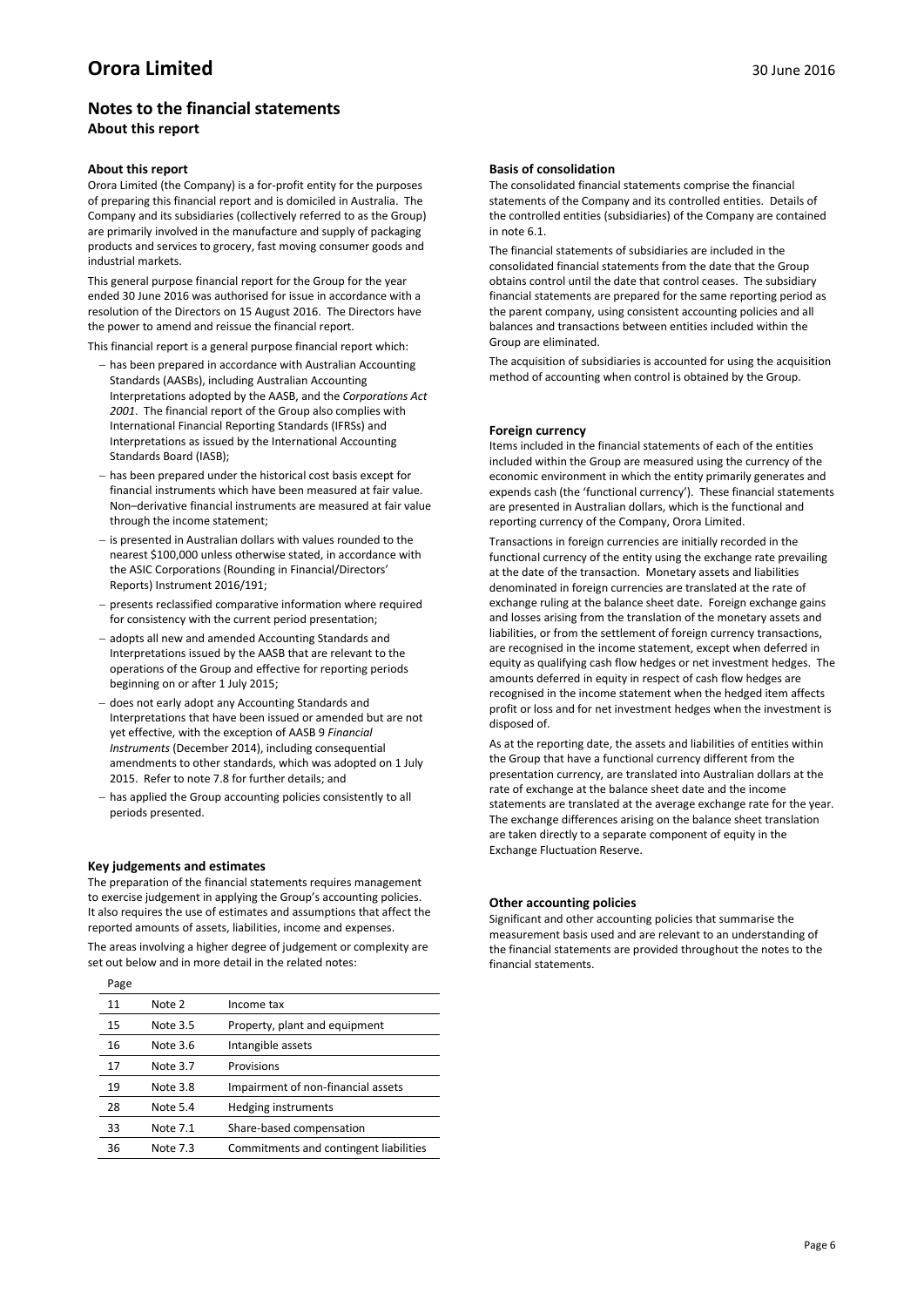### **Notes to the financial statements About this report (continued)**

#### **The notes to the financial statements**

The following notes include information which is material and relevant to the operations, financial position and performance of the Group. Information is considered material and relevant due to its size or nature or the information:

- is important for understanding the Group's current period results;
- provides an explanation of significant changes in the Group's business – for example, business acquisitions; or
- it relates to an aspect of the Group's operations that are important to its future performance.

The notes are organised into the following sections:

- *Results for the year* provides details on the results and performance of the Group for the year;
- *Income tax* provides information on the Group's tax position and the current and deferred tax charges or credits in the year;
- *Assets and liabilities* provides details of the assets used to generate the Group's trading performance and the liabilities incurred as a result;
- *Capital structure and financing -* outlines how the Group manages its capital structure and related financing activities;
- *Financial risk management* provides information on how the Group manages financial risk exposures associated with holding financial instruments;
- *Group structure* explains the characteristics of and changes within the group structure during the year;
- *Other –* provides additional financial information required by accounting standards and the *Corporates Act 2001,* including details of the Groups employee reward and recognition programs and unrecognised items.

#### **Current Period Highlights**

#### **Dividend**

During the financial year the Group paid a 30% franked dividend of \$101.7 million being 8.5 cents per ordinary share, representing payment of the FY15 final dividend of 4.0 cents and the FY16 interim dividend of 4.5 cents.

Since 30 June 2016 the Directors have determined a final dividend for FY16 of \$60.3 million, 30% franked, of 5.0 cents per ordinary share. Refer note 4.2 for further details.

#### **Acquisitions**

*IntegraColor LLC*

On 1 March 2016, the Group acquired 100% of the issued share capital of IntegraColor LLC (IntegraColor). The initial consideration of USD77.0 million (\$100.4 million) includes a deferred payment of USD7.0 million (\$9.2 million) payable in two instalments over the next eighteen months.

IntegraColor is a provider of point of purchase retail display solutions and other visual communication services for customers across consumer (food and beverage), healthcare/education and horticulture industries. The operations are based in Dallas, Texas servicing customers across North America.

As at 30 June 2016 the acquisition accounting for IntegraColor has been provisionally determined as the post-close adjustment process remains in progress. Refer to note 6.2 for additional information on the business acquisition.

#### *Jakait*

On 1 September 2015, the Group acquired the assets and business of Jakait, a supplier of packaging, logistics and label products to the greenhouse produce sector based in Ontario, Canada. The initial consideration was CAD16.5 million (\$17.7 million) with an additional returns based consideration, of up to CAD5.5 million (\$5.9 million), payable over the next five years. Goodwill of \$15.7 million has been recognised as a result of the acquisition.

#### **Funding activities**

During the year the Group successfully completed a US Private Placement of notes issued by its wholly-owned US subsidiary, raising USD250.0 million, of which USD100.0 million matures in July 2023, and USD150.0 million in July 2025. In addition, the Group also secured:

- a USD200.0 million five year USD denominated revolving facility maturing in April 2021; and
- two bilateral agreements for \$50.0 million maturing in April 2018.

As a result of these refinancing activities the Group reduced the revolving multicurrency facility to \$400.0 million and extended the maturity of the facility from December 2018 to December 2019.

Refer to note 4.3 for further details of the Group's debt profile.

#### **Australian land sale**

On 20 July 2015, the Group reached an agreement to sell the former cartonboard mill site in Petrie, Queensland, Australia for total consideration of \$50.5 million. The Group received \$20.0 million on the exchange of contracts and the balance of the proceeds will be paid as decommissioning of the site progresses over the next two years. The profit before tax on the sale of \$8.4 million (profit after tax \$5.9 million) has been recognised in the period to 30 June 2016.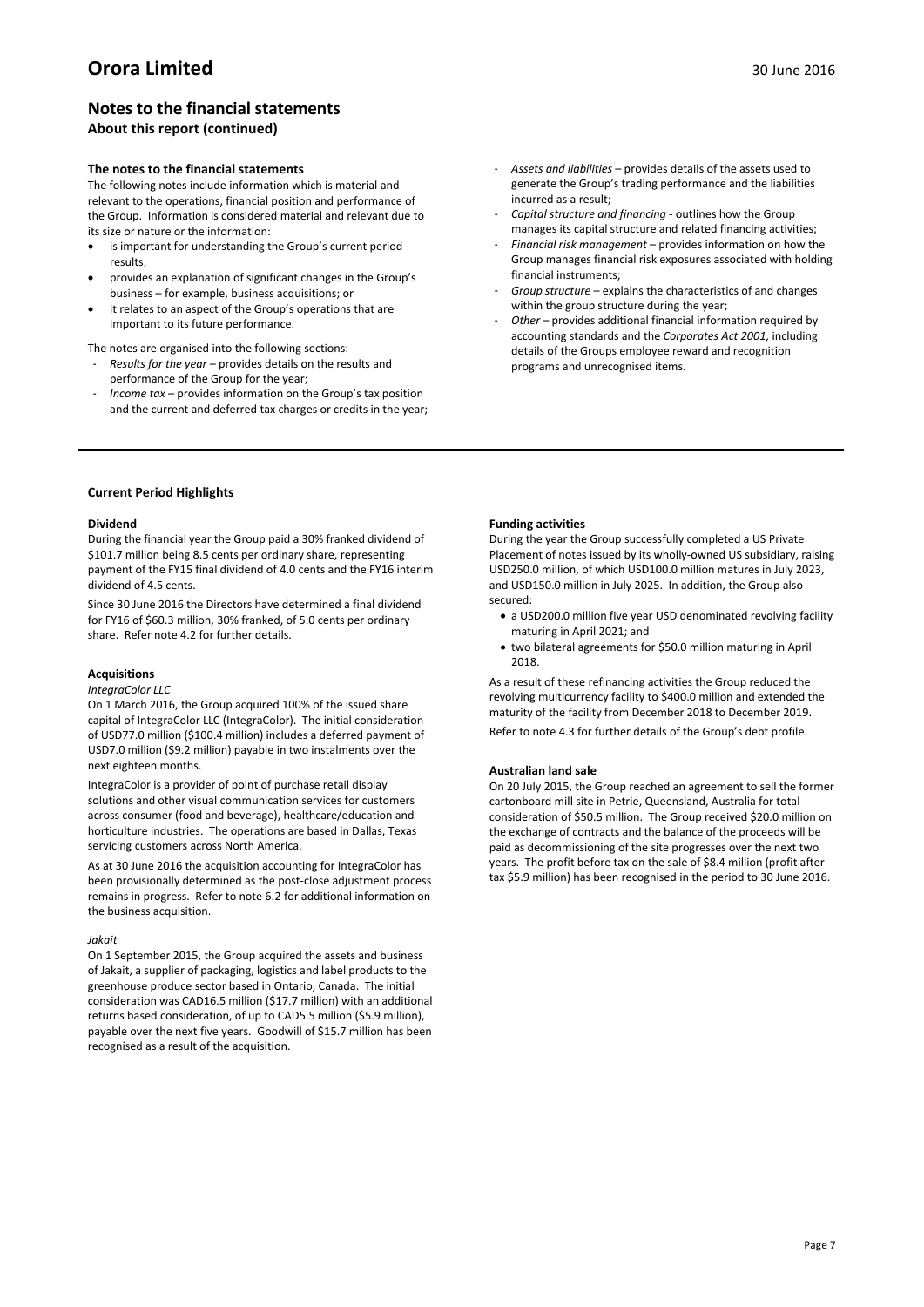### **Notes to the financial statements**

**Section 1: Results for the year**

|                 | This section focuses on the results and performance of the Group. On the following pages you will find                                                                                                                |
|-----------------|-----------------------------------------------------------------------------------------------------------------------------------------------------------------------------------------------------------------------|
| In this section | disclosures explaining the Group's results for the year, segmental information and earnings per share.                                                                                                                |
|                 | Earnings before interest and related income tax expense (EBIT) is the key profit indicator for the segments,<br>reflecting the way the business is managed and how the Directors assess the performance of the Group. |
|                 | This section also analyses the Group's profit before tax by reference to the activities performed by the Group<br>and an analysis of key operating costs.                                                             |

#### Financial highlights of the Group

- Sales revenue of \$3,849.8 million, up 13.0%
- EBIT of \$280.5 million, up 24.6%
- Operating free cash flow of \$329.1 million, up 36.2%
- Earnings per share of 14.1 cents, up 29.4%

#### **1.1 Segment results**

The Group's operating segments are organised and managed according to their geographical location. Each segment represents a strategic business that offers different products and operates in different industries and markets. The Corporate Executive Team (the chief operating decision-makers) monitor the operating results of the businesses separately for the purpose of making decisions about resource allocation and performance assessment.

The following summary describes the operations of each reportable segment.

#### **Orora Australasia**

This segment focuses on the manufacture of fibre and beverage packaging products within Australia and New Zealand. The products manufactured by this segment include glass bottles, beverage cans, wines closures, corrugated boxes, cartons and sacks, and the manufacture of recycled paper.

#### **Orora North America**

This segment, predominately located in North America, purchases, warehouses, sells and delivers a wide range of packaging and other related materials. The business also includes integrated corrugated sheet and box manufacturing and equipment sales capabilities and the recently acquired point of purchase retail display solutions and other visual communication services provided by the IntegraColor business (refer note 6.2).

#### **Other**

This segment includes the Corporate function of the Group.

#### **Accounting policies**

Segment performance is evaluated based on earnings before interest and related income tax expense (EBIT). This measure excludes the effects of individually significant non-recurring gains/losses whilst including items directly attributable to the segment as well as those that can be allocated on a reasonable basis.

Interest income and expenditure and other finance costs are not allocated to the segments, as this type of activity is managed at the Group level. Transfer prices between segments are priced on an 'arms-length' basis, in a manner similar to transactions with third parties, and are eliminated on consolidation.

The results of the reportable segments for the year ended 30 June 2016 and 30 June 2015 are set out below:

|                                                                                      | <b>Australasia</b> |         | <b>North America</b> |         | Other  |        | <b>Total Reported</b> |         |
|--------------------------------------------------------------------------------------|--------------------|---------|----------------------|---------|--------|--------|-----------------------|---------|
| \$ million                                                                           | 2016               | 2015    | 2016                 | 2015    | 2016   | 2015   | 2016                  | 2015    |
| Reportable segment revenue                                                           |                    |         |                      |         |        |        |                       |         |
| Revenue from external customers                                                      | 1,956.6            | 1,935.5 | 1,893.2              | 1,472.3 |        |        | 3,849.8               | 3,407.8 |
| Inter-segment revenue                                                                | 48.6               | 35.2    |                      |         |        |        | 48.6                  | 35.2    |
| Total reportable segment revenue                                                     | 2,005.2            | 1,970.7 | 1,893.2              | 1,472.3 |        | ٠      | 3,898.4               | 3,443.0 |
| Reportable segment earnings                                                          |                    |         |                      |         |        |        |                       |         |
| Earnings before interest, tax, depreciation and<br>amortisation                      | 286.1              | 261.9   | 115.6                | 84.2    | (13.7) | (22.9) | 388.0                 | 323.2   |
| Depreciation and amortisation                                                        | (85.7)             | (80.3)  | (16.7)               | (12.6)  | (5.1)  | (5.2)  | (107.5)               | (98.1)  |
| Earnings before interest and tax                                                     | 200.4              | 181.6   | 98.9                 | 71.6    | (18.8) | (28.1) | 280.5                 | 225.1   |
| Capital spend on the acquisition of property,<br>plant and equipment and intangibles | 82.7               | 86.5    | 27.1                 | 20.2    | 0.3    | 3.6    | 110.1                 | 110.3   |
| Receivables                                                                          | 262.6              | 232.5   | 252.6                | 201.6   | 7.1    | 15.1   | 522.3                 | 449.2   |
| Inventory                                                                            | 333.6              | 339.3   | 125.8                | 111.8   |        |        | 459.4                 | 451.1   |
| Payables                                                                             | (381.6)            | (364.0) | (271.8)              | (234.6) | (50.5) | (35.7) | (703.9)               | (634.3) |
| Working capital                                                                      | 214.6              | 207.8   | 106.6                | 78.8    | (43.4) | (20.6) | 277.8                 | 266.0   |
| Inter-segment working capital                                                        | 14.9               | 13.8    | (14.9)               | (13.8)  |        |        |                       |         |
| Total reportable segment working capital                                             | 229.5              | 221.6   | 91.7                 | 65.0    | (43.4) | (20.6) | 277.8                 | 266.0   |
| Average funds employed <sup>(1)</sup>                                                | 1,724.4            | 1,777.2 | 400.1                | 316.3   | 14.7   | 27.5   | 2,139.2               | 2,121.0 |
| Operating free cash flow <sup>(2)</sup>                                              | 224.2              | 202.4   | 90.2                 | 67.8    | 14.7   | (28.6) | 329.1                 | 241.6   |

 $(1)$  Average funds employed represents total assets less net debt held at the beginning and end of the reporting period.

<sup>(2)</sup> Operating free cash flow represents the cash flow generated from Orora's operating and investing activities, before interest, tax and dividends.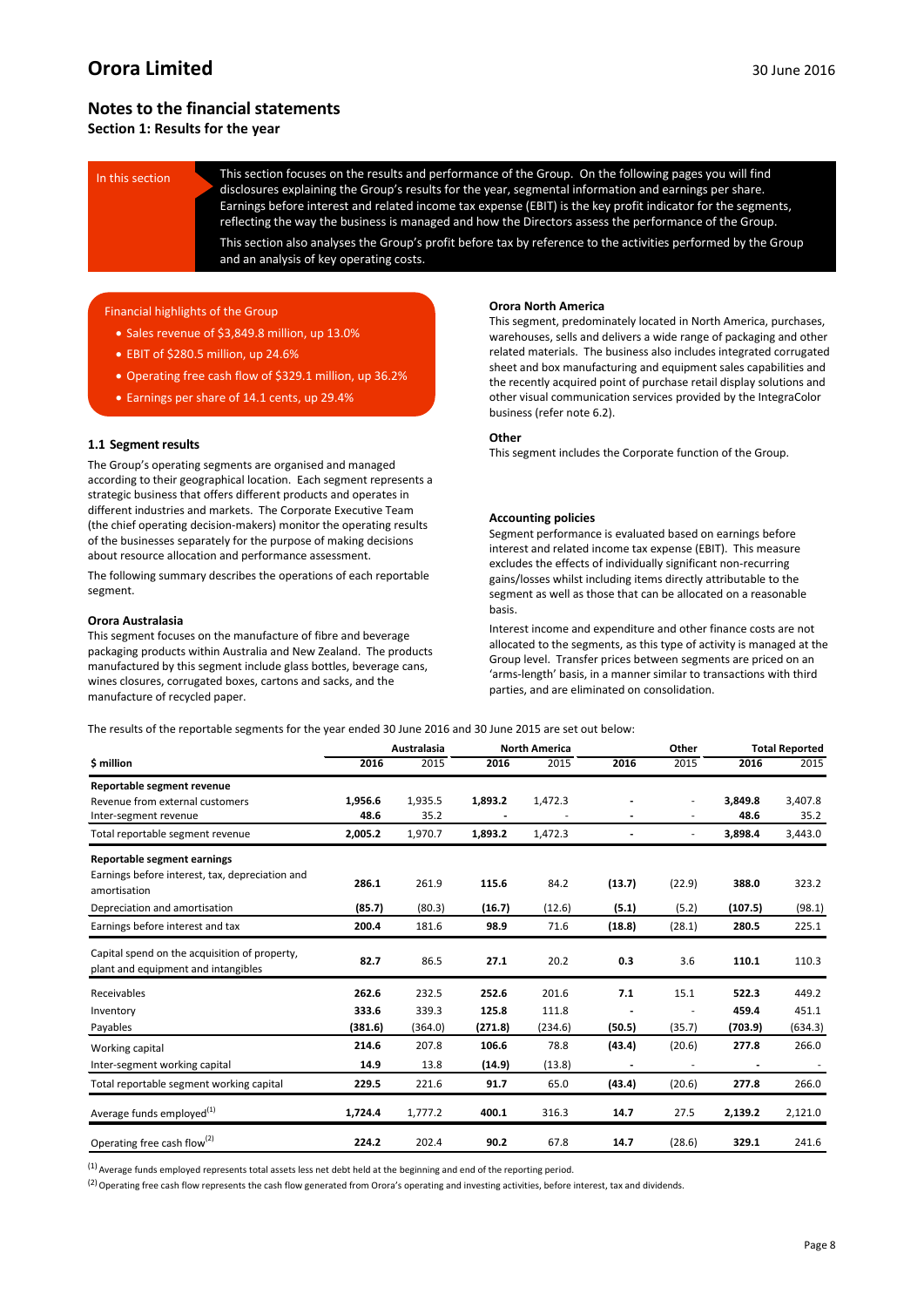### **Notes to the financial statements**

**Section 1: Results for the year (continued)**

#### **1.1 Segment results (continued)**

#### **Geographical segments**

**Revenue by product**

In presenting information on the basis of geographical location both segment revenue and non-current assets are based on the location of the Orora business.

Traded packaging products **1,410.2** 1,048.6



### **Revenue Non-current assets**<sup>(1)</sup>



 $(1)$  Non-current assets exclude deferred tax assets and non-current financial instruments.

#### *Working capital*

| \$ million                                         | 2016    | 2015    |
|----------------------------------------------------|---------|---------|
| Reported segment working capital                   | 277.8   | 266.0   |
| Add/(Less) amounts included in working capital     |         |         |
| for management reporting purposes:                 |         |         |
| Derivatives                                        | 12.1    | (3.6)   |
| Add/(Less) amounts excluded from working           |         |         |
| capital for management reporting purposes:         |         |         |
| Net capital receivables and payables               | 9.1     | 11.7    |
| Loan receivables and other assets                  | 0.6     | 0.5     |
| Other payables                                     | (8.3)   | (3.5)   |
|                                                    | 291.3   | 271.1   |
|                                                    |         |         |
| Reconciles to the financial statements as follows: |         |         |
| Trade receivables (note 3.1)                       | 515.8   | 427.7   |
| Current prepayments (note 3.4)                     | 24.6    | 28.3    |
| Inventories (note 3.2)                             | 459.4   | 451.1   |
| Trade and other payables (note 3.3)                | (708.5) | (636.0) |
|                                                    | 291.3   | 271.1   |

| \$ million                      | 2016    | 2015    |
|---------------------------------|---------|---------|
| Fibre and paper-based packaging | 1.747.2 | 1.656.4 |
| Beverage packaging              | 692.4   | 702.8   |
| Traded packaging products       | 1.410.2 | 1.048.6 |

No single customer, within an operating segment, generates revenue greater than 10% of the Group's total revenues.

**Total sales revenue 3,849.8** 3,407.8

#### **Reconciliation of segmental measures**

The following segmental measurements reconcile to the financial statements as follows:

*Capital spend on the acquisition of property, plant and equipment and intangibles*

| \$ million                                                                     | 2016  | 2015  |
|--------------------------------------------------------------------------------|-------|-------|
| Reported segment capital spend                                                 | 110.1 | 110.3 |
| Movement in capital creditors                                                  | 0.7   | 0.2   |
| Movement in prepaid capital items                                              | 5.4   | (5.3) |
| Capitalised asset restoration costs                                            | (1.0) | 1.4   |
| Other non-cash adjustments                                                     | 0.9   | 1.7   |
| Acquisition of property, plant and equipment<br>and intangibles <sup>(1)</sup> | 116.1 | 108.3 |

 $<sup>(1)</sup>$  Segment capital spend excludes balances acquired through business</sup> combinations. Refer notes 3.5 and 3.6.

#### *Operating free cash flow*

| \$ million                                                                              | 2016   | 2015   |
|-----------------------------------------------------------------------------------------|--------|--------|
| Reported segment operating free cash flow                                               | 329.1  | 241.6  |
| Add back investing cash flow activities included<br>in segment operating free cash flow | 57.6   | 80.8   |
| Less interest and tax paid excluded from<br>segment operating free cash flow            | (81.7) | (68.4) |
| Net cash flows from operating activities                                                | 305.0  | 254.0  |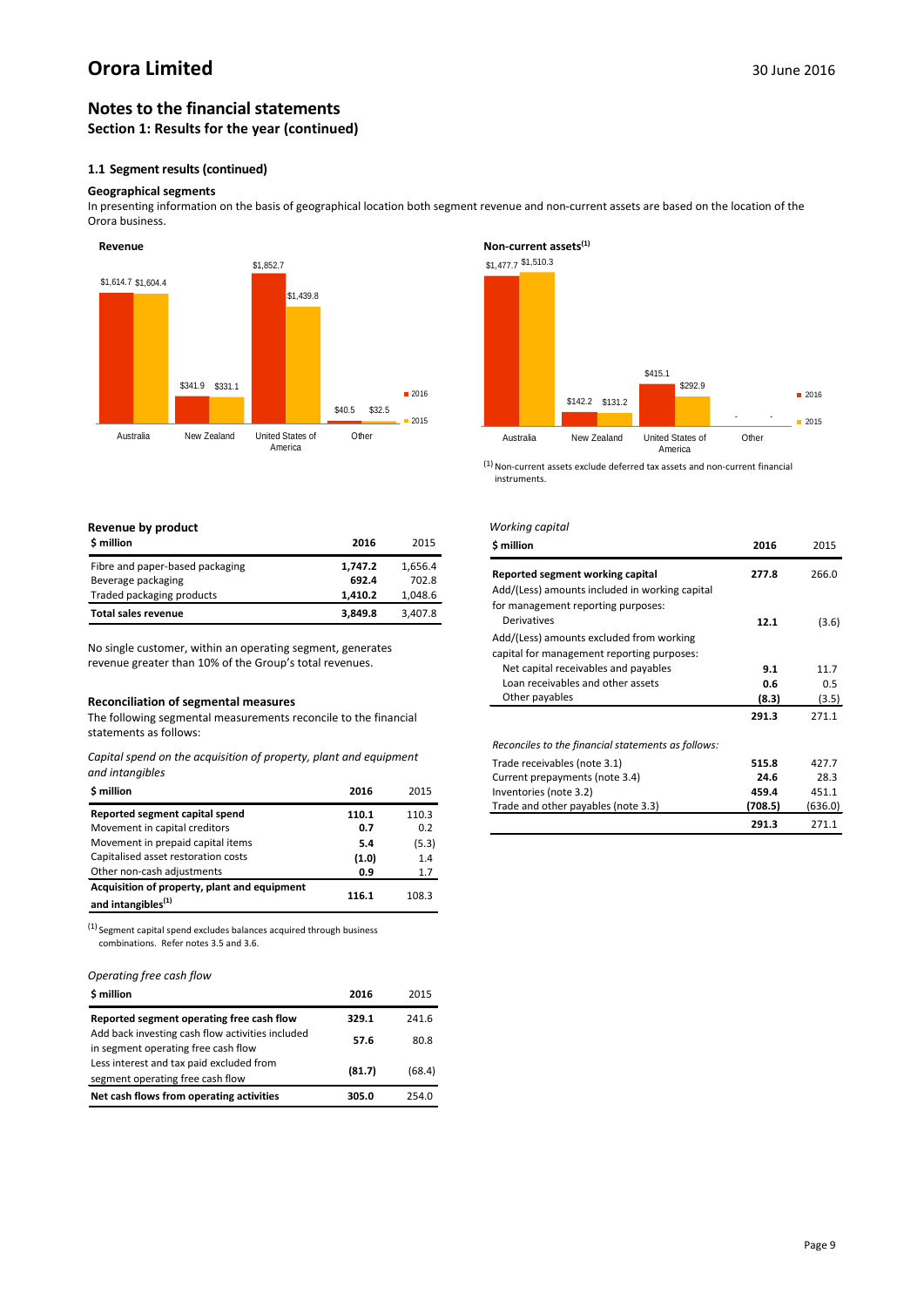### **Notes to the financial statements**

**Section 1: Results for the year (continued)**

#### **1.2 Earnings per share (EPS)**

Earnings per share (EPS) is the amount of post-tax profit attributable to each share.

**Basic EPS** is calculated on the Group profit for the year attributable to ordinary shareholders of the Company of \$168.6 million (2015: \$131.4 million) divided by the weighted average number of shares on issue during the reporting period, excluding ordinary shares purchased by the Company and held as Treasury Shares, being 1,194.9 million (2015: 1,203.0 million).

**Diluted EPS** reflects any commitments made by the Group to issue shares in the future and so it includes the effect of the potential conversion of share options and rights granted to employees. To calculate the impact it is assumed that all share options and rights are exercised and new shares are issued.

#### *Calculation of EPS*

Calculation of basic and diluted earnings per share has been based on the following profit attributable to ordinary shareholders and weighted average number of ordinary shares outstanding.

#### **EPS attributable to the ordinary equity holders of Orora Limited**

| million                                                                                                                | 2016            | 2015            |
|------------------------------------------------------------------------------------------------------------------------|-----------------|-----------------|
| Profit for the financial period attributable to the<br>owners of Orora Limited                                         | \$168.6         | \$131.4         |
| Weighted average number of ordinary shares<br>for basic earnings per share<br>Dilution due to share options and rights | 1,194.9<br>19.3 | 1,203.0<br>11.1 |
| Weighted average number of ordinary shares<br>for diluted earnings per share                                           | 1,214.2         | 1,214.1         |
| Basic earnings per share                                                                                               | 14.1c           | 10.9c           |
| Diluted earnings per share                                                                                             | 13.9c           | 10.8c           |

#### **1.3 Income**

| <b>S</b> million                                                    | 2016    | 2015    |
|---------------------------------------------------------------------|---------|---------|
| Revenue from sale of goods                                          | 3,849.8 | 3.407.8 |
| Net gain on disposal of property, plant and<br>equipment            | 8.3     | 3.8     |
| Net gain on disposal of available-for-sale<br>financial instruments |         | 1.7     |
| Net foreign exchange gains                                          | 0.5     |         |
| Service income                                                      | 6.8     | 7.1     |
| Other                                                               | 6.2     | 6.7     |
| <b>Total other income</b>                                           | 21.8    | 19.3    |

#### **Accounting policies**

Revenue is measured at the fair value of the consideration received or receivable. Selecting the appropriate timing and amount of revenue recognised requires some judgement.

#### *Sale of goods*

Revenue is recognised when the risks and rewards of ownership have transferred to the customer and it can be reliably measured. Risk and rewards are considered passed to the customer at the time of delivery of the goods. Revenue from the sale of products is measured at fair value of the consideration received or receivable, net of returns allowances and discounts. No revenue is recognised if:

- there is a risk of return of goods:
- there is continuing managerial involvement with the goods; • there are significant uncertainties regarding recovery of the
- consideration due; or
- the costs incurred or to be incurred cannot be measured reliably.

#### *Rendering of services*

With respect to services rendered, revenue is recognised in the period in which the services are rendered. For fixed-price contracts revenue is recognised depending on the stage of completion of the service to be provided.

#### **1.4 Operating costs**

#### **Employee benefit expense**

| \$ million                                | 2016  | 2015  |
|-------------------------------------------|-------|-------|
| Wages and salaries                        | 651.3 | 596.1 |
| Workers' compensation and other on-costs  | 54.1  | 53.2  |
| Superannuation costs - accumulation funds | 26.6  | 25.9  |
| Other employment benefits expense         | 8.2   | 7.0   |
| Share-based payments expense              |       |       |
| - Options                                 | 1.8   | 1.0   |
| - Performance rights and other plans      | 6.8   | 4.5   |
| Total employee benefits expense           | 748.8 | 687.7 |

The Group's accounting policy for liabilities associated with employee benefits is contained in note 3.7, whilst the policy for share-based payments is set out in note 7.1.

#### **Depreciation and amortisation**

Depreciation in the year was \$101.2 million (2015: \$92.6 million) whilst the amortisation charge was \$6.3 million (2015: \$5.5 million). Refer to notes 3.5 and 3.6 for the Group's accounting policy and details on depreciation and amortisation.

#### **Operating leases**

The Group leases motor vehicles, plant and equipment and property which are classified as operating leases. The leases generally provide the Group with a right of renewal at which time all terms are renegotiated. Payments made under operating leases are recognised in the income statement on a straight-line basis over the term of the lease, while any material lease incentive is recognised as an integral part of the total lease expense, over the term of the lease.

The minimum lease rental payments expensed during the year was \$75.0 million (2015: \$70.1 million). There were no contingent rental payments (2015: nil).

Refer to note 7.3 for future operating lease commitments.

Page 10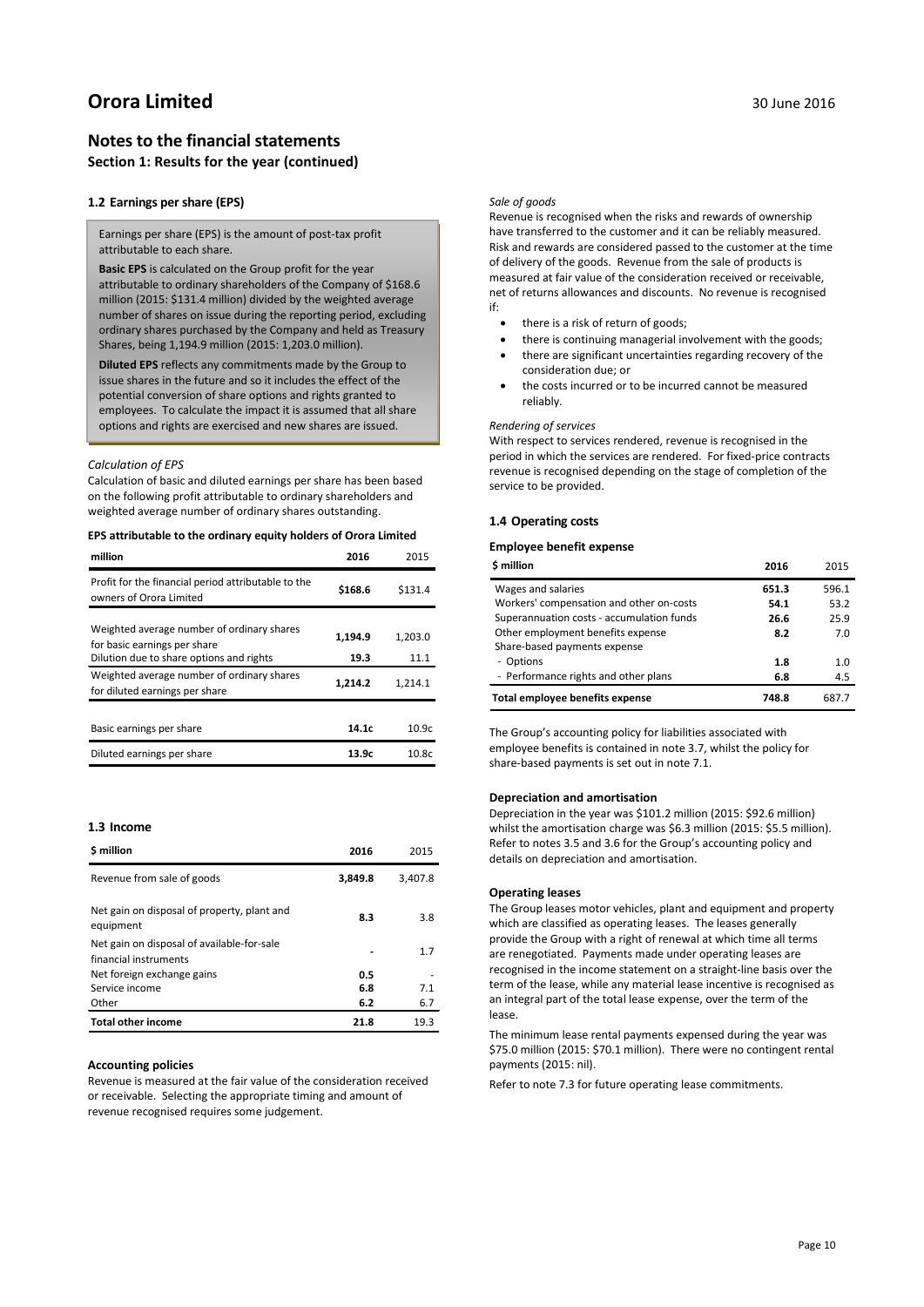#### **Notes to the financial statements**

**Section 2: Income tax**

In this section This section sets out the Group's tax accounting policies, the current and deferred tax charges or credits in the year (which together make up the total tax charge or credit in the income statement), a reconciliation of profit before tax to the tax charge for the period and the movements in the deferred tax assets and liabilities.

#### **2.1 Income tax expense**

The total taxation charge in the income statement is analysed as follows:

| \$ million                                         | 2016   | 2015   |
|----------------------------------------------------|--------|--------|
| Current tax expense                                |        |        |
| Current period                                     | (50.1) | (35.1) |
| Adjustments relating to prior periods              | 2.3    | (0.6)  |
| Total current tax expense                          | (47.8) | (35.7) |
| Deferred tax expense                               |        |        |
| Origination and reversal of temporary differences  | (23.0) | (20.1) |
| Total income tax expense                           | (70.8) | (55.8) |
| Deferred income tax expense included in income tax |        |        |
| expense comprises:                                 |        |        |
| (Decrease)/Increase in deferred tax assets         | (3.8)  | (5.2)  |
| (Increase)/Decrease in deferred tax liabilities    | (19.2) | (14.9) |
|                                                    |        |        |
| Deferred income tax expense included in total      | (23.0) | (20.1) |

The following table provides a numerical reconciliation of income tax expense to prima facie tax payable:

| \$ million                                                                                  | 2016         | 2015           |
|---------------------------------------------------------------------------------------------|--------------|----------------|
| Profit before related income tax (expense)/benefit                                          | 239.4        | 187.2          |
| Tax at the Australian tax rate of 30% (2015: 30%)                                           | (71.8)       | (56.2)         |
| Tax effect of amounts which are not deductible/<br>(taxable) in calculating taxable income: |              |                |
| Net non-deductible/non-assessable for tax<br>Tax losses, net tax credits and temporary      | 3.3          | 2.5            |
| differences not recognised for book in prior years<br>now recouped                          | 1.6          | 3.4            |
|                                                                                             | (66.9)       | (50.3)         |
| Over/(Under) provision in prior period<br>Foreign tax rate differential                     | 2.3<br>(6.2) | (0.6)<br>(4.9) |
| <b>Total income tax expense</b>                                                             | (70.8)       | (55.8)         |

#### **Accounting policies**

Income tax expense comprises current and deferred tax. Income tax expense is recognised in profit or loss except to the extent that it relates to items recognised directly in equity or in other comprehensive income, in which case it is recognised directly in equity or in other comprehensive income respectively.

#### *Current Tax*

Current tax is the expected tax payable on taxable income for the period, using tax rates enacted or substantively enacted at the reporting date, and any adjustment to tax payable in respect of previous periods. Current tax is also adjusted by changes in deferred tax assets and liabilities attributable to temporary

#### **2.2 Deferred tax balances**

Deferred income tax in the balance sheet relates to the following:

| \$ million                                | 2016   | 2015   |
|-------------------------------------------|--------|--------|
| Deferred tax assets                       |        |        |
| Trade receivable loss allowance provision | 1.1    | 0.7    |
| Valuation of inventories                  | 10.0   | 12.0   |
| <b>Employee benefits</b>                  | 44.7   | 42.7   |
| Provisions                                | 16.3   | 14.7   |
| Financial instruments at fair value       | 7.6    | 1.1    |
| Tax losses carried forward                |        | 1.5    |
| Accruals and other items                  | 6.5    | 11.3   |
|                                           | 86.2   | 84.0   |
| Tax set off                               | (86.2) | (83.3) |
| Deferred tax asset                        |        | 0.7    |
|                                           |        |        |
| Deferred tax liabilities                  |        |        |
| Property, plant and equipment             | 73.2   | 57.5   |
| Intangible assets                         | 20.1   | 17.6   |
| Other items                               | 25.1   | 22.4   |
| Deferred tax liabilities                  | 118.4  | 97.5   |
| Tax set off                               | (86.2) | (83.3) |
| Deferred tax liability                    | 32.2   | 14.2   |

#### Deferred income tax in the income statement relates to the following:

| <b>S</b> million                          | 2016  | 2015  |
|-------------------------------------------|-------|-------|
| Property, plant and equipment             | 14.8  | 17.2  |
| Trade receivable loss allowance provision | (0.4) | 1.3   |
| Intangible assets                         | 2.1   | 1.3   |
| Valuation of inventories                  | 2.2   | 0.2   |
| <b>Employee benefits</b>                  | (1.4) | (2.7) |
| Provisions                                | (1.5) | 3.7   |
| Financial instruments at fair value       | (1.6) | 0.7   |
| Tax losses carried forward                | 1.6   | 5.3   |
| Accruals and other items                  | 7.2   | (6.9) |
| Deferred tax expense                      | 23.0  | 20.1  |

differences between the tax bases of assets and liabilities and their carrying amounts in the financial statements, and by the availability of unused tax losses.

Current tax assets and liabilities are offset where the Group has a legally enforceable right to offset and intends either to settle on a net basis, or to realise the asset and settle the liability simultaneously.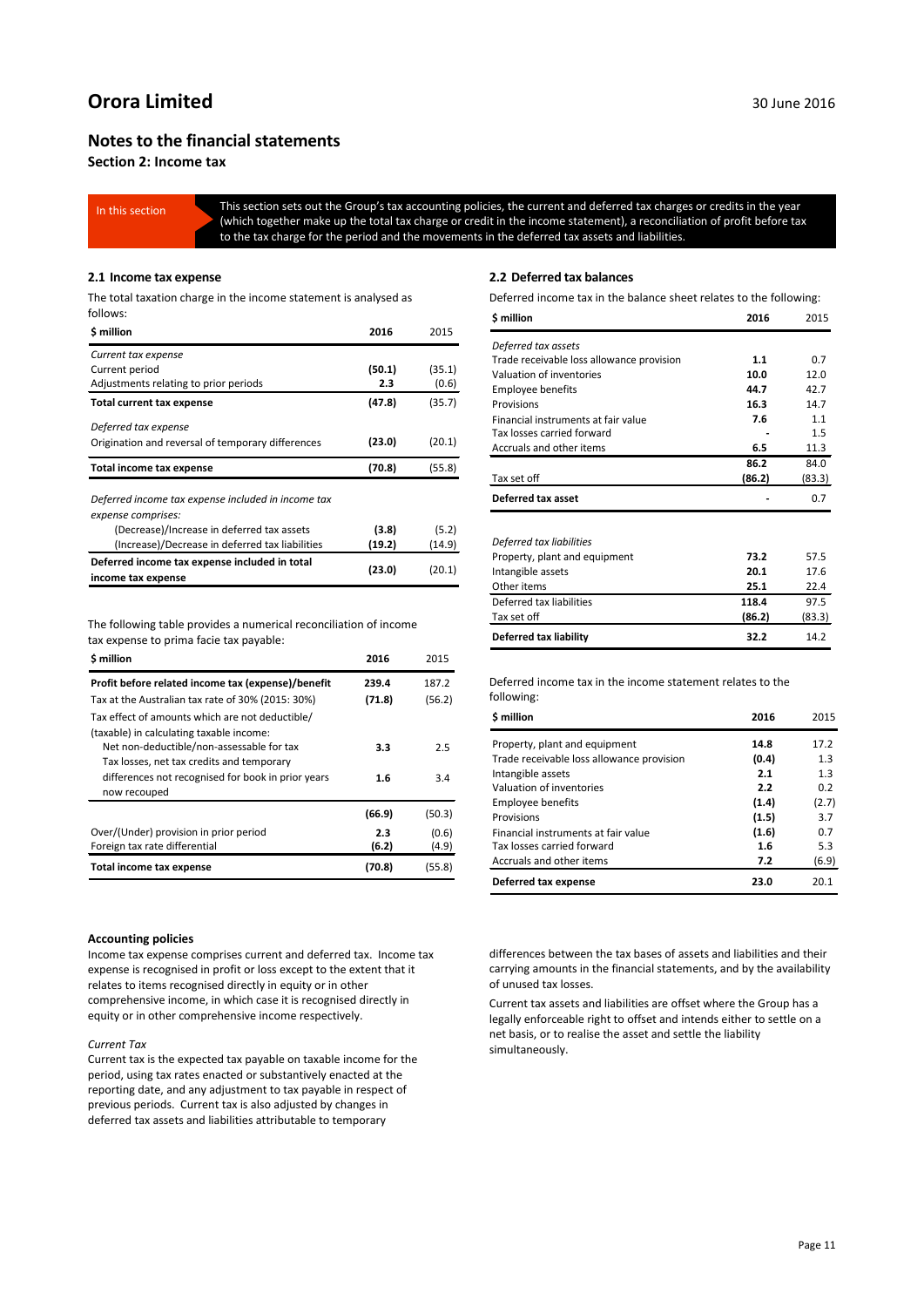### **Notes to the financial statements Section 2: Income tax (continued)**

#### **Accounting policies (continued)**

#### *Deferred Tax*

Deferred tax is recognised using the balance sheet method in which temporary differences are calculated based on the carrying amounts of assets and liabilities for financial reporting purposes and the amounts used for taxation purposes. Deferred tax is not recognised for:

- taxable temporary differences arising on the initial recognition of goodwill;
- taxable differences on the initial recognition of assets or liabilities in a transaction that is not a business combination and that affects neither accounting nor taxable profit; and
- temporary differences relating to investments in subsidiaries to the extent that the Group is able to control the timing of the reversal of the temporary difference and it is probable that they will not reverse in the foreseeable future.

Deferred tax is measured at the tax rates that are expected to be applied when the temporary difference reverses, that is, when the asset is realised or the liability is settled, based on the laws that have been enacted or substantively enacted at the reporting date.

Deferred tax assets are recognised for deductible temporary differences and unused tax losses only to the extent that it is probable that future taxable profits will be available against which the assets can be utilised. Deferred tax assets are reviewed at each reporting date and are reduced to the extent that it is no longer probable that the related tax benefit will be realised.

#### *Offsetting deferred tax balances*

Deferred tax assets and liabilities are offset when there is a legally enforceable right to offset and when the deferred tax balances relate to taxes levied by the same tax authority on the same taxable entity, or on different tax entities, but the Group intends to settle current tax liabilities and assets on a net basis or their tax assets and liabilities will be realised simultaneously.

#### *Unrecognised deferred tax assets and liabilities*

Deferred tax liabilities have not been recognised in respect of temporary differences arising as a result of the translation of the financial statements of the Group investments in subsidiaries. The deferred tax liability will only arise in the event of disposal of the subsidiary, and no such disposal is expected in the foreseeable future.

Unremitted earnings of the Group's international operations are considered to be reinvested indefinitely and relate to the ongoing operations. Upon distribution of any earnings in the form of dividends or otherwise, the Group may be subject to withholding taxes payable to various foreign countries, however, such amounts are not considered to be significant. As the Group controls when the deferred tax liability will be incurred and is satisfied that it will not be incurred in the foreseeable future, the deferred tax liability has not been recognised. There are no unrecognised deferred tax assets.

#### **Key judgements and estimates**

The Group is subject to income taxes in Australia and foreign jurisdictions and as a result the calculation of the Group's tax charge involves a degree of estimation and judgement in respect of certain items, including assumptions made in respect of the application of tax legislation. There are many transactions and calculations relating to the ordinary course of business for which the ultimate tax determination is uncertain. The Group recognises liabilities for uncertain tax positions based on management's best estimate of whether additional taxes will be due. Where the final outcome of these matters is different from the amounts that were initially recorded, these differences impact the current and deferred tax provisions in the period in which such determinations are made.

Deferred tax assets are recognised for deductible temporary differences and unused tax losses only if it is probable that future taxable profits are available to utilise those temporary differences and losses, and the tax losses continue to be available having regard to the nature and timing of their origination and compliance with the relevant tax legislation associated with their recoupment. The assumptions regarding the future realisation, and therefore the recognition of deferred tax assets, may change due to future operating performance and other factors.

The assumptions made in respect of the recognised tax balances are subject to risk and uncertainty and there is a possibility that changes in circumstances or differences in opinion will alter outcomes which may impact the amount of deferred tax assets and deferred tax liabilities recognised and the amount of tax losses and timing differences not yet recognised.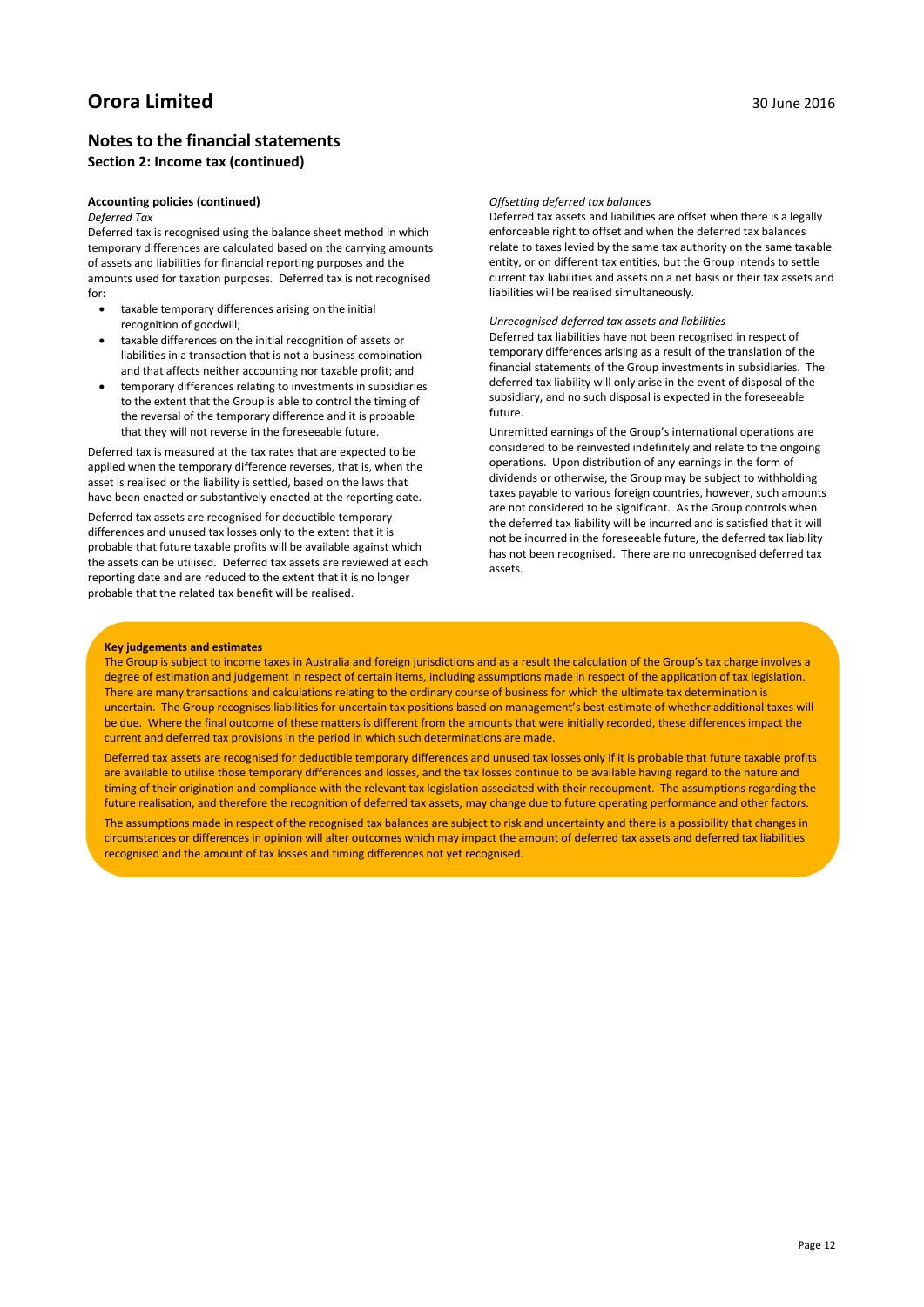### **Notes to the financial statements**

**Section 3: Assets and liabilities**

In this section This section details the assets used to generate the Group's trading performance and the liabilities incurred as a result. On the following pages there are notes covering working capital, other assets, non-current assets and provisions. Liabilities relating to the Group's financing activities are set out in section 4, whilst the assets and liabilities recognised in respect of derivative instruments, used to hedge financial risks, are contained in Section 5. Information pertaining to deferred tax assets and liabilities is provided in Section 2.

#### **3.1 Trade and other receivables**

| \$ million                                 | 2016  | 2015  |
|--------------------------------------------|-------|-------|
| Trade receivables                          | 466.6 | 394.9 |
| Less loss allowance provision              | (4.2) | (2.4) |
|                                            | 462.4 | 392.5 |
| Loans and other receivables <sup>(1)</sup> | 53.4  | 35.2  |
| Total current trade and other receivables  | 515.8 | 427.7 |

<sup>(1)</sup> These amounts generally arise from transactions outside the usual operating activities of the Group. Interest may be charged at commercial rates where the terms of repayment exceed six months. Collateral is not normally obtained.

#### **Accounting policies**

Trade receivables and loans and other receivables are all classified as financial assets held at amortised cost.

#### *Trade receivables*

Trade receivables are initially recognised at fair value and subsequently at amortised cost using the effective interest rate method, less a loss allowance provision. The carrying value of trade and other receivables, less impairment provisions, is considered to approximate fair value, due to the short-term nature of the receivables.

#### *Impairment of trade receivables*

The collectability of trade and other receivables is reviewed on an ongoing basis. Individual debts which are known to be uncollectable are written off when identified.

The Group recognises an impairment provision based upon anticipated lifetime losses of trade receivables. The anticipated losses are determined with reference to historical loss experience and is regularly reviewed and updated.

The amount of the impairment loss is recognised in the income statement within 'general and administration' expense.

#### *Loans and other receivables*

Loans are non-derivative financial assets with fixed or determinable payments and are measured at their amortised cost using the effective interest rate method and are usually interest-bearing.

#### **Credit risks related to receivables**

In assessing an appropriate provision for impairments of receivables consideration is given to historical experience of bad debts, the ageing of receivables, knowledge of debtor insolvency or other credit risk and individual account assessment.

Customer credit risk is managed by each business group in accordance with the procedures and controls set out in the Group's credit risk management policy. Credit limits are established for all customers based on external and internal credit rating criteria and letters of credit or other forms of credit insurance cover are obtained where appropriate. In monitoring customer credit risk, customers are grouped according to their credit characteristics, including whether they are an individual or a legal entity, whether they are a wholesale, retail or end-user customer, their geographic location, industry and existence of previous financial difficulties.

For some trade receivables the Group may also obtain security in the form of guarantees, deeds of undertaking or letters of credit which can be called upon if the counterparty is in default under the terms of the agreement. The Group does not otherwise require collateral in respect of trade and other receivables.

The following tables sets out the ageing of trade receivables, according to their due date:

|                             | Loss allowance<br>provision |      | <b>Gross carrying</b><br>amount |       |
|-----------------------------|-----------------------------|------|---------------------------------|-------|
| \$ million                  | 2016                        | 2015 | 2016                            | 2015  |
| Not past due                |                             |      | 333.2                           | 265.8 |
| Past due 0-30 days          | 0.5                         | 0.3  | 94.3                            | 95.6  |
| Past due 31-120 days        | 2.0                         | 0.6  | 35.7                            | 31.6  |
| More than 121 days past due | 1.7                         | 1.5  | 3.4                             | 1.9   |
|                             | 4.2                         | 2.4  | 466.6                           | 394.9 |

The Group has recognised a net loss of \$2.9 million (2015: \$2.2 million) in respect of the trade receivables written off in the financial year. The loss has been included in 'general and administration' expense in the income statement.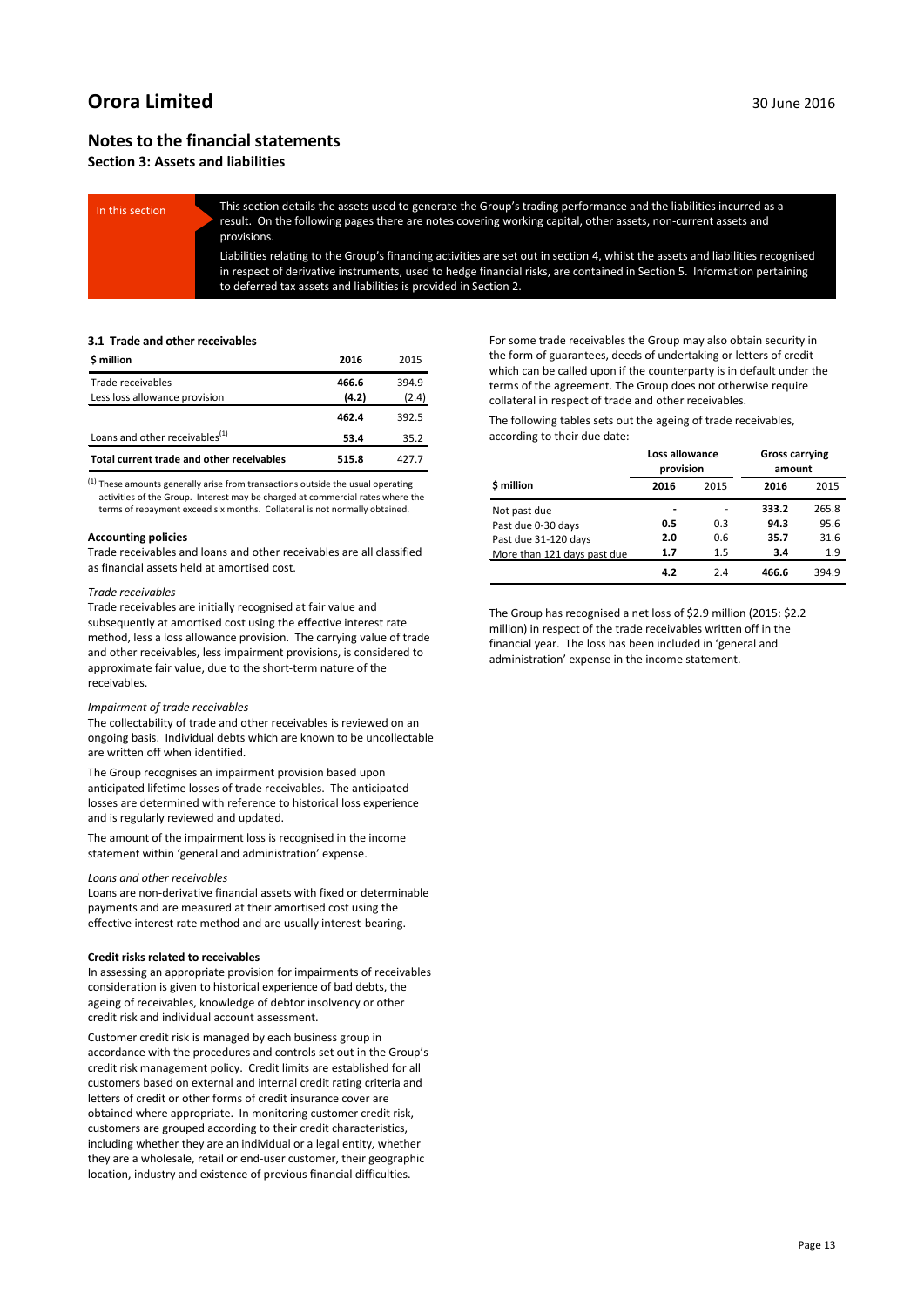### **Notes to the financial statements**

**Section 3: Assets and liabilities (continued)**

#### **3.2 Inventories**

| <b>S</b> million                                | 2016  | 2015  |
|-------------------------------------------------|-------|-------|
| At cost                                         |       |       |
| Raw materials and stores                        | 184.5 | 188.6 |
| Work in progress                                | 15.9  | 12.2  |
| Finished goods                                  | 247.3 | 230.0 |
| Total inventory carried at cost                 | 447.7 | 430.8 |
| At net realisable value                         |       |       |
| Raw materials and stores                        | 3.7   | 12.2  |
| Work in progress                                | 0.3   | 0.1   |
| Finished goods                                  | 7.7   | 8.0   |
| Total inventory carried at net realisable value | 11.7  | 20.3  |
| <b>Total inventories</b>                        | 459.4 | 451.1 |

#### **Accounting policies**

Inventories are valued at the lower of cost and net realisable value. Net realisable value is the estimated selling price in the ordinary course of business, less the estimated costs of completion and selling expenses.

Costs incurred in bringing each product to its existing location and condition are accounted for as follows.

- Raw materials purchase cost on a weighted average cost formula
- Manufactured finished goods and work in progress cost of direct material and labour and an appropriate proportion of production and variable overheads incurred in the normal course of business.

Cost may also include transfers from equity of any gain or loss on qualifying cash flow hedges of foreign currency purchases of inventory.

During the period the Group recognised a net write-down of \$3.9 million (2015: \$1.4 million) with regard to the net realisable value of inventories which has been recognised in 'cost of sales' expense in the income statement.

#### **3.3 Trade and other payables**

| \$ million                             | 2016  | 2015  |
|----------------------------------------|-------|-------|
| Trade creditors                        | 466.1 | 433.1 |
| Other creditors and accruals           | 242.4 | 202.9 |
| Total current trade and other payables | 708.5 | 636.0 |

#### **Accounting policies**

Trade and other payables are all classified as financial liabilities held at amortised cost. Trade and other payables represent liabilities for goods and services provided to the Group prior to the end of the financial year which were unpaid at the end of the financial year and these amounts are unsecured.

The carrying value of trade and other payables is considered to approximate fair value due to the short-term nature of the payables.

Trade and other payables are included in current liabilities, except for those liabilities where payment is not due within 12 months from reporting date which are classified as non-current liabilities.

#### **3.4 Other assets**

| \$ million                                 | 2016  | 2015  |
|--------------------------------------------|-------|-------|
| Current                                    |       |       |
| Contract incentive payments <sup>(1)</sup> | 14.7  | 16.5  |
| Prepayments                                | 24.6  | 28.3  |
| <b>Total other current assets</b>          | 39.3  | 44.8  |
| <b>Non-Current</b>                         |       |       |
| Contract incentive payments <sup>(1)</sup> | 56.8  | 62.7  |
| Prepayments                                | 1.4   | 2.8   |
| Other non-current assets                   | 46.4  | 35.9  |
| <b>Total other non-current assets</b>      | 104.6 | 101.4 |

(1) Contract incentives are provided to customers to secure long-term sale

agreements and are amortised over the period of the contractual arrangement.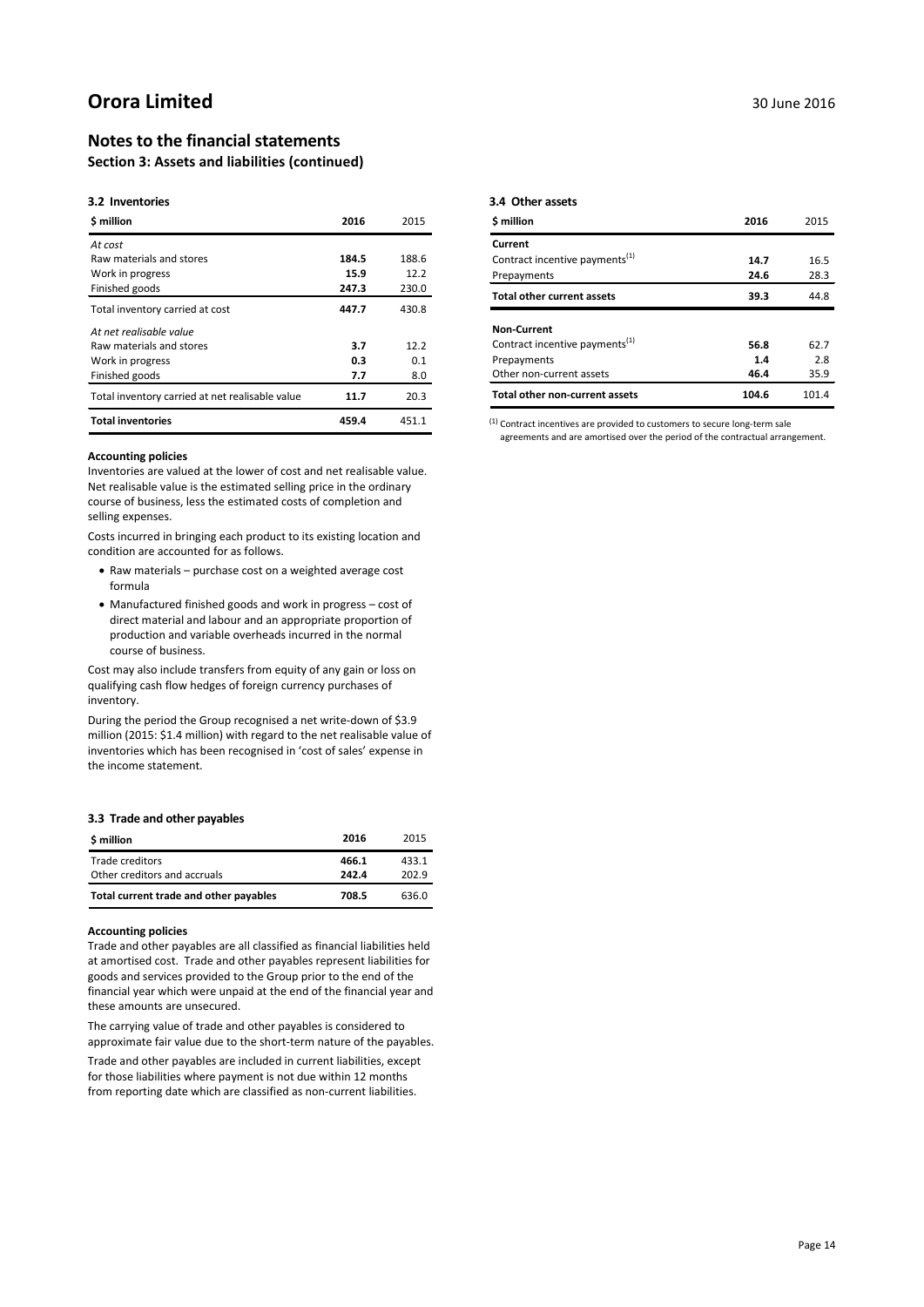### **Notes to the financial statements**

**Section 3: Assets and liabilities (continued)**

#### **3.5 Property, plant and equipment**

The following note details the physical assets used by the Group to operate the business, generating revenues and profits.

The cost of these assets is the amount initially paid for them with a depreciation charge recognised in the income statement to reflect the wear and tear of the assets as they are used which reduces the value of the asset over time.

|                                               |       | Land         |                  | <b>Plant and</b> |              |
|-----------------------------------------------|-------|--------------|------------------|------------------|--------------|
| \$ million                                    | Land  | improvements | <b>Buildings</b> | equipment        | <b>Total</b> |
| Cost                                          |       |              |                  |                  |              |
| At 1 July 2014                                | 73.8  | 11.3         | 463.0            | 2,752.8          | 3,300.9      |
| Additions for the period                      |       |              | 1.3              | 86.3             | 87.6         |
| Disposals during the period                   | (2.8) |              | (1.5)            | (45.7)           | (50.0)       |
| Additions through business acquisitions       |       |              | 0.1              | 1.0              | 1.1          |
| Other transfers                               | 0.5   | 0.4          | 2.7              | (3.6)            |              |
| Effect of movements in foreign exchange rates | 0.2   | ÷.           | 3.5              | 26.5             | 30.2         |
| At 30 June 2015                               | 71.7  | 11.7         | 469.1            | 2,817.3          | 3,369.8      |
| Additions for the period                      |       |              | 0.1              | 107.7            | 107.8        |
| Disposals during the period                   | (9.3) | (0.5)        | (15.0)           | (33.5)           | (58.3)       |
| Additions through business acquisitions       |       |              | 3.9              | 15.2             | 19.1         |
| Other transfers                               | (0.1) | 0.1          | 7.2              | (7.2)            |              |
| Effect of movements in foreign exchange rates | 0.2   | 0.1          | 2.1              | 24.4             | 26.8         |
| At 30 June 2016                               | 62.5  | 11.4         | 467.4            | 2,923.9          | 3,465.2      |
| Accumulated depreciation and impairment       |       |              |                  |                  |              |
| At 1 July 2014                                | (0.4) | (3.4)        | (117.6)          | (1,635.2)        | (1,756.6)    |
| Depreciation charge                           |       | (0.2)        | (9.6)            | (82.8)           | (92.6)       |
| Disposals during the period                   | 0.1   |              | 1.6              | 42.0             | 43.7         |
| Effect of movements in foreign exchange rates |       | ÷.           | (1.4)            | (15.5)           | (16.9)       |
| At 30 June 2015                               | (0.3) | (3.6)        | (127.0)          | (1,691.5)        | (1,822.4)    |
| Depreciation charge                           |       | (0.3)        | (10.7)           | (90.2)           | (101.2)      |
| Disposals during the period                   |       | 0.2          | 8.2              | 31.2             | 39.6         |
| Effect of movements in foreign exchange rates |       |              | (1.4)            | (15.5)           | (16.9)       |
| At 30 June 2016                               | (0.3) | (3.7)        | (130.9)          | (1,766.0)        | (1,900.9)    |
| Net book value                                |       |              |                  |                  |              |
| At 30 June 2015                               | 71.4  | 8.1          | 342.1            | 1,125.8          | 1,547.4      |
| At 30 June 2016                               | 62.2  | 7.7          | 336.5            | 1,157.9          | 1,564.3      |

At 30 June 2016, no property, plant and equipment was provided as security for any interest-bearing borrowings (2015: nil).

#### **Accounting policies**

Property, plant and equipment is stated at cost less accumulated depreciation and impairment losses. Cost includes expenditure that is directly attributable to the acquisition of the item including borrowing costs that are related to the acquisition, construction or production of an asset. Cost may also include transfers from equity of any gain or loss on qualifying cash flow hedges of foreign currency purchases of property, plant and equipment.

Subsequent costs are included in the asset's carrying amount, or recognised as a separate asset, only when it is probable that future economic benefits associated with the item will flow to the Group. All other repairs and maintenance are charged to the income statement during the financial year in which they are incurred.

#### *Depreciation*

Property, plant and equipment, excluding freehold land, is depreciated at rates based upon the expected useful lives, or in the case of leasehold improvements and certain leased plant and equipment the lease term, using the straight-line method. Land is not depreciated. Depreciation rates used for each class of asset for the current and comparative periods are as follows:

- Buildings 1% 5%
- Land improvements 1% 3%
- Plant and equipment 2.5% 25%

#### **Key judgements and estimates**

Depreciation is calculated by estimating the number of years the Group expects an asset to be used over. At each reporting date depreciation methods, residual values and useful lives are reassessed and adjusted if necessary. In addition, assets subject to depreciation are reviewed for impairment whenever events or changes in circumstances indicate that an asset carrying amount may not be recoverable. If an asset's value falls below its depreciated value an additional one-off impairment charge is made against profit. Refer note 3.8 for further details.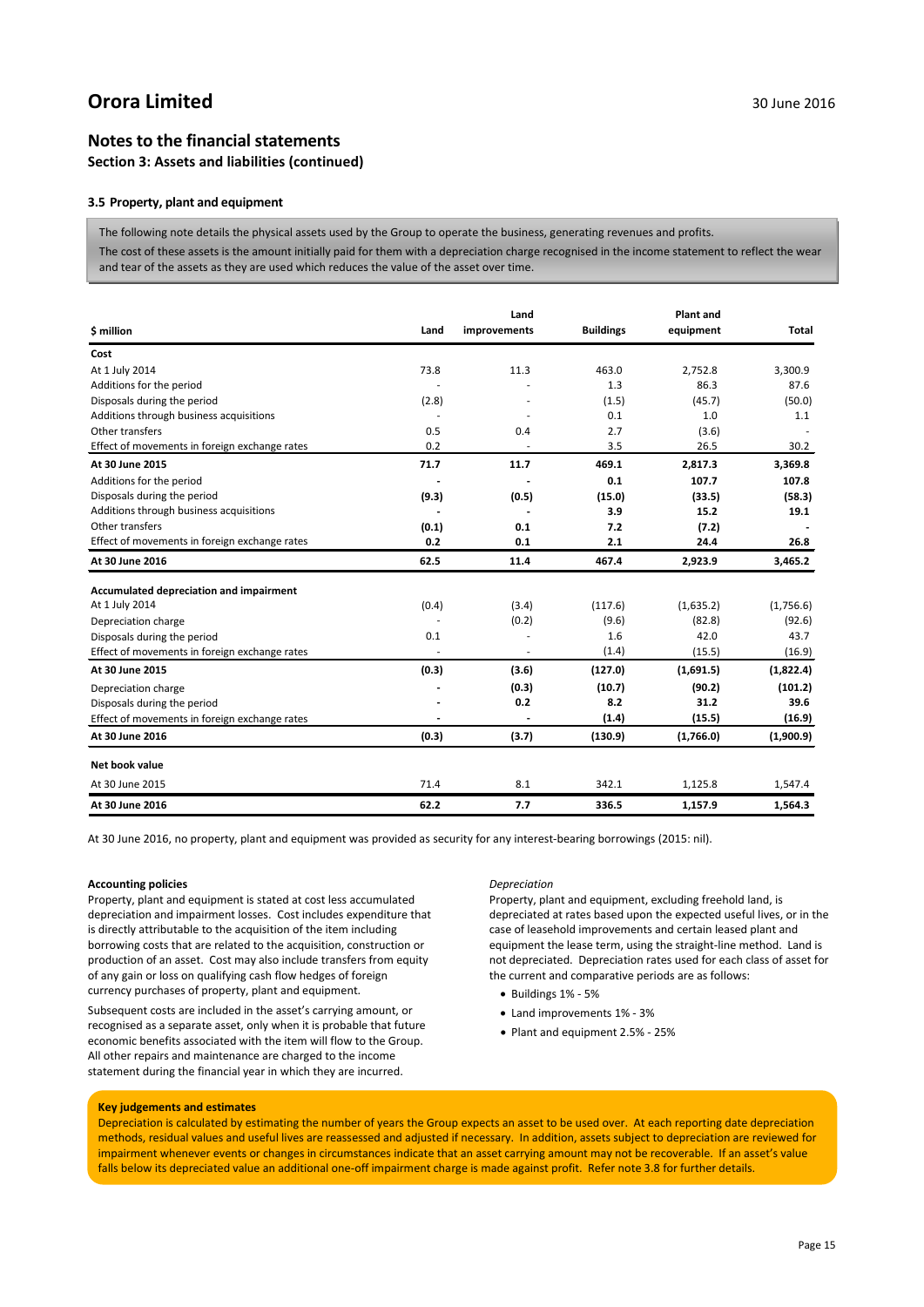### **Notes to the financial statements Section 3: Assets and liabilities (continued)**

#### **3.6 Intangible assets**

The following note details the non-physical assets used by the Group to generate revenue and profits.

These assets include computer software and licences, customer relationships and goodwill. The cost of these assets is the amount that the Group has paid or, where there has been a business combination, the fair value of the specific intangible assets identified. In the case of goodwill, its cost is the amount the Group has paid for acquiring a business over and above the fair value of the individual assets and liabilities acquired. The value of goodwill is 'intangible' value that comes from, for example, synergies available with the integration of the acquired business into the Group, a skilled and knowledgeable assembled workforce, proprietary technologies and processes, a uniquely strong market position and customer relationships.

|                                               |          | Other intangible assets           |       |         |
|-----------------------------------------------|----------|-----------------------------------|-------|---------|
| \$ million                                    | Goodwill | <b>Computer software</b><br>Other |       | Total   |
| Cost                                          |          |                                   |       |         |
| At 1 July 2014                                | 213.0    | 146.9                             | 6.6   | 366.5   |
| Additions for the period                      |          | 20.7                              |       | 20.7    |
| Additions through business acquisitions       | 10.1     |                                   |       | 10.1    |
| Disposals during the period                   |          | (2.0)                             |       | (2.0)   |
| Other transfers                               |          | 1.0                               | (1.0) |         |
| Effect of movements in foreign exchange rates | 27.5     | 10.0                              | 1.3   | 38.8    |
| At 30 June 2015                               | 250.6    | 176.6                             | 6.9   | 434.1   |
| Additions for the period                      |          | 8.3                               |       | 8.3     |
| Additions through business acquisitions       | 80.6     | 0.5                               |       | 81.1    |
| Disposals during the period                   |          | (3.1)                             |       | (3.1)   |
| Effect of movements in foreign exchange rates | 6.8      | 1.5                               | 0.2   | 8.5     |
| At 30 June 2016                               | 338.0    | 183.8                             | 7.1   | 528.9   |
| Accumulated amortisation and impairment       |          |                                   |       |         |
| At 1 July 2014                                | (7.9)    | (120.7)                           | (5.6) | (134.2) |
| Amortisation charge                           |          | (5.5)                             |       | (5.5)   |
| Disposals during the period                   |          | 2.0                               |       | 2.0     |
| Effect of movements in foreign exchange rates |          | (7.2)                             | (1.3) | (8.5)   |
| At 30 June 2015                               | (7.9)    | (131.4)                           | (6.9) | (146.2) |
| Amortisation charge                           |          | (6.3)                             |       | (6.3)   |
| Disposals during the period                   |          | 3.1                               |       | 3.1     |
| Effect of movements in foreign exchange rates |          | (1.1)                             | (0.2) | (1.3)   |
| At 30 June 2016                               | (7.9)    | (135.7)                           | (7.1) | (150.7) |
| Net book value                                |          |                                   |       |         |
| At 30 June 2015                               | 242.7    | 45.2                              |       | 287.9   |
| At 30 June 2016                               | 330.1    | 48.1                              |       | 378.2   |

### **Accounting policies**

*Goodwill*

The goodwill recognised by the Group has arisen as a result of business combinations and represents the future economic benefits that arise from assets that are not capable of being individually identified and separately recognised.

Goodwill is initially measured as the amount the Group has paid in acquiring a business over and above the fair value of the individual assets and liabilities acquired. Goodwill is not amortised but is instead tested annually for impairment, or more frequently if events or changes in circumstances indicate that it might be impaired, and is carried at cost less any accumulated impairment losses.

For the purpose of impairment testing goodwill is allocated to cash generating units as follows. Refer to note 3.8 for further details.

|               |       | \$ million |
|---------------|-------|------------|
| CGU           | 2016  | 2015       |
| Australasia   | 94.2  | 92.5       |
| North America | 235.9 | 150.2      |
|               | 330.1 | 242.7      |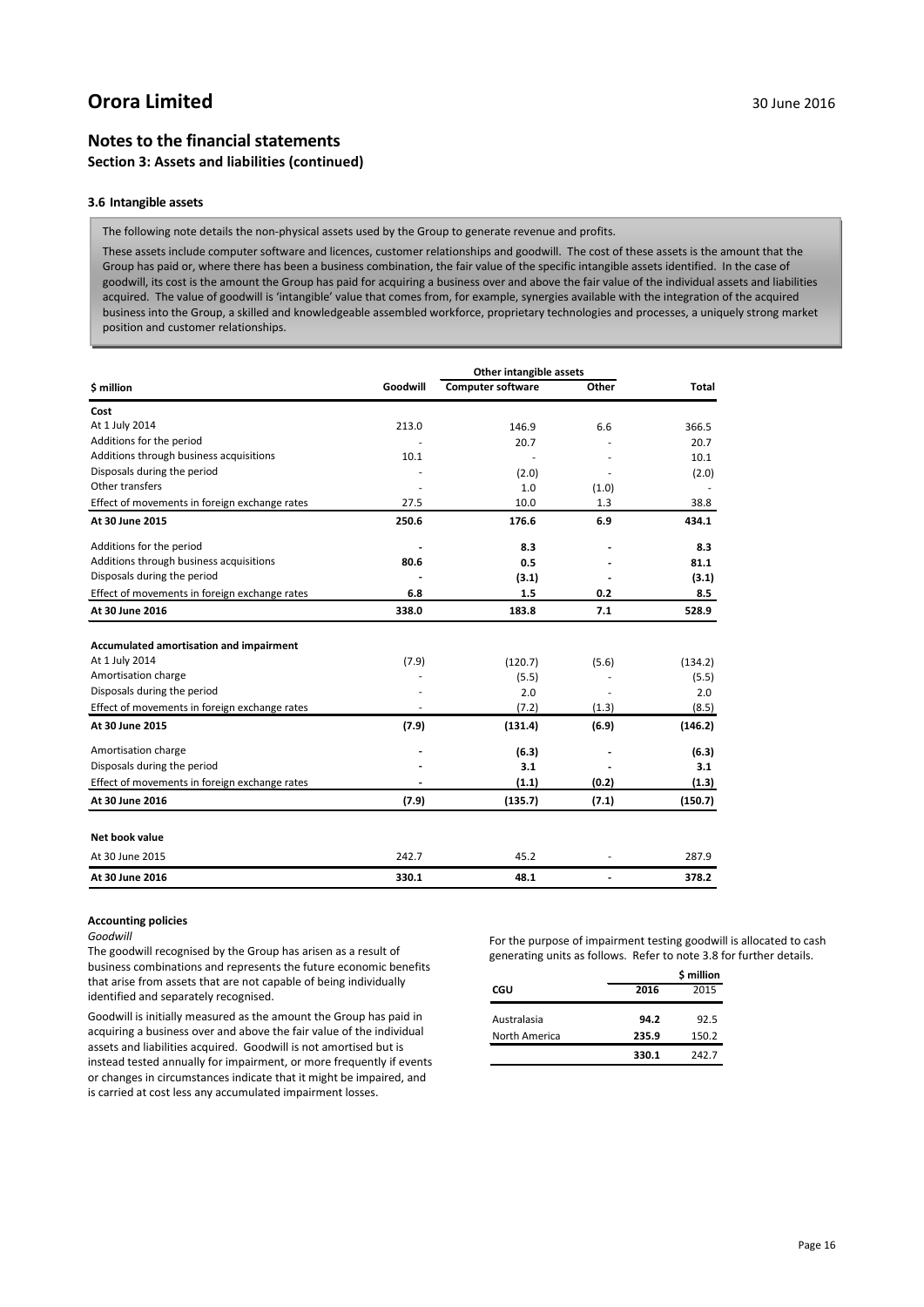#### **Notes to the financial statements Section 3: Assets and liabilities (continued)**

#### **3.6 Intangible assets (continued)**

#### **Accounting policies (continued)**

#### *Other intangible assets*

Other intangible assets include computer software, customer relationships and software licences. The cost of these assets is the amount that the Group has paid or, where there has been a business combination, their fair value at the date of acquisition. Internal spend on computer software is only capitalised within the development phase, when the asset is separate and it is probable that future economic benefits attributable to the asset will flow to the Group. Following initial recognition, other intangible assets are carried at cost less amortisation and any impairment losses.

Other intangible assets are amortised on a straight line basis over their useful life and tested for impairment whenever there is an indication that they may be impaired. Refer to note 3.8 for further details on impairment.

Computer software and licences are amortised over a period of between three to ten years whilst customer relationships are amortised over a period of up to 20 years. The amortisation period and method is reviewed each financial year.

The Group does not hold any indefinite life other intangible assets.

#### **Key judgements and estimates**

The value of intangible assets, with the exception of goodwill, reduces over the number of years the Group expects to use the asset via an annual amortisation charge to the income statement. The amortisation charge is calculated by estimating the number of years the Group expects to benefit from the use of the asset. At each reporting date amortisation methods and useful lives are reassessed and adjusted if necessary. In addition, assets subject to amortisation are reviewed for impairment.

Where there has been a technological change or decline in business performance a review of the value of the intangible assets, including goodwill, is undertaken to ensure the assets have not fallen below their amortised value. Should an assets value fall below its amortised value an additional one-off impairment charge is made against profit.

#### **3.7 Provisions**

|                                             |                                 | Workers'                                       |                          |               |        |
|---------------------------------------------|---------------------------------|------------------------------------------------|--------------------------|---------------|--------|
| \$ million                                  | <b>Employee</b><br>entitlements | compensation,<br>insurance and<br>other claims | <b>Asset restoration</b> | Restructuring | Total  |
| 2016                                        |                                 |                                                |                          |               |        |
| Opening balance                             | 79.3                            | 18.7                                           | 21.1                     | 16.8          | 135.9  |
| Provisions made during the period           | 30.8                            | 7.3                                            | 0.5                      | 23.0          | 61.6   |
| Payments made during the period             | (26.5)                          | (7.5)                                          |                          | (18.5)        | (52.5) |
| Released during the period                  | (0.4)                           | (2.8)                                          | (1.2)                    | (1.2)         | (5.6)  |
| Additions through business acquisitions     | 0.2                             |                                                |                          |               | 0.2    |
| Unwinding of discount                       |                                 | 0.2                                            | 0.5                      | 0.1           | 0.8    |
| Effect of movement in foreign exchange rate | 0.4                             | 0.2                                            | 0.3                      | 0.1           | 1.0    |
| <b>Closing balance</b>                      | 83.8                            | 16.1                                           | 21.2                     | 20.3          | 141.4  |
| Current                                     | 75.9                            | 15.8                                           | 5.1                      | 14.4          | 111.2  |
| Non-current                                 | 7.9                             | 0.3                                            | 16.1                     | 5.9           | 30.2   |
| 2015                                        |                                 |                                                |                          |               |        |
| Opening balance                             | 75.5                            | 16.6                                           | 19.8                     | 27.5          | 139.4  |
| Provisions made during the period           | 29.3                            | 6.9                                            | 1.5                      | 10.5          | 48.2   |
| Payments made during the period             | (26.1)                          | (5.8)                                          |                          | (21.6)        | (53.5) |
| Released during the period                  | (0.5)                           |                                                | (1.0)                    |               | (1.5)  |
| Additions through business acquisitions     | 0.1                             |                                                |                          | ٠             | 0.1    |
| Unwinding of discount                       |                                 | 0.2                                            | 0.5                      | 0.2           | 0.9    |
| Effect of movement in foreign exchange rate | 1.0                             | 0.8                                            | 0.3                      | 0.2           | 2.3    |
| <b>Closing balance</b>                      | 79.3                            | 18.7                                           | 21.1                     | 16.8          | 135.9  |
| Current                                     | 71.8                            | 17.5                                           | 6.2                      | 14.8          | 110.3  |
| Non-current                                 | 7.5                             | 1.2                                            | 14.9                     | 2.0           | 25.6   |

#### **Accounting policies**

A provision is recognised when:

- the Group has a present legal or constructive obligation arising from past events;
- it is probable that cash will be paid to settle it; and
- a reliable estimate can be made of the amount of the obligation.

Provisions are determined by discounting the expected future cash flows at a pre-tax rate that reflects the current market assessments of the time value of money and the risks specific to the liability. The unwinding of the discount is recognised as a finance cost in the income statement.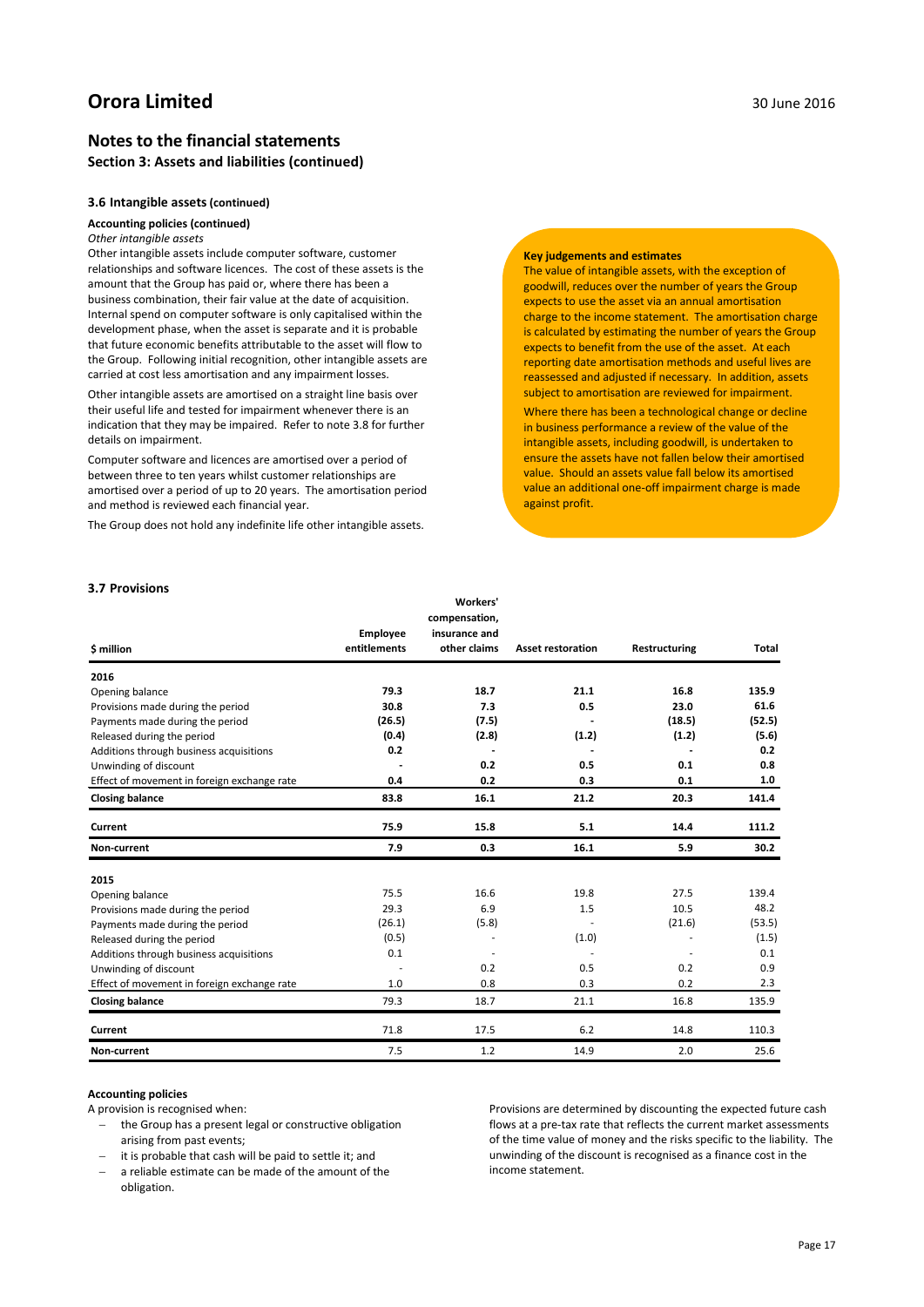### **Notes to the financial statements Section 3: Assets and liabilities (continued)**

#### **3.7 Provisions (continued)**

#### **Accounting policies (continued)**

#### *Employee entitlements*

The provision for employee entitlements represents the obligation for annual leave, long service leave entitlements and incentives accrued by employees.

Liabilities for employee benefits such as wages, salaries and other current employee entitlements represent present obligations arising from employees' services provided to the reporting date and are calculated at undiscounted amounts based on remuneration wage and salary rates, including related on-costs, such as workers compensation insurance and payroll tax, and are presented in other payables.

The liability for annual leave and long service leave is measured as the present value of estimated future cash outflows to be made in respect of services provided by the employee up to the reporting date. Consideration is given to expected future wage and salary levels, experience of employee departures and period of service. Expected future payments that are not expected to be settled within 12 months are discounted using market yields at the reporting date of high quality corporate bonds. The rates used reflect the terms to maturity and currency that match, as closely as possible, the estimated future cash outflows.

#### *Workers' compensation, insurance and other claims*

The Group self-insures for various risks including risks associated with workers' compensation. Provisions are recognised for claims received and expected to be received in relation to incidents occurring prior to reporting date and are measured based upon historical claim rates.

Estimated net future cash flows are based on the assumption that all claims will be settled and the weighted average cost of historical claims adjusted for inflation will continue to approximate future costs.

#### *Asset restoration*

The Group is required to restore leased premises to their original condition at the end of the respective lease term. The restoration requirements typically relate to excessive wear and tear or alterations that have been made to the lease property to accommodate the operations of the business.

Where the Group has a legal or constructive obligation to restore a site on which an asset is located, either through make-good provisions included in lease agreements or decommissioning of environmental risks, the present value of the estimated costs of dismantling and removing the asset and restoring the site is recognised as a provision with a corresponding increase in the related item of property, plant and equipment. At each reporting date, the liability is remeasured in line with changes in discount rates, estimated cash flows and the timing of those cash flows. Any changes in the liability are added to or deducted from the related asset, other than the unwinding of the discount, which is recognised as a financing cost in the income statement.

#### *Restructuring*

The restructuring provision primarily relates to cost reduction and reorganisation activities associated with the Australasia operations.

A provision for restructuring is recognised when the Group has a detailed formal restructuring plan and the restructuring has either commenced or has been publicly announced, including discussions with affected personnel, with employee-related costs recognised over the period of any required further service. Future operating costs in relation to the restructuring are not provided for. Payments falling due greater than 12 months after reporting date are discounted to present value.

#### **Key judgements and estimates**

A provision is recognised by the Group where an obligation exists relating to a past event, it is probable that a cash payment will be required to settle it, and the Group is not certain how much cash will be required to settle the liability. The value of that provision is based upon estimates and assumptions with regards to the amount and timing of cash flows required to settle the obligation, which are dependent on future events. The key assumptions applicable to the determination of the provisions are as follows:

#### *Employee entitlements*

The provision for employee entitlements is based on a number of management estimates, which include:

- future increase in salaries and wages and on-cost rates future probability of employee departures
- future probability of years of service (long service leave provision)

#### *Workers' compensation*

The self-insured workers' compensation provision is based on a number of management estimates including, but not limited to:

- future inflation claim administration expenses historical weighted average size of claims
- claim development

#### *Asset restoration*

Asset restoration provisions require assessments to be made of lease make-good conditions and decommissioning and environmental risks. The provisions also require estimates to be made of costs to dismantle and remove equipment and to restore the site to the condition required under the terms of the lease and required by environmental laws and regulations.

#### *Restructuring*

Restructuring provisions require assessments to be made regarding the timing of recognition, specifically are plans sufficiently detailed, approved and communicated to support recognition at a point in time. The provisions also require estimates to be made of the cost of restructuring and the timing of these cash outflows.

The judgements, estimates and assumptions used in the booking of all provisions are management's best estimates based on current and forecast operating and market conditions.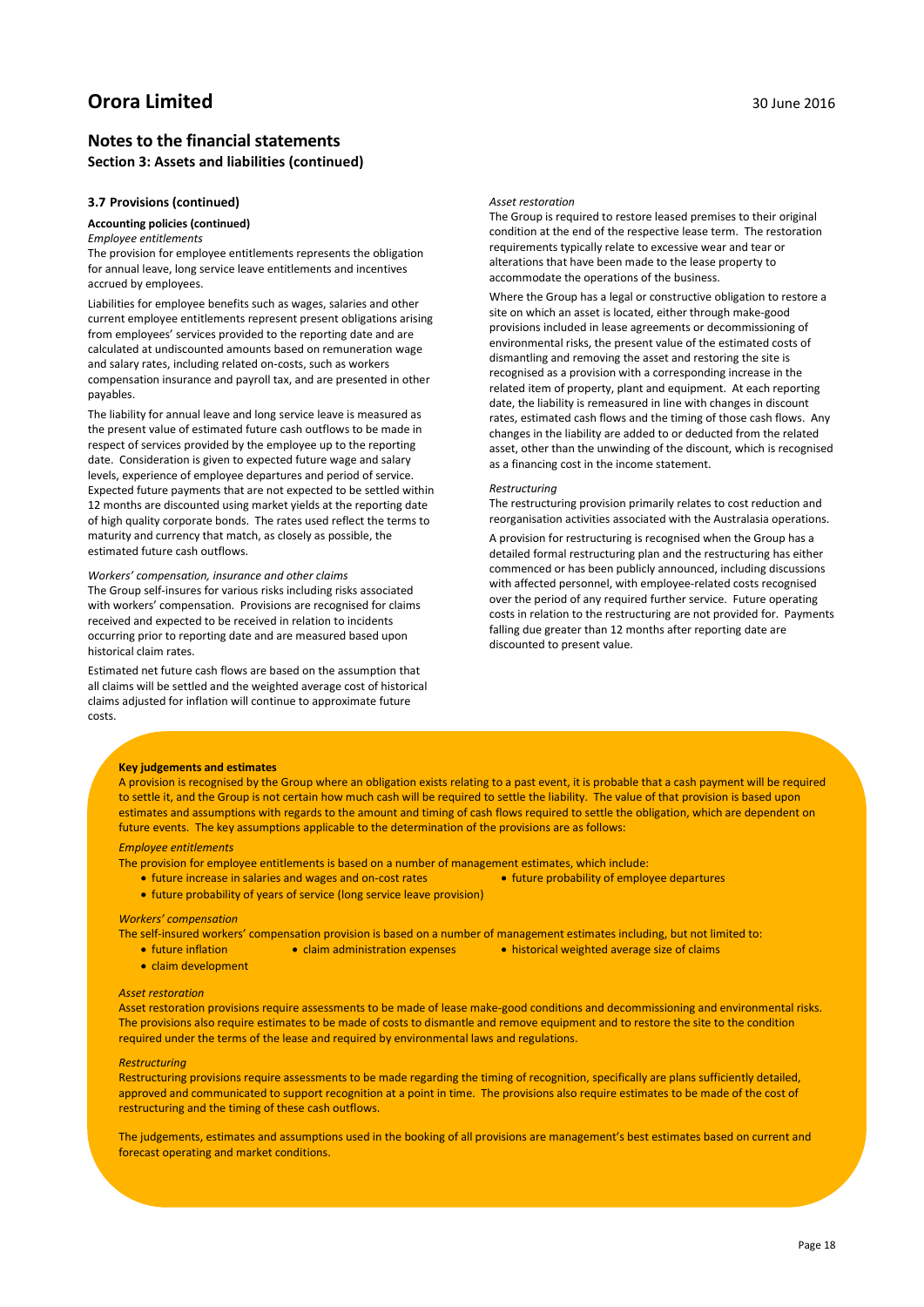#### **Notes to the financial statements Section 3: Assets and liabilities (continued)**

#### **3.8 Impairment of non-financial assets**

No impairment of non-financial assets has been recognised during the year ended 30 June 2016 or 30 June 2015.

In accordance with the Group's accounting policies impairment losses recognised in prior periods were reassessed at 30 June 2016 for any indications that the loss may have decreased or may no longer exist, no such indicators were identified.

#### **Testing for impairment**

The Group tests property, plant and equipment, intangibles and goodwill for impairment:

- where there is an indication that an asset may be impaired (which is assessed at least each reporting date);
- where there is an indication that previously recognised impairment (on assets other than goodwill) have changed; and
- at least annually for indefinite life intangibles and goodwill

In testing for impairment, the recoverable amount is estimated for an individual asset or, if it is not possible to estimate the recoverable amount for the individual asset, the recoverable amount of the cash generating unit (CGU) to which the asset belongs. CGUs are the smallest identifiable group of assets that generate cash inflows that are largely independent from the cash flows of other assets or group of assets. Each CGU is no larger than an operating segment.

Assets are impaired if their carrying value exceeds their recoverable amount. The recoverable amount of an asset or CGU is determined as the higher of its fair value less costs of disposal or value in use.

An impairment loss is recognised in the income statement if the carrying amount of an asset or a CGU exceeds its recoverable amount. Impairment losses recognised in respect of CGUs are allocated first to reduce the carrying amount of any goodwill allocated to the CGU (group of CGUs) and then, to reduce the carrying amount of the other assets in the CGU (group of CGUs).

#### **Impairment calculations**

In assessing value in use, the estimated future cash flows are discounted to their present value using a pre-tax discount rate that reflects the risks specific to the asset or CGU and the market's current assessment of the time value of money.

Value in use is assessed using cash flow projections for five years using data from the Group's latest internal forecasts and is management's best estimate of income, expenses, capital expenditure and cash flows for each CGU. Changes in selling prices and direct costs are based on past experience and management's expectation of future changes in the markets in which the Group operates. Cash flows beyond the five year period are extrapolated using estimated growth rates which are determined with regard to the long-term performance of each CGU in their respective markets and are not expected to exceed the long-term average growth rates for the industry in which each CGU operates.

The discount rate used in performing the value in use calculations reflects the Group's weighted average cost of capital, as adjusted for specific risks relating to each geographical region in which the CGU's operate.

#### **Reversal of impairment**

Where there is an indication that previously recognised impairment losses may no longer exist or may have decreased, the asset is

tested. The impairment loss is reversed if there has been a change in the estimates used to determine the recoverable amount of the asset and is reversed only to the extent that the carrying amount of the asset does not exceed the carrying amount that would have been determined, net of depreciation or amortisation, had no impairment loss been recognised. Impairments recognised for goodwill are not reversed.

#### **Goodwill impairment tests**

For the purpose of impairment testing, goodwill is allocated to cash generating units or groups of cash generating units (CGUs) according to the level at which management monitors goodwill. Goodwill is tested annually or more regularly if there are indicators of impairment.

The following table presents a summary of the goodwill allocation and the key assumptions used in determining the recoverable amount of each CGU:

|                                 | Australasia CGU |      | <b>North America CGU</b> |       |
|---------------------------------|-----------------|------|--------------------------|-------|
|                                 | 2016            | 2015 | 2016                     | 2015  |
| Goodwill allocation (\$million) | 94.2            | 92.5 | 235.9                    | 150.2 |
| Pre-tax discount rate (%)       | 10.7            | 10.4 | 11.8                     | 10.3  |
| Growth rate (%)                 | 2.0             | 2.0  | 2.0                      | 2.0   |

The recoverable amounts of the CGUs were based on the present value of the future cash flows expected to be derived from the CGU (value in use). Value in use is calculated from cash flow projections for five years using data from the Group's latest internal forecasts. The key assumptions for the value in use calculations are those regarding discount rates, growth rates and expected changes in earnings during the initial five year period.

#### **Key judgements and estimates**

The determination of impairment involves the use of judgements and estimates that include, but are not limited to, the cause, timing and measurement of the impairment.

Management is required to make significant judgements concerning the identification of impairment indicators, such as changes in competitive positions, expectations of growth, increased cost of capital, and other factors that may indicate impairment such as a business restructuring. In addition, management is also required to make significant estimates regarding future cash flows and the determination of fair values when assessing the recoverable amount of assets (or groups of assets). Inputs into these valuations require assumptions and estimates to be made about forecast earnings before interest and tax and related future cash flows, growth rates, applicable discount rates, useful lives and residual values.

The judgements, estimates and assumptions used in assessing impairment are management's best estimates based on current and forecast market conditions. Changes in economic and operating conditions impacting these assumptions could result in changes in the recognition of impairment charges in future periods.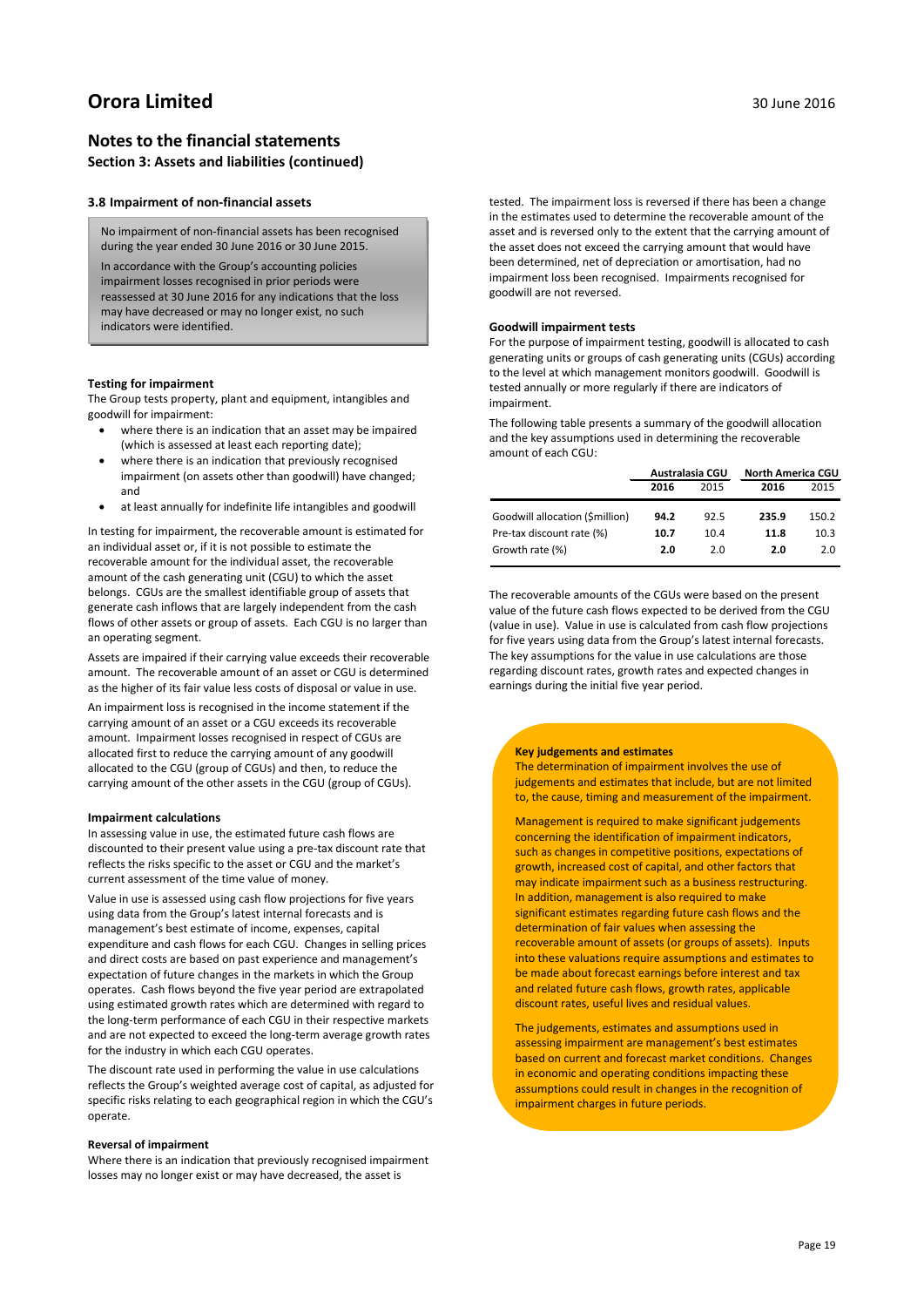**Total**

### **Notes to the financial statements**

#### **Section 4: Capital structure and financing**

| In this section | This section outlines how the Group manages its capital structure and related financing including its balance sheet<br>liquidity and access to capital markets.                                                                                                                                                                                                                                                                                                                                                                                                                                                                                                                             |
|-----------------|---------------------------------------------------------------------------------------------------------------------------------------------------------------------------------------------------------------------------------------------------------------------------------------------------------------------------------------------------------------------------------------------------------------------------------------------------------------------------------------------------------------------------------------------------------------------------------------------------------------------------------------------------------------------------------------------|
|                 | The Directors determine the appropriate capital structure of the Group, specifically, how much is raised from shareholders<br>(equity) and how much is borrowed from financial institutions (debt) in order to finance the Group's activities both now<br>and in the future. Maintaining capital discipline and balance sheet efficiency remains important to the Group, as seen<br>through the issuance of the US Private Placement notes during the year and other refinancing activities. Any potential<br>courses of action, in respect of the Group's structure, take into account the Group's liquidity needs, flexibility to invest in<br>the business and impact on credit ratings. |
|                 | The Directors consider the Group's capital structure and dividend policy at least twice a year ahead of announcing results<br>and do so in the context of its ability to continue as a going concern, to execute the strategy and to invest in opportunities<br>to grow the business and enhance shareholder value.                                                                                                                                                                                                                                                                                                                                                                         |

#### **4.1 Capital management**

Capital is defined as the combination of shareholders' equity, reserves and net debt. The key objective of the Group when managing its capital is to safeguard its ability to continue as a going concern, so that the Group can continue to provide returns for shareholders and benefits for other stakeholders, and maintain an optimal capital and funding structure.

The aim of the Group's capital management framework is to maintain an investment grade credit profile, and the requisite financial metrics, to secure access to alternate funding sources with a spread of maturity dates and sufficient undrawn committed facility capacity; and optimise, over the long term and to the extent practicable, the weighted average cost of capital to reduce the cost of capital to the Group while maintaining financial flexibility.

The Group uses a range of financial metrics to monitor the efficiency of its capital structure, including on-balance sheet gearing and leverage ratios, and ensure that its capital structure provides sufficient financial strength to allow it to secure access to debt finance at reasonable cost. At 30 June 2016, the Group's on-balance sheet gearing and leverage ratios were 29.6% (2015: 29.6%) and 1.6 times (2015: 1.9 times), respectively.

| \$ million                         | Note  | 2016    | 2015    |
|------------------------------------|-------|---------|---------|
| Net debt                           |       |         |         |
| Total interest-bearing liabilities | 4.3   | 695.7   | 674.2   |
| Less: Cash and cash equivalents    | 4.3   | (66.1)  | (67.3)  |
|                                    |       | 629.6   | 606.9   |
| <b>Equity and reserves</b>         |       |         |         |
| Contributed equity                 | 4.4.1 | 513.1   | 513.8   |
| Treasury shares                    | 4.4.1 | (31.3)  | (11.1)  |
| Reserves                           | 4.4.2 | 136.8   | 127.2   |
| <b>Retained earnings</b>           | 4.4.3 | 879.0   | 812.1   |
|                                    |       | 1,497.6 | 1.442.0 |
| <b>Net Capital</b>                 |       | 2.127.2 | 2.048.9 |

In order to optimise the capital structure, the Group may:

• adjust the amount of ordinary dividends paid to shareholders;

• maintain a dividend investment plan;

• raise or return capital to shareholders; and

• repay debt or raise debt for working capital and capital

expenditure requirements, or to facilitate acquisitions in line with the strategic objectives and operating plans of the Group.

#### **4.2 Dividends**

|                                                                                           | per<br>share | Total<br>\$ million |
|-------------------------------------------------------------------------------------------|--------------|---------------------|
| Declared and paid during the period<br>For the year ended 30 June 2016                    |              |                     |
| Final dividend for 2015 (30% franked)                                                     | 4.0          | 48.0                |
| Interim dividend for 2016 (30% franked)                                                   | 4.5          | 53.7                |
|                                                                                           |              | 101.7               |
| For the year ended 30 June 2015                                                           |              |                     |
| Final dividend for 2014 (unfranked)                                                       | 3.0          | 36.2                |
| Interim dividend for 2015 (unfranked)                                                     | 3.5          | 42.2                |
|                                                                                           |              | 78.4                |
| Proposed and unrecognised at period end <sup>(1)</sup><br>For the year ended 30 June 2016 |              |                     |
| Final dividend for 2016 (30% franked)                                                     | 5.0          | 60.3                |
| For the year ended 30 June 2015                                                           |              |                     |
| Final dividend for 2015 (30% franked)                                                     | 4.0          | 48.3                |

 $(1)$  Estimated final dividend payable, subject to variations in the number of shares up to record date

#### **Shareholder distributions – cents per share**

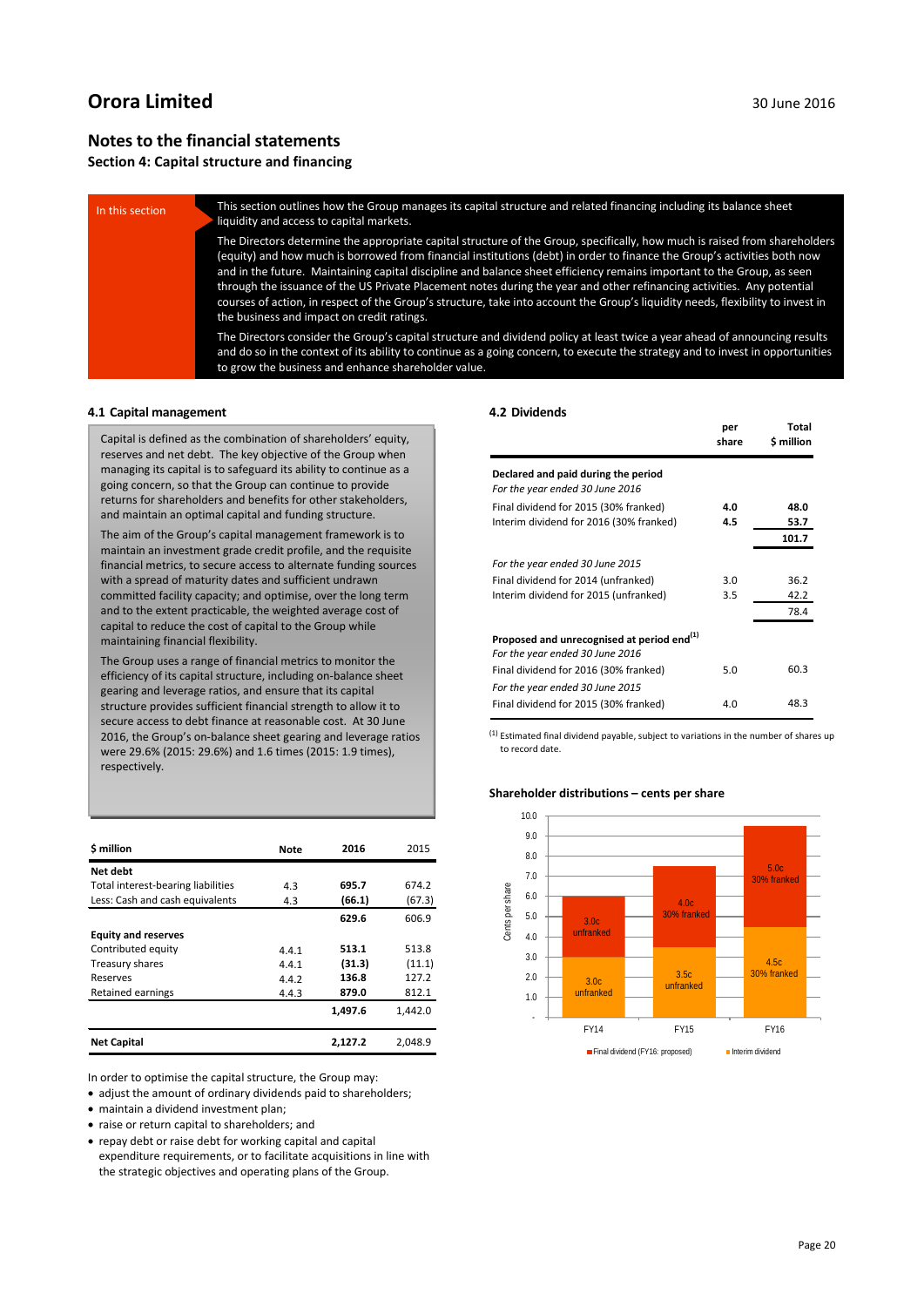### **Notes to the financial statements Section 4: Capital structure and financing (continued)**

#### **4.2 Dividends (continued)**

#### **Dividend reinvestment plan**

The Group operates a dividend reinvestment plan which allows eligible shareholders to elect to invest dividends in ordinary shares. All holders of Orora Limited ordinary shares with Australian or New Zealand addresses registered with the share registry are eligible to participate in the plan. The allocation price for shares is based on the average of the daily volume weighted average price of Orora Limited ordinary shares sold on the Australian Securities Exchange, calculated with reference to a period of not less than ten consecutive trading days as determined by the Directors.

#### **Franking Account**

Franking credits are available to shareholders of the Company at the 30.0% (2015: 30.0%) corporate tax rate. Both the interim and final dividend for 2016 are 30.0% franked (2015: final dividend 30.0% franked, interim dividend unfranked). The balance of the franking credits available as at 30 June 2016 is \$5.5 million (2015: \$0.4 million), it is estimated that this will reduce by \$7.8 million (2015: \$6.2 million) after payment of the estimated final dividend on 17 October 2016. The Company is of the opinion that sufficient franking credits will arise from tax instalments expected to be paid in the year ending 30 June 2017.

#### **Conduit Foreign Income Account**

For Australian tax purposes non-resident shareholder dividends will not be subject to Australian withholding tax to the extent that they are franked or sourced from the Company's Conduit Foreign Income Account. For the 2016 dividends, 70.0% of the dividend is sourced from the Company's Conduit Foreign Income account (2015: final dividend 70.0%, interim dividend 100.0%). As a result 100.0% of the 2016 dividends paid to a non-resident will not be subject to Australian withholding tax. The balance of the conduit foreign income account as at 30 June 2016 is \$100.9 million (2015: \$116.9 million), it is estimated that this will reduce by \$42.2 million (2015: \$33.8 million) after payment of the estimated final dividend on 17 October 2016.

#### **4.3 Net debt**

During the period the Group successfully completed a US Private Placement of notes issued by its wholly-owned US subsidiary, raising USD250.0 million of which USD100.0 million matures in July 2023 and USD150.0 million in July 2025.

In addition to the above, the following facilities were also secured:

- a USD200.0 million five year USD revolving facility, through a syndicate of domestic and international financial institutions, maturing in April 2021, and
- two bilateral agreements for \$50.0 million, each with separate domestic institutions, maturing in April 2018.

As at 30 June 2016, the Group also had access to a \$400.0 million revolving multicurrency facility through a syndicate of domestic and international financial institutions maturing in December 2019. This facility is unsecured and can be extended.

During both the current and comparative reporting period Orora Limited has complied with the financial covenants of its borrowing facilities.

| \$ million                              | 2016  | 2015  |
|-----------------------------------------|-------|-------|
| Cash on hand and at bank                | 66.1  | 67.3  |
| Total cash and cash equivalents         | 66.1  | 67.3  |
| Bank loans due after one year           | 361.9 | 674.2 |
| US Private Placement due after one year | 333.8 |       |
| <b>Total debt</b>                       | 695.7 | 674.2 |
| Net debt                                | 629.6 | 606.9 |

#### **Accounting policies**

#### **Cash and cash equivalents**

Cash and cash equivalents include, cash at bank and on hand and short-term money market investments with an original maturity of three months or less and are classified as financial assets held at amortised cost.

Cash at bank earns interest at floating rates based on daily bank deposits. Short-term deposits are made for varying periods, depending on the immediate cash requirements of the Group, and earn interest at the respective short-term deposit rates.

The carrying value of cash and cash equivalents is considered to approximate fair value due to the assets liquid nature.

#### **Bank loans**

All loans and borrowings are initially recognised at the fair value of the consideration received, less directly attributable transaction costs. Subsequent to initial recognition, interest-bearing liabilities are measured at amortised cost using the effective interest rate method.

Interest-bearing liabilities are derecognised when the obligation specified in the contract is discharged, cancelled or expires. The difference between the carrying amount of a financial liability that has been extinguished or transferred to another party and the consideration paid is recognised in profit or loss.

Interest-bearing liabilities are classified as current liabilities, except for those liabilities where the Group has an unconditional right to defer settlement for at least 12 months after the reporting period which are classified as non-current liabilities.

The US Private Placement notes have a carrying value of \$333.8 million while the fair value of the notes is \$370.5 million. For all other borrowings, the fair values are not materially different to their carrying amount since the interest payable on those borrowings is either close to current market rates or the borrowings are of a short-term nature.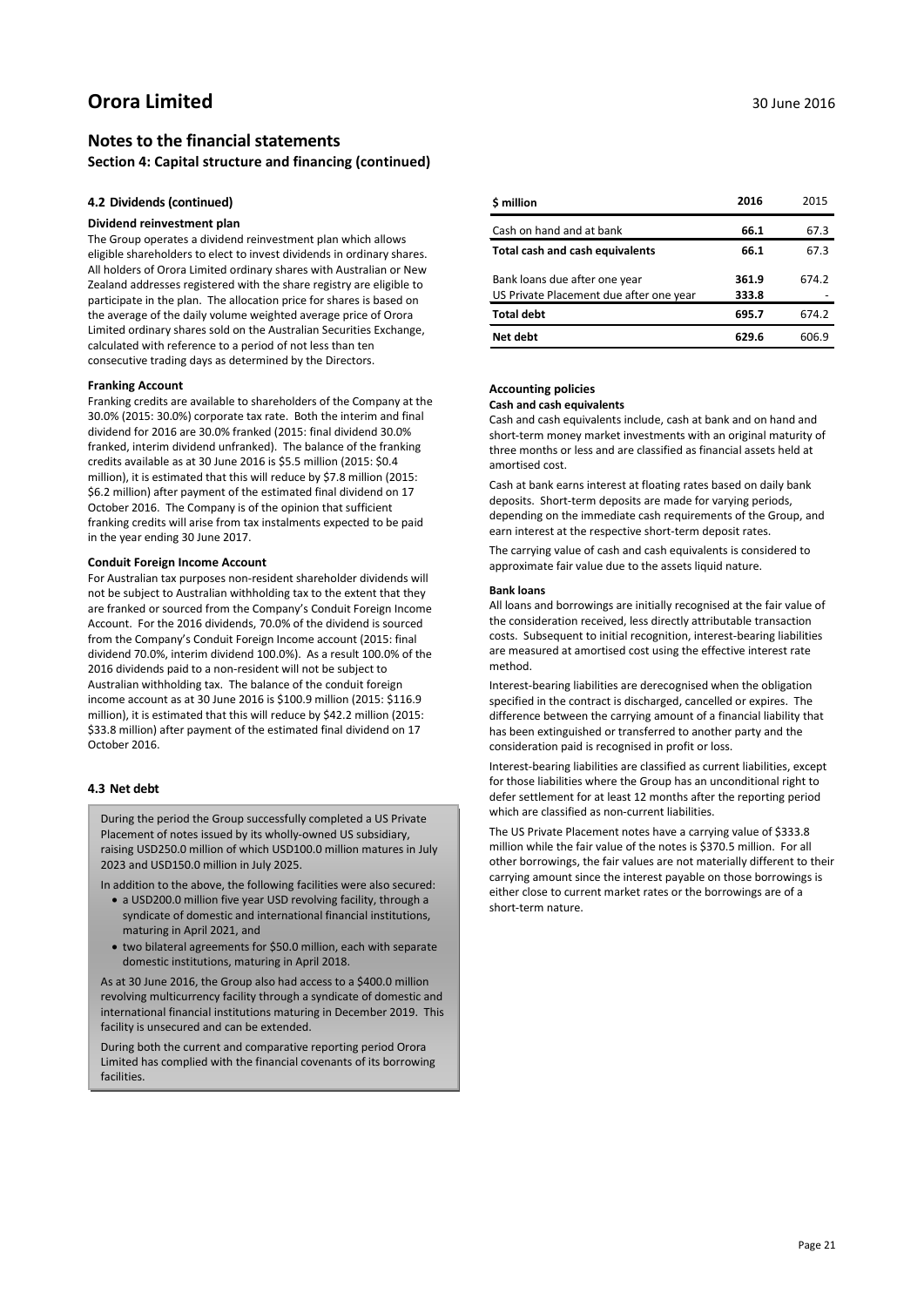### **Notes to the financial statements Section 4: Capital structure and financing (continued)**

#### **4.3 Net debt (continued)**

#### **4.3.1 Interest-bearing liabilities**

The Group's interest-bearing liabilities represent borrowings from financial institutions. The maturity profile of the Group's borrowings drawn down as at 30 June 2016 is illustrated in the following chart:

#### **Maturity profile of drawn debt by facility**



#### **Loans due after one year**

At 30 June 2016 bank loans due after one year include:

- \$250.0 million and USD20.0 million drawn under a \$400.0 million committed global syndicated multicurrency facility maturing in December 2019 (2015: \$350.0 million drawn under a \$500.0 million committed global syndicated multicurrency facility maturing in December 2016 and USD249.3 million drawn under a \$500.0 million committed global syndicated multicurrency facility maturing in December 2018);
- USD50.0 million drawn under a USD200.0 million committed USD syndicated facility maturing in April 2021 (2015: nil); and
- \$20.0 million drawn under a \$50.0 million committed AUD bilateral facility maturing in April 2018 (2015: nil).

The amounts have been drawn under Australian and US dollars and bear interest at the applicable BBSY and LIBOR rate plus an applicable credit margin.

### **4.4 Equity**

This section explains material movements in shareholders' equity that are not explained elsewhere in the financial statements. The movements in equity and the balance at 30 June 2016 are presented in the statement of changes in equity.

#### **4.4.1 Contributed equity**

|                                                                                                   | <b>Ordinary shares</b> |            | <b>Treasury shares</b> |            |
|---------------------------------------------------------------------------------------------------|------------------------|------------|------------------------|------------|
|                                                                                                   | No. '000               | \$ million | No. '000               | \$ million |
| At 1 July 2014                                                                                    | 1,206,685              | 513.4      |                        |            |
| Acquisition of shares by the Orora Employee Share Trust (note 6.3)                                |                        |            | (6,614)                | (11.4)     |
| Allocation of treasury shares to satisfy issue of CEO Grant                                       |                        |            | 100                    | 0.2        |
| Restriction lifted on shares issued under the CEO Grant (note 7.1)                                |                        | 0.6        |                        |            |
| Exercise of performance rights under the Short Term Incentive Plan (note 7.1)                     | 53                     | 0.1        |                        |            |
| Treasury shares used to satisfy issue of CEO Grant (note 7.1)                                     |                        | (0.2)      |                        |            |
| Treasury shares used to satisfy exercise of rights under the Short Term Incentive Plan (note 7.1) | (53)                   | (0.1)      | 53                     | 0.1        |
| At 30 June 2015                                                                                   | 1,206,685              | 513.8      | (6, 461)               | (11.1)     |
| Acquisition of shares by the Orora Employee Share Trust (note 6.3)                                |                        |            | (9, 427)               | (21.3)     |
| Allocation of treasury shares to satisfy issue of CEO Grant                                       |                        |            | 708                    | 1.1        |
| Restriction lifted on shares issued under the CEO Grant (note 7.1)                                |                        | 0.4        |                        |            |
| Treasury shares used to satisfy issue of CEO Grant (note 7.1)                                     |                        | (1.1)      |                        |            |
| At 30 June 2016                                                                                   | 1,206,685              | 513.1      | (15, 180)              | (31.3)     |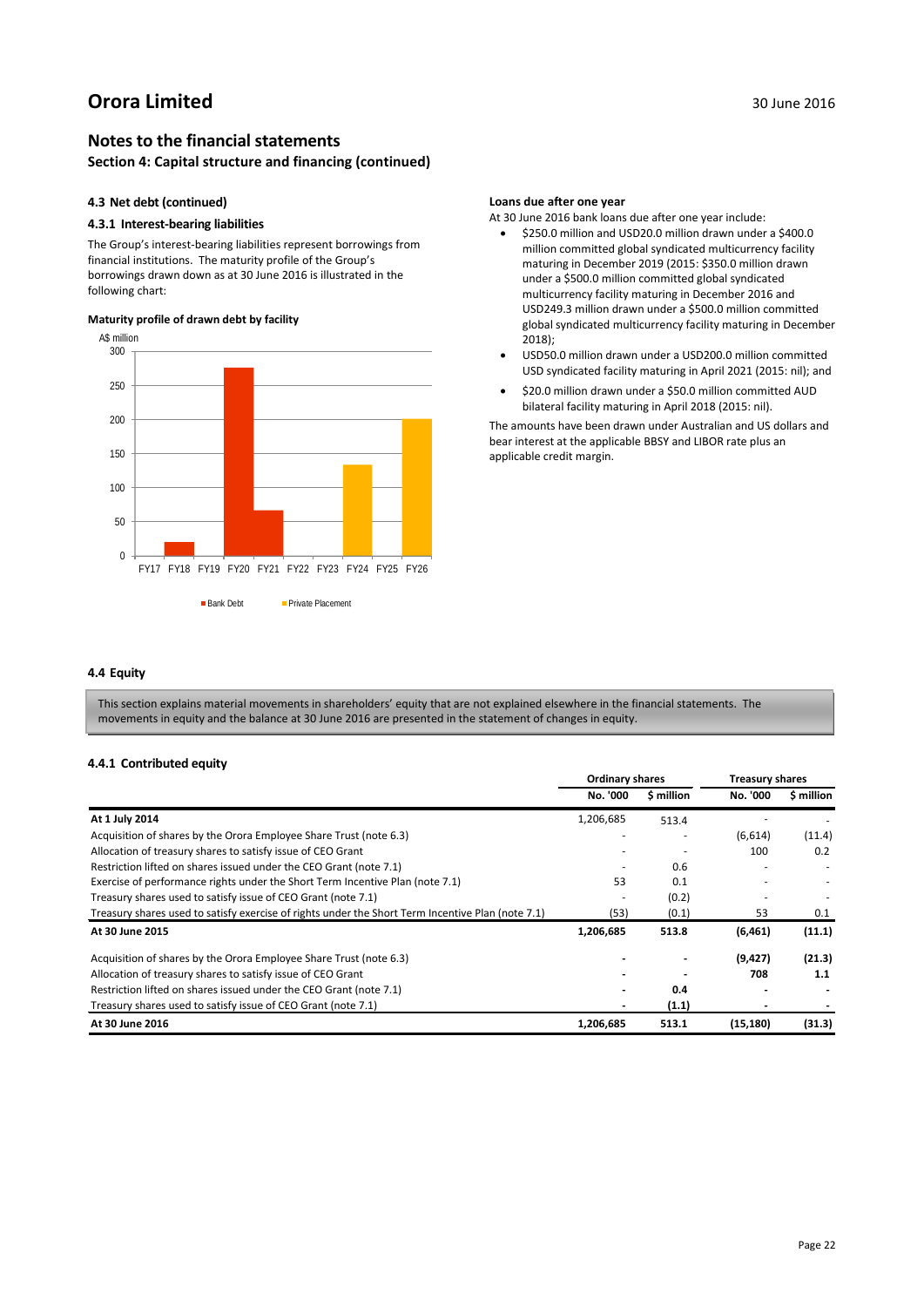#### **Notes to the financial statements Section 4: Capital structure and financing (continued)**

#### **4.4 Equity (continued)**

#### **4.4.1 Contributed equity (continued)**

#### **Ordinary shares**

Ordinary shares are classified as equity. The Company does not have authorised capital or par value in respect of its issued shares. All issued shares are fully paid, all shares rank equally with regard to the Company's residual assets. Ordinary shares entitle the holder to participate in dividends, as declared from time to time, and are entitled to one vote per share at meetings of the Company. Incremental costs directly attributable to the issue of new shares or the exercise of options are recognised as a deduction from equity, net of any related income tax benefit effects.

#### **Treasury shares**

Where the Orora Employee Share Trust purchases equity instruments in the Company that have been identified as treasury shares, the consideration paid, including any directly attributable costs is deducted from equity, net of any related income tax effects. When the treasury shares are subsequently sold or reissued, any consideration received, net of any directly attributable costs and the related income tax effects, is recognised as an increase in equity, and the resulting surplus or deficit on the transaction is presented in retained earnings. Refer to note 6.3 for further information on the Orora Employee Share Trust.

#### **4.4.2 Reserves**

| \$ million                          | 2016   | 2015  |
|-------------------------------------|--------|-------|
| Cash flow hedge reserve             | (15.4) | (3.6) |
| Share-based payment reserve         | 15.1   | 6.9   |
| Demerger reserve                    | 132.9  | 132.9 |
| <b>Exchange fluctuation reserve</b> | 4.2    | (9.0) |
| <b>Total reserves</b>               | 136.8  | 127.2 |

Details of movements in each of the reserves is presented in the statement of changes in equity.

#### **Accounting policies**

#### **Cash flow hedge reserve**

The cash flow hedge reserve comprises the effective portion of the cumulative net change in the fair value of cash flow hedging instruments related to hedged transactions that have not yet occurred and the cumulative change in fair value arising from the time value of options related to future forecast transactions. Refer to note 5.4 for more information on hedging instruments.

#### **Share-based payment reserve**

The share-based payment reserve is used to recognise the fair value of options and rights recognised as an expense. The Company provides benefits to employees of the Group in the form of sharebased payments, whereby employees render services in exchange for options or rights over shares. Refer to note 7.1 for further details of the Groups share-based payment plans.

The fair value of options and rights granted is recognised as an employee benefit expense in the income statement with a corresponding increase in the share-based payments reserve in equity and is spread over the vesting period during which the employees become unconditionally entitled to the option or right. Upon exercise of the options or rights, the balance of the sharebased payments reserve, relating to the option or right, is transferred to share capital.

#### **Demerger reserve**

The demerger reserve represents the difference between the consideration paid by Orora under an internal corporate restructure and the assets and liabilities acquired, which were recognised at their carrying value under a common control transaction.

#### **Exchange fluctuation reserve**

For controlled entities with a functional currency, that is not Australian dollars, their assets and liabilities are translated at the closing exchange rate at reporting date while income and expenses are translated at year to date average exchange rates.

On consolidation all exchange differences arising from translation are recognised in other comprehensive income and accumulated in the exchange fluctuation reserve. When a foreign operation is disposed of, the amount within the reserve related to that entity is transferred to the income statement as an adjustment to the profit or loss on disposal.

#### **4.4.3 Retained earnings**

Retained earnings comprises profit for the year attributable to owners of the Company and other items recognised directly in equity as presented on the statement of changes in equity.

| \$ million                                                | 2016    | 2015   |
|-----------------------------------------------------------|---------|--------|
| Retained earnings at the beginning of the period          | 812.1   | 759.1  |
| Net profit attributable to the owners of Orora<br>Limited | 168.6   | 131.4  |
|                                                           | 980.7   | 890.5  |
| Ordinary dividends:                                       |         |        |
| - Interim paid (refer note 4.2) $(1)$                     | (53.7)  | (42.2) |
| - Final paid (refer note 4.2) $(2)$                       | (48.0)  | (36.2) |
|                                                           | (101.7) | (78.4) |
| Retained earnings at the end of the period                | 879.0   | 8121   |

(1) 2016 Interim dividend paid on 6 April 2016 (2015: 2015 Interim dividend paid on 9 April 2015)

 $<sup>(2)</sup>$  2015 Final dividend paid on 13 October 2015 (2015: 2014 Final dividend paid on 8</sup> October 2014)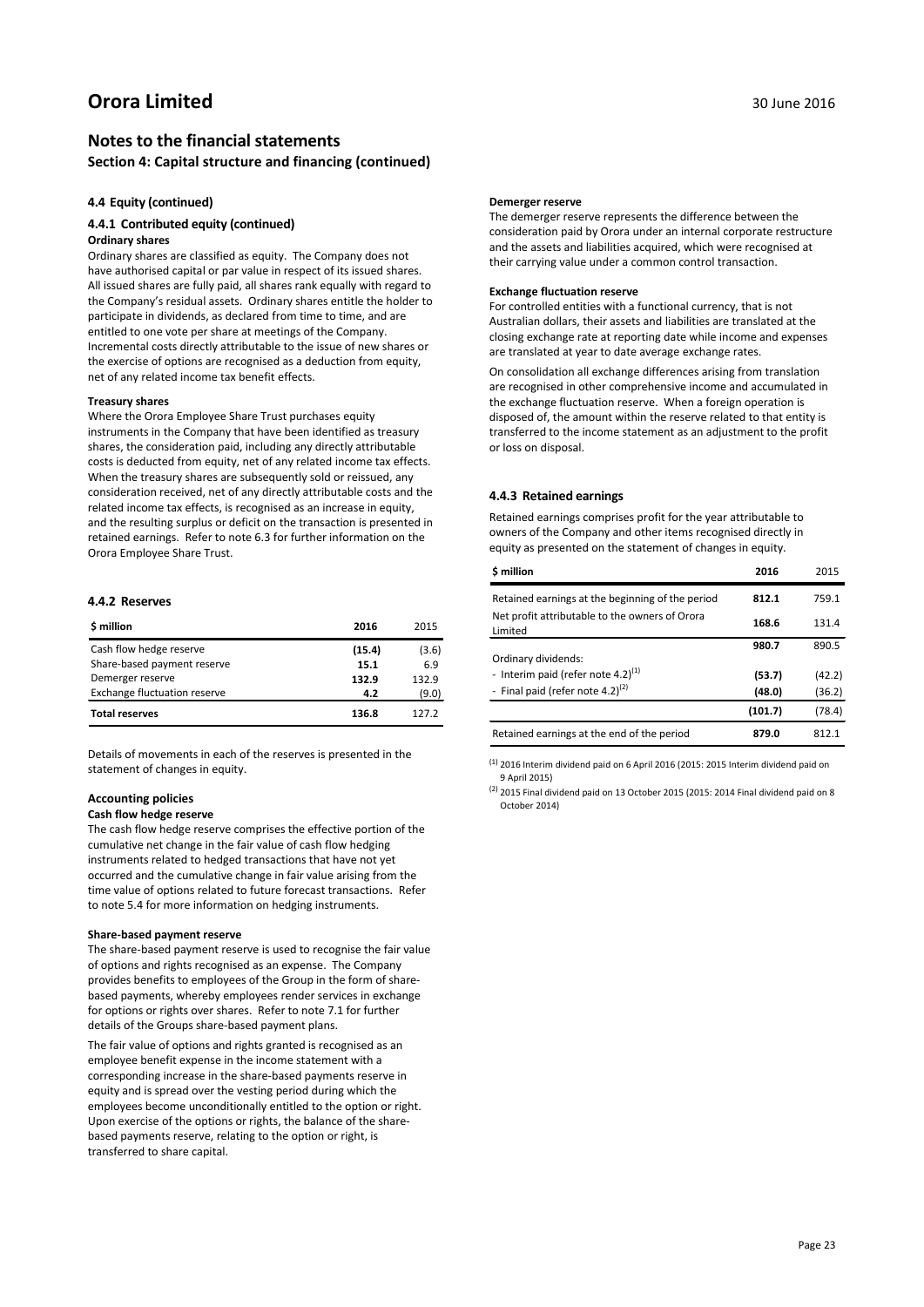### **Notes to the financial statements**

**Section 5: Financial risk management**

#### In this section The following section outlines how the Group manages the financial risks it is exposed to associated with holding financial instruments that arise from the Group's need to access financing (bank loans and overdrafts and unsecured notes), from the Group's operational activities (cash, trade receivables and payables) and instruments held as part of the Group's risk management activities (derivate financial instruments).

Financial risk management is carried out by Orora Group Treasury under policies that have been approved by the Board for managing each of the below risks including principles and procedures with respect to risk tolerance, delegated levels of authority on the type and use of derivative financial instruments and the reporting of these exposures. The treasury function reports regularly to the Audit & Compliance Committee and treasury procedures are subject to periodic reviews.

In accordance with Board approved policies the Group typically uses derivative financial instruments to hedge underlying exposures arising from the Group's operational activities relating to; changes in foreign exchange rates on foreign currency commercial transactions (transaction risk), translation of balance sheet items of foreign subsidiaries (translation risk), exposure to changes in commodity prices, changes in interest rates on net borrowings and changes in the Company's share price.

The Group's overall financial risk management programme focuses on the unpredictability of financial markets and seeks to minimise potential adverse effects on the Group's financial performance as set out in the table below:

| <b>Risk</b>                              | <b>Exposure</b>                                                                                                                                                                                                                                                                                                                               | Management                                                                                                                                                                                                                                                                                                                                                                                                                                                                                                                                                                                                                                                    |
|------------------------------------------|-----------------------------------------------------------------------------------------------------------------------------------------------------------------------------------------------------------------------------------------------------------------------------------------------------------------------------------------------|---------------------------------------------------------------------------------------------------------------------------------------------------------------------------------------------------------------------------------------------------------------------------------------------------------------------------------------------------------------------------------------------------------------------------------------------------------------------------------------------------------------------------------------------------------------------------------------------------------------------------------------------------------------|
| Market risks<br>Foreign exchange<br>risk | The Group is exposed to foreign exchange risk because of its<br>international operations. These risks relate to future commercial<br>transactions, financial assets and liabilities not denominated in A\$<br>and net investments in foreign operations.                                                                                      | Where possible loans are drawn in foreign currency by foreign<br>entities to create a natural hedge of foreign currency assets and<br>liabilities. Where this is not possible the Group's policy is to<br>hedge contractual commitments denominated in a foreign<br>currency by entering into forward exchange contracts. Refer<br>notes 5.1.1 and 5.4.                                                                                                                                                                                                                                                                                                       |
| Interest rate risk                       | The Group is exposed to interest rate risk in respect of short and<br>long-term borrowings where interest is charged at variable rates.                                                                                                                                                                                                       | The Group mitigates interest rate risk primarily by entering into<br>fixed rate borrowing arrangements. Where necessary the Group<br>hedges interest rate risk using derivative instruments - eg<br>interest rate swaps. Refer notes 5.1.2 and 5.4.                                                                                                                                                                                                                                                                                                                                                                                                           |
| Commodity price<br>risk                  | The Group is exposed to changes in commodity prices in respect of<br>the purchase of aluminium raw materials.                                                                                                                                                                                                                                 | Where possible, the Group mitigates raw material commodity<br>price risk by contractually passing rise and fall adjustments<br>through to customers. Refer notes 5.1.3 and 5.4.                                                                                                                                                                                                                                                                                                                                                                                                                                                                               |
| Employee share<br>plan risk              | The Group's employee share plans require the delivery of shares to<br>employees in the future when rights vest or options are exercised.<br>The Group currently acquires shares on market to deliver these<br>shares exposing the Group to cash flow risk - ie as the share price<br>increases it costs more to acquire the shares on market. | The Group has established the Orora Employee Share Trust which<br>manages and administers the Group's responsibilities under the<br>employee share plans through acquiring, holding and transferring<br>shares or rights to shares in the Company to participating<br>employees. Refer note 5.1.4                                                                                                                                                                                                                                                                                                                                                             |
| Credit risk                              | The Group is exposed to credit risk from financial instrument<br>contracts and trade and other receivables. The maximum exposure<br>to credit risk at reporting date is the carrying amount, net of any<br>provision for impairment, of each financial asset in the balance<br>sheet.                                                         | The Group manages credit risk through a robust system of<br>counterparty approval, granting and renewal of credit limits,<br>regular monitoring of exposures against such credit limits and<br>assessing the overall financial stability and competitive strength<br>of the counterparty on an ongoing basis. Refer to notes 5.2 and<br>3.1 for credit risk exposures relating to trade and other<br>receivables.<br>The Group only enters into financial instrument contracts with                                                                                                                                                                           |
|                                          |                                                                                                                                                                                                                                                                                                                                               | high credit quality financial institutions with a minimum long-<br>term credit rating of A- or better by Standard & Poor's.                                                                                                                                                                                                                                                                                                                                                                                                                                                                                                                                   |
| Liquidity and funding<br>risk            | The Group is exposed to liquidity and funding risk from operations<br>and from external borrowings, where the risk is that the Group may<br>not be able to refinance debt obligations or meet other cash<br>outflow obligations when required.                                                                                                | The Group mitigates funding and liquidity risks by ensuring that:<br>• a sufficient range of funds are available to meet working<br>capital and investment objectives;<br>• adequate flexibility within the funding structure is maintained<br>through the use of bank overdrafts, bank loans and unsecured<br>notes:<br>• through regular monitoring of rolling forecast of cash inflows<br>and outflows the cost of funding in minimised and that the<br>return on any surplus funds is maximised through efficient<br>cash management;<br>• there is a focus on improving operational cash flow and<br>maintain a strong balance sheet.<br>Refer note 5.3. |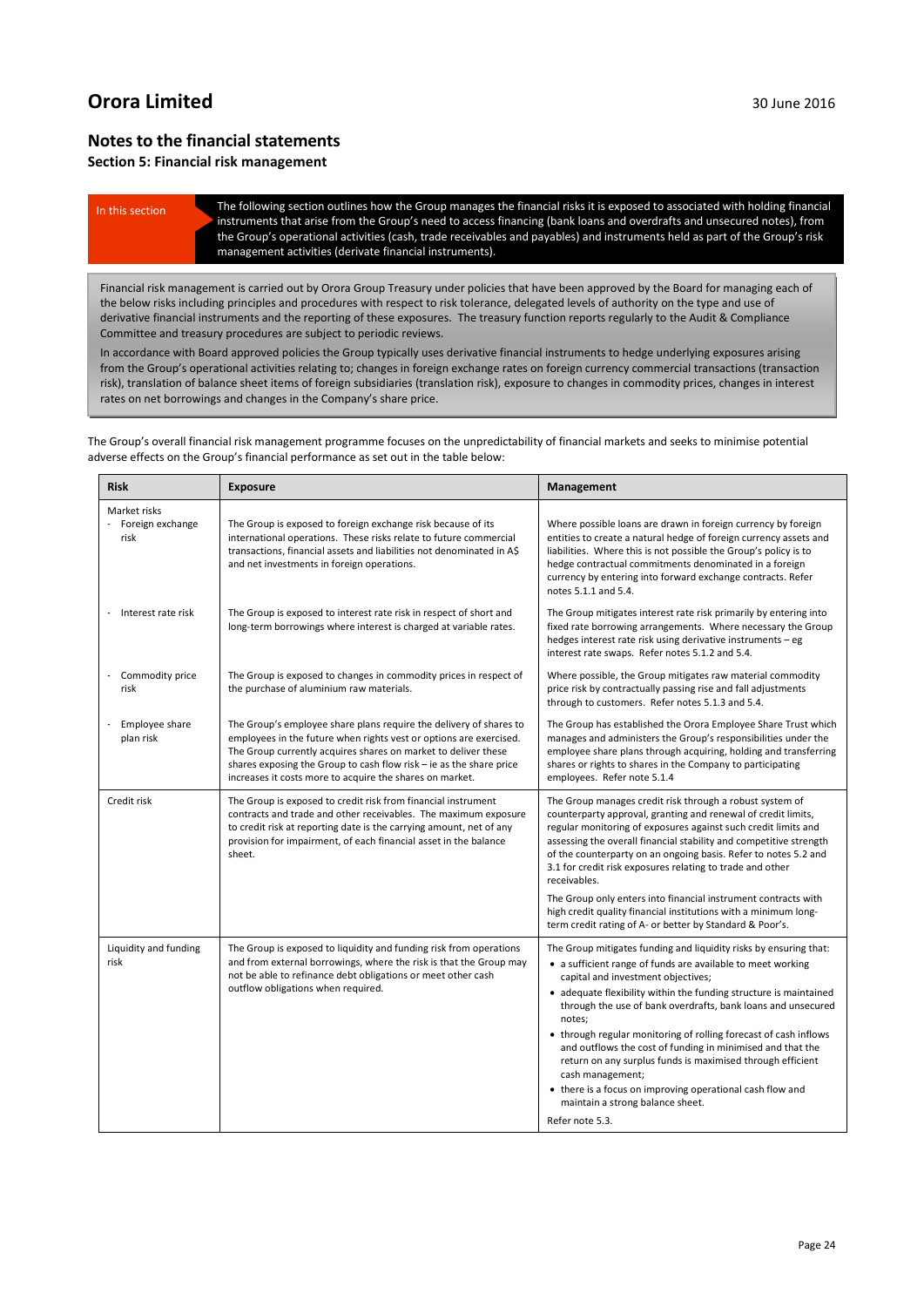#### **Notes to the financial statements Section 5: Financial risk management (continued)**

#### **5.1 Market risks**

#### **5.1.1 Foreign exchange risk**

The Group operates internationally and is therefore exposed to currency risk arising from movements in foreign currency rates, primarily with respect to the US Dollar and NZ Dollar. The foreign exchange risk arises from:

- recognised monetary assets and liabilities held in a nonfunctional currency and net investments in foreign operations (translation risk); and
- differences in the dates foreign currency commercial transactions are entered into and the date they are settled (transaction risk)

#### **Translation risk**

To limit translation risk exposure the Group's borrowings are generally denominated in currencies that match the cash flows generated by the underlying operations of the Group, which are primarily Australian and US dollars. Interest payable on those borrowings is denominated in the currency of the borrowing. In respect of the US operations this provides a natural economic hedge without requiring derivatives to be entered into.

#### *Exposure*

The summary quantitative data about the Group's exposure to translation currency risk, as reported to the management of the Group, is as follows:

|                | 2016       |         | 2015       |            |
|----------------|------------|---------|------------|------------|
| \$ million     | <b>USD</b> | NZD     | <b>USD</b> | <b>NZD</b> |
| Funds employed | 434.8      | 160.5   | 304.0      | 178.0      |
| Net Debt       | (394.6)    | 28.6    | (289.3)    | 10.2       |
| Gearing        | 90.8%      | (17.8%) | 95.2%      | (5.7%)     |

#### **Transaction risk**

To manage foreign currency transaction risk the Group's policy is to hedge material foreign currency denominated expenditure at the time of commitment and to hedge a proportion of foreign currency denominated forecasted exposures (mainly relating to export sales and the purchase of inventory) on a rolling 18 month basis, using either a natural hedge where one exists, or through the use of forward foreign exchange contracts or foreign currency options taken out for up to two years from the forecast date.

#### *Sensitivity*

The following sensitivity illustrates how a reasonably possible change in the US dollar and NZ dollar would impact the fair value of the derivative financial instruments (refer note 5.4) held for future commercial transactions as at 30 June 2016:

- if the Australian dollar had weakened by 10% against the US dollar with all other variables held constant, equity would have been \$8.2 million higher (2015: \$3.3 million higher).
- if the Australian dollar had weakened by 10% against the NZ dollar with all other variables held constant, equity would have been \$15.3 million lower (2015: \$10.1 million lower).

#### **Amounts recognised in profit or loss and other comprehensive income**

During the year, the Group recognised a foreign currency gain of \$3.4 million (2015: loss \$3.6 million) and a loss of \$1.7 million (2015: gain \$1.0 million) relating to foreign currency derivatives, that did not qualify as hedges, within general and administrative expenses in the income statement.

In addition, a loss of \$13.7 million (2015: \$3.3 million loss) relating to cash flow hedges and a \$13.5 million gain (2015: \$16.3 million gain) on the translation of foreign operations was recognised in other comprehensive income, whilst a \$2.6 million gain (2015: \$2.9 million loss) relating to cash flow hedges was transferred from equity to operating profit. A loss relating to hedge ineffectiveness on interest rate swaps contracts of \$0.9 million (2015: nil) was recognised in finance costs.

#### **5.1.2 Interest rate risk**

The Group's main interest rate risk arises from long-term borrowings with variable rates, which expose the Group to cash flow interest rate risk. The Group's Treasury risk management policy is to maintain an appropriate mix between fixed and floating rate borrowings, monitoring global interest rates, and where appropriate, hedging floating interest rate exposures or borrowings at fixed interest rates through the use of interest rate swaps and forward interest rate contracts.

The Group's policy is to hold up to 85.0% fixed rate debt. At 30 June 2016 approximately 83.0% (2015: 45.0%) of the Group's debt is fixed rate.

#### **Exposure**

The Group had the following variable rate borrowings and interest rate swap contracts outstanding at 30 June:

|                                                 | <b>Weighted average</b><br>interest rate % | <b>Balance</b><br><b>Smillion</b> |
|-------------------------------------------------|--------------------------------------------|-----------------------------------|
| 2016                                            |                                            |                                   |
| <b>Bank loans</b>                               | 2.8%                                       | 361.9                             |
| Interest rate swaps (notional principal amount) | 3.5%                                       | 250.0                             |
| Net exposure to cash flow interest rate risk    |                                            | 111.9                             |
| 2015                                            |                                            |                                   |
| <b>Bank loans</b>                               | 2.4%                                       | 674.2                             |
| Interest rate swaps (notional principal amount) | 3.0%                                       | 300.0                             |
| Net exposure to cash flow interest rate risk    |                                            | 374.2                             |

All of the Group's interest rate swaps are predominantly classified as cash flow hedges so any movement in the fair value is recognised directly in equity. The amounts accumulated in equity are transferred to the income statement in the period in which the hedged item affects profit or loss. During the period a \$0.4 million loss (2015: \$8.9 million loss) was recognised directly in equity in relation to interest rate swaps.

#### *Sensitivity*

At 30 June 2016, if Australian and US interest rates had increased by 1.0%, post-tax profit for the year would have been \$0.8 million lower (2015: \$3.8 million lower), net of derivatives. If Australian dollar interest rates had decreased by 1.0%, post-tax profit for the year would have been \$0.1 million higher (2015: \$0.5 million higher), net of derivatives. US dollar debts have been excluded from the sensitivity for interest rate decreases as rates are already below 1.0%.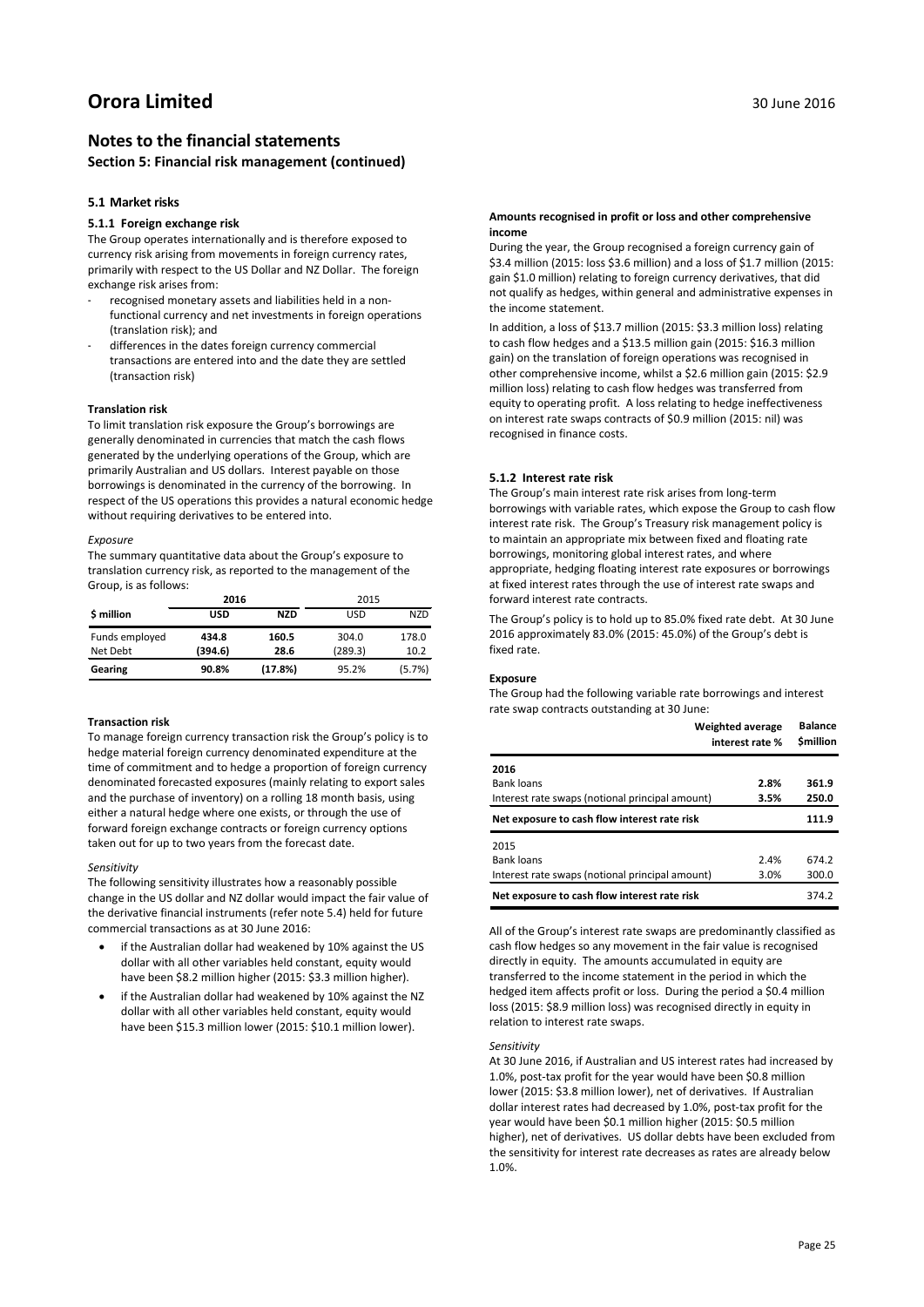### **Notes to the financial statements Section 5: Financial risk management (continued)**

#### **5.1 Market risks (continued)**

#### **5.1.3 Commodity price risk**

The Group is exposed to commodity price risk arising from the purchase of aluminium. In managing commodity price risk the Group is able to pass on the price risk contractually to customers through rise and fall adjustments. In the case of aluminium some hedging is undertaken using fixed price swaps on behalf of certain customers. Hedging undertaken is upon customer instruction and all related benefits and costs are passed through onto the customer on maturity of the transaction.

The movements in commodity hedges are recognised in equity and the cumulative amount of the hedge is recognised in the income statement when the forecast transaction is realised. There is no impact on profit as a result of movements in commodity prices where hedges have been put in place as the Group passes the price risk contractually through to customers. As the Group ultimately passes on the movement risk associated with commodity prices to customers, no sensitivity has been performed.

#### **5.1.4 Employee Share Plan risk**

The Group is exposed to movements in the value of ordinary shares of the Company in respect of the obligations under the Group's Employee Share Plans (refer note 7.1). To mitigate this risk the Group has established the Orora Employee Share Trust (the Trust) to manage and administer the Group's responsibilities under the Employee Share Plans through the acquiring, holding and transferring of shares, or rights to shares, in the Company to participating employees.

As at 30 June 2016, the Trust held 15,179,750 treasury shares in the Company (2015: 6,460,678) and 1,199,190 allocated shares in respect of the CEO Grant (2015: 932,132). Refer to note 6.3 for further details.

#### **5.2 Credit risk**

Credit risk is the risk of financial loss to the Group if a customer or counterparty to a financial instrument fails to meet its contractual obligations. It arises principally from the Group's receivables from customers, cash and cash equivalents and in-the-money derivatives. There is also credit risk relating to the Group's own credit rating as this impacts the availability and cost of future finance.

The Group manages credit risk through the maintenance of procedures such as the utilisation of systems of approval, granting and renewal of credit limits, regular monitoring of exposures against such credit limits and assessing the overall financial stability and competitive strength of the counterparty on an ongoing basis.

#### **Trade and other receivables**

Credit risk exposures related to trade and other receivables are discussed in note 3.1.

#### **Cash and cash equivalents and derivatives**

Credit risk related to balances with banks and financial institutions is managed by Orora Group Treasury in accordance with Group policy. The policy only allows financial derivative instruments to be entered into with high credit quality financial institutions with a minimum long-term credit rating of A- or better by Standard & Poor's. In addition the Board has approved the use of these financial institutions, and specific internal guidelines have been established with regards to limits, dealing and settlement procedures.

The maximum exposure to credit risk by class of recognised financial assets at the end of the reporting period, excluding the value of any security held, is equivalent to the carrying amount and classification of the financial assets (net of any provisions) as presented in the statement of financial position.

#### **Guarantees**

The Group's policy is to provide financial guarantees only to certain parties securing the liabilities of subsidiaries, and are only provided in exceptional circumstances (refer note 7.3).

#### **5.3 Liquidity risk and funding risk**

Liquidity risk is the risk that the Group will not be able to meet its financial obligations as they fall due. The Group's financing policy is to fund itself for the long term by using debt instruments with a range of maturities and to ensure access to appropriate short-term facilities. Orora Group Treasury aims to maintain flexibility within the funding structure through the use of bank overdrafts and bank loans.

Management manages liquidity risk through maintaining minimum undrawn committed liquidity of at least \$175.0 million that can be drawn upon at short notice and regularly monitoring rolling forecasts of cash inflows and outflows in relation to the Group's activities. This monitoring includes financial ratios to assess possible future credit ratings and headroom and takes into account the accessibility of cash and cash equivalents.

#### **Financing arrangements**

At 30 June 2016, the Group had access to:

- A \$400.0 million revolving multicurrency facility through a syndicate of domestic and international financial institutions maturing in December 2019. This facility is unsecured and can be extended
- US Private Placement of notes USD250.0 million of which USD100.0 million matures in July 2023 and USD150.0 million which matures in July 2025
- a USD200.0 million five year USD revolving facility, through a syndicate of domestic and international financial institutions, maturing in April 2021
- two bilateral agreements for \$50.0 million each with separate domestic institutions, maturing in April 2018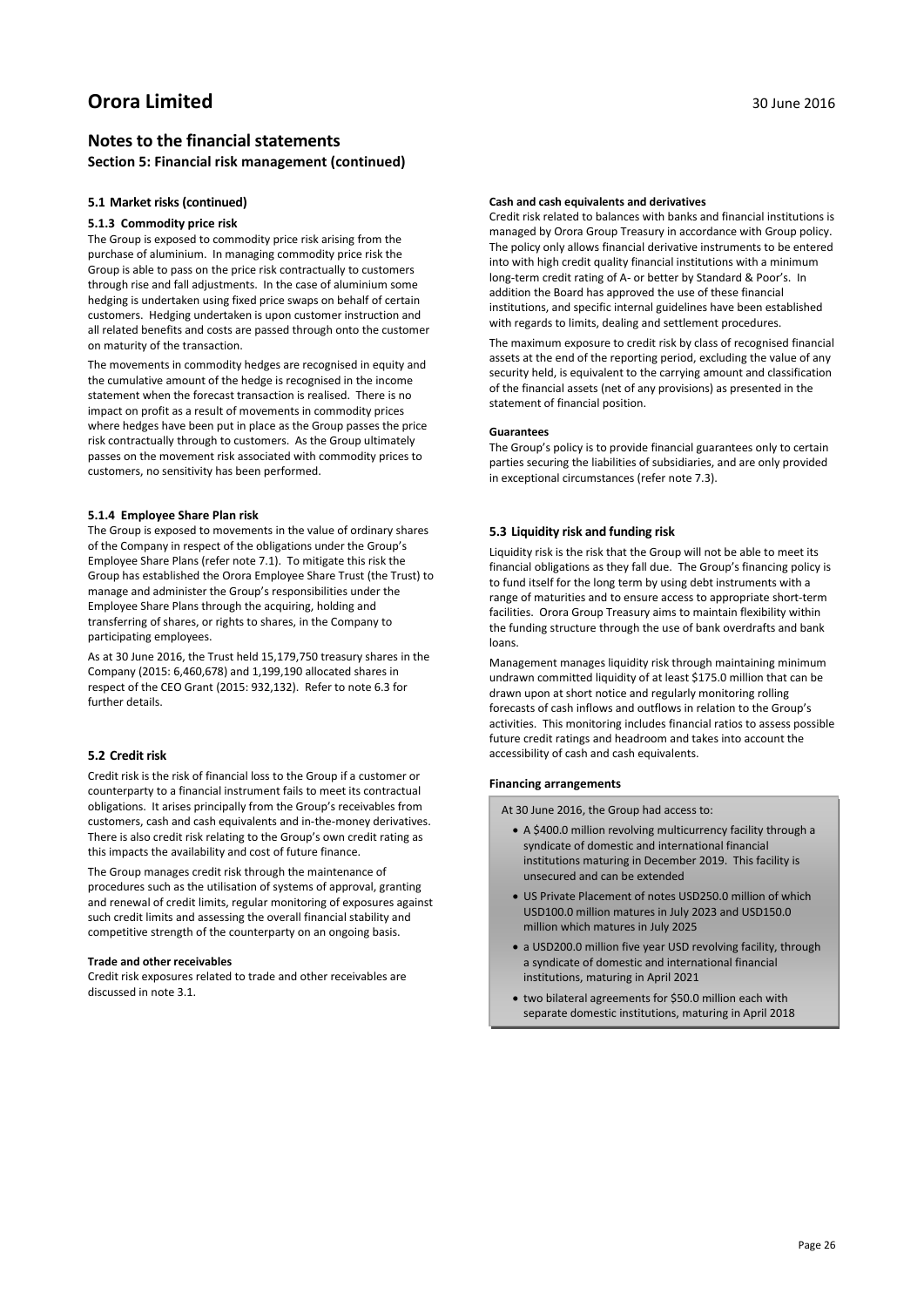### **Notes to the financial statements**

### **Section 5: Financial risk management (continued)**

#### **5.3 Liquidity risk and funding risk (continued)**

The committed and uncommitted standby arrangements and unused facilities of the Group are set out below:

| 2016                            |           |                    |              |           |             |         |
|---------------------------------|-----------|--------------------|--------------|-----------|-------------|---------|
| \$ million                      | Committed | <b>Uncommitted</b> | <b>Total</b> | Committed | Uncommitted | Total   |
| Financing facilities available: |           |                    |              |           |             |         |
| <b>Bank overdrafts</b>          |           | 6.3                | 6.3          |           | 6.1         | 6.1     |
| US Private placement            | 335.7     |                    | 335.7        |           |             |         |
| Loan facilities and term debt   | 768.5     | 83.7               | 852.2        | 1,000.0   | 82.4        | 1,082.4 |
|                                 | 1,104.2   | 90.0               | 1,194.2      | 1,000.0   | 88.5        | 1,088.5 |
| Facilities utilised:            |           |                    |              |           |             |         |
| <b>Bank overdrafts</b>          |           |                    |              |           |             |         |
| US Private placement            | 335.7     |                    | 335.7        |           |             |         |
| Loan facilities and term debt   | 364.0     |                    | 364.0        | 676.6     |             | 676.6   |
|                                 | 699.7     |                    | 699.7        | 676.6     |             | 676.6   |
| Facilities not utilised:        |           |                    |              |           |             |         |
| <b>Bank overdrafts</b>          |           | 6.3                | 6.3          |           | 6.1         | 6.1     |
| US Private placement            |           |                    |              | -         | ٠           |         |
| Loan facilities and term debt   | 404.5     | 83.7               | 488.2        | 323.4     | 82.4        | 405.8   |
|                                 | 404.5     | 90.0               | 494.5        | 323.4     | 88.5        | 411.9   |

#### **Maturity of financial liabilities**

The table below analyses the Group's financial liabilities, including derivatives, into relevant maturity groupings based on the period remaining until the contractual maturity date. The amounts disclosed in the table are the contractual undiscounted cash flows (including interest), so will not always reconcile with the amounts disclosed in the statement of financial position:

|                                                                                                       |                |           |           | More than 5              | Total<br>contractual | Carrying amount          |
|-------------------------------------------------------------------------------------------------------|----------------|-----------|-----------|--------------------------|----------------------|--------------------------|
| \$ million                                                                                            | 1 year or less | 1-2 years | 2-5 years | years                    | cash flows           | (assets)/<br>liabilities |
| 2016                                                                                                  |                |           |           |                          |                      |                          |
| Non-derivative financial instruments                                                                  |                |           |           |                          |                      |                          |
| Trade and other payables                                                                              | 708.5          | 11.5      | 15.8      | $1.2$                    | 737.0                | 737.0                    |
| <b>Borrowings</b>                                                                                     | 22.9           | 42.4      | 396.7     | 372.5                    | 834.5                | 695.7                    |
| <b>Total non-derivatives</b>                                                                          | 731.4          | 53.9      | 412.5     | 373.7                    | 1,571.5              | 1,432.7                  |
| <b>Derivatives</b>                                                                                    |                |           |           |                          |                      |                          |
| Net settled (interest rate swaps and commodity contracts)<br>Gross settled forward exchange contracts | (5.7)          | (4.1)     | (4.5)     |                          | (14.3)               | (14.4)                   |
| - Inflow                                                                                              | 344.3          | 34.4      | 15.6      | $\blacksquare$           | 394.3                |                          |
| - Outflow                                                                                             | (353.0)        | (35.9)    | (16.3)    | $\blacksquare$           | (405.2)              |                          |
| Total gross settled forward exchange contracts                                                        | (8.7)          | (1.5)     | (0.7)     | $\overline{a}$           | (10.9)               | (10.8)                   |
| <b>Total derivatives</b>                                                                              | (14.4)         | (5.6)     | (5.2)     | $\overline{\phantom{a}}$ | (25.2)               | (25.2)                   |
| 2015                                                                                                  |                |           |           |                          |                      |                          |
| Non-derivative financial instruments                                                                  |                |           |           |                          |                      |                          |
| Trade and other payables                                                                              | 636.0          | 5.9       | 9.2       | 4.7                      | 655.8                | 655.7                    |
| <b>Borrowings</b>                                                                                     | 20.8           | 367.2     | 341.2     |                          | 729.2                | 674.2                    |
| <b>Total non-derivatives</b>                                                                          | 656.8          | 373.1     | 350.4     | 4.7                      | 1,385.0              | 1,329.9                  |
| <b>Derivatives</b>                                                                                    |                |           |           |                          |                      |                          |
| Net settled (interest rate swaps and commodity contracts)                                             | (2.7)          | (4.3)     | (3.8)     |                          | (10.8)               | (10.9)                   |
| Gross settled forward exchange contracts                                                              |                |           |           |                          |                      |                          |
| - Inflow                                                                                              | 293.5          | 29.7      | 11.3      |                          | 334.5                |                          |
| - Outflow                                                                                             | (288.7)        | (29.4)    | (11.2)    | $\overline{\phantom{a}}$ | (329.3)              |                          |
| Total gross settled forward exchange contracts                                                        | 4.8            | 0.3       | 0.1       | ×.                       | 5.2                  | 7.3                      |
| <b>Total derivatives</b>                                                                              | 2.1            | (4.0)     | (3.7)     |                          | (5.6)                | (3.6)                    |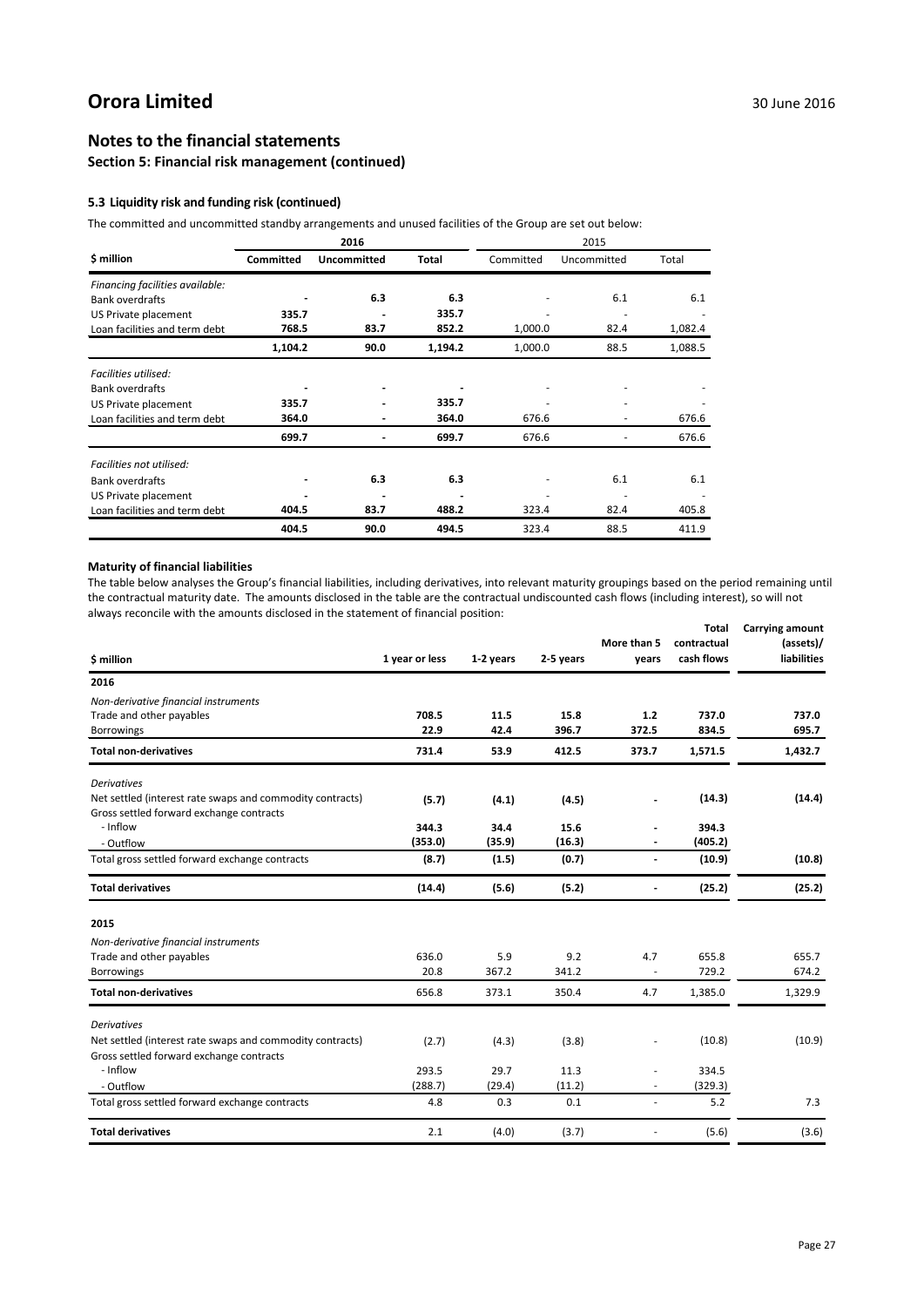### **Notes to the financial statements**

### **Section 5: Financial risk management (continued)**

#### **5.4 Hedging instruments**

#### **Hedging activities and the use of derivatives**

#### **What is a derivative?**

A derivative is a type of financial instrument typically used to manage risk. A derivative's value changes over time in response to underlying variables, such as exchange rates or interest rates, and is entered into for a fixed period of time. A hedge is where a derivative is used to manage exposure in an underlying variable.

The Group is exposed to certain market risks which include foreign exchange risk, interest rate risk and commodity price risk. In accordance with Board approved policies the Group manages these risks by using derivative financial instruments to hedge the underlying exposures.

#### **Why do we need them?**

The key market risks facing the Group:

• Foreign currency risk arises from:

- translation risk the risk of adverse currency fluctuations in the translation of foreign currency profits, assets and liabilities (balance sheet risk) and non-functional currency monetary assets and liabilities (income statement risk); and
- transaction risk the risk that currency fluctuations will have a negative effect on the value of the Group's future cash flows due to changes in foreign currency between the date a commercial transaction is entered into and the date at which the transaction is settled
- Interest rate risk arises from fluctuations in variable market interest rates impacting the fair value or future cash flows on long-term borrowings
- Commodity price risk arises from significant changes in the price of key raw material inputs, in particular the purchase of aluminium

#### **How do we use them?**

The Group employs the following derivative financial instruments when managing its foreign currency and interest rate risk:

- Forward exchange contracts and options are derivative instruments used to hedge transaction risk so they enable the sale or purchase of foreign currency at a known fixed rate on an agreed future date. The Group holds forward exchange contracts and options denominated in US Dollar, Euro and NZ Dollar to hedge highly probable forecast sale and purchase transactions (cash flow hedges);
- Interest rate swaps are derivative instruments that exchange a fixed rate of interest for a floating rate, or vice versa, or one type of floating rate for another, and are used to manage interest rate risk. These derivatives are entered into to optimise the Group's exposure to fixed and floating interest rates arising from borrowings. These hedges incorporate cash flow hedges, which fix future interest payments, and fair value hedges, which reduce the Group's exposure to changes in the value of its assets and liabilities arising from interest rate movements.

In respect of managing commodity price risk the Group uses forward commodity contracts. Forward commodity contracts are derivatives instruments used to hedge price risk so they enable the purchase of aluminium raw materials at a known fixed rate on an agreed future date. On behalf of customers, aluminium hedging is undertaken using fixed price swaps. The Group passes on the price risk of commodities contractually through to customers, including any benefits and costs relating to swaps upon their maturity (fair value hedge).

Analysis of the derivatives used by the Group to hedge its exposure and the various methods used to calculate their respective fair values are

#### **Derivative instruments** j

The following table sets out the fair value of derivative financial instruments analysed by type of contract.

|                                                    |                            | Level 2 fair value hierarchy |                          |           |                            |         |       |           |  |
|----------------------------------------------------|----------------------------|------------------------------|--------------------------|-----------|----------------------------|---------|-------|-----------|--|
|                                                    |                            | 2016                         |                          |           | 2015                       |         |       |           |  |
|                                                    |                            | Weighted                     |                          |           | Weighted                   |         |       |           |  |
| \$ million                                         | <b>Notional item</b>       | Average                      | Asset                    | Liability | Notional item              | Average | Asset | Liability |  |
| Forward exchange contracts                         |                            |                              |                          |           |                            |         |       |           |  |
| Cash flow hedges                                   |                            |                              |                          |           |                            |         |       |           |  |
| AUD/USD                                            | <b>USD79.3</b>             | 0.7213                       | 0.4                      | (3.2)     | USD47.3                    | 0.7771  | 3.0   | (0.8)     |  |
| AUD/NZD                                            | NZD(6.7)                   | 1.0849                       | 0.2                      | (0.4)     | NZD(7.8)                   | 1.0697  | 0.6   | (0.1)     |  |
| AUD/EUR                                            | <b>EUR16.7</b>             | 0.6466                       | 0.1                      | (1.3)     | EUR12.4                    | 0.6785  | 0.1   | (0.3)     |  |
| NZD/USD                                            | <b>USD9.2</b>              | 0.6712                       | $\overline{\phantom{a}}$ | (0.7)     | USD11.1                    | 0.7276  | 1.2   |           |  |
| NZD/EUR                                            | <b>EUR7.6</b>              | 0.6038                       |                          | (0.5)     | <b>EUR2.7</b>              | 0.6264  | 0.2   | (0.1)     |  |
| NZD/AUD                                            | AUD100.8                   | 1.1013                       | 0.1                      | (5.0)     | AUD88.0                    | 1.0871  | 3.6   | (0.1)     |  |
| Fair value hedges                                  |                            |                              |                          |           |                            |         |       |           |  |
| AUD/USD                                            | <b>USD40.0</b>             | 0.7378                       | $\overline{\phantom{a}}$ | (0.5)     | USD44.0                    | 0.7780  |       |           |  |
| AUD/NZD                                            | NZD25.0                    | 1.0472                       | $\blacksquare$           |           | NZD25.0                    | 1.1210  |       |           |  |
| Interest rate swap contracts                       |                            |                              |                          |           |                            |         |       |           |  |
| Cash flow hedge                                    | AUD300.0 floating to fixed |                              | $\overline{\phantom{a}}$ | (12.4)    | AUD300.0 floating to fixed |         |       | (9.9)     |  |
| Fair value hedge                                   | USD50.0 floating to fixed  |                              | $\overline{\phantom{a}}$ | (2.0)     | USD50.0 floating to fixed  |         | ٠     | (1.0)     |  |
| Total derivatives in an asset/(liability) position |                            |                              | 0.8                      | (26.0)    |                            |         | 8.7   | (12.3)    |  |
| Current asset/(liability)                          |                            |                              | 0.7                      | (13.7)    |                            |         | 7.5   | (3.9)     |  |
| Non-current asset/(liability)                      |                            |                              | 0.1                      | (12.3)    |                            |         | 1.2   | (8.4)     |  |

All derivative financial instruments utilised by the Group are hedges of highly probable forecast transaction with a hedge ratio of 1:1, therefore the change in the hedging instrument is equal to the change in the value of the underlying hedged item.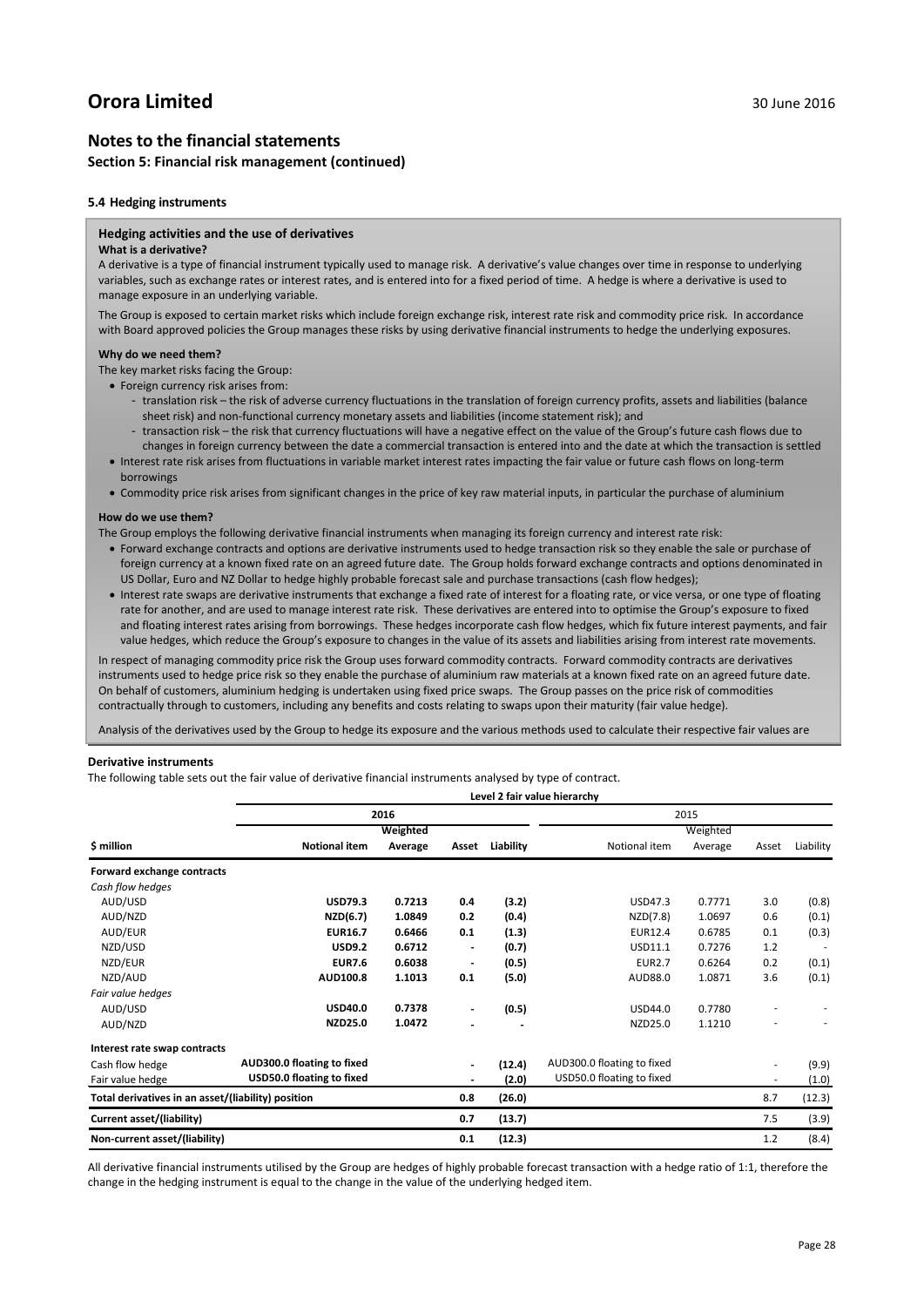### **Notes to the financial statements**

### **Section 5: Financial risk management (continued)**

#### **5.4 Hedging instruments (continued)**

#### **Derivative instruments (continued)**

Derivative financial instruments are only undertaken if they relate to underlying exposures, the Group does not use derivatives to speculate. As at 30 June 2016 and 30 June 2015, the Group only held derivative financial instruments (hedging instruments) whose fair values were measured in accordance with level 2 of the fair value hierarchy.

There were no transfers between level 1 and 2 for recurring fair value measurements during the year. The Group does not hold any level 3 derivative financial instruments.

#### **Accounting policies**

Derivative financial instruments are recognised initially at fair value on the date the instrument is entered into and are subsequently remeasured at fair value or 'marked to market' at each reporting date. The gain or loss on remeasurement is recognised immediately in the income statement unless the derivative is designated as a hedging instrument in which case the remeasurement is recognised in equity.

#### **Hedge accounting**

At the inception of the hedge relationship, the Group formally designates the relationship between hedging instruments and hedged items, as well as its risk management objective for undertaking various hedge transactions. The Group also documents its assessment, both at hedge inception and on an ongoing basis, as to whether the derivatives that are used in hedging transactions have been and will continue to be highly effective in offsetting changes in fair values or cash flows of hedged items. Where option contracts are used to hedge forecast transactions, only the intrinsic value of the option contract is designated as the hedging instrument.

For the purposes of hedge accounting, hedges are classified as:

- fair value hedges hedges of the exposure to fair value changes in recognised assets or liabilities or firm commitments;
- cash flow hedges hedges of the exposure to variability in cash flows attributable to a recognised asset or liability or highly probable forecast transaction; or
- net investment hedges hedges of net investments in foreign operations.

Hedges that meet the criteria for hedge accounting are accounted for as follows:

|                                  | <b>Fair value hedge</b>                                                                                                                                                                                                                                                                                                                                                                                                                                                                                                                                                                                                                                                                          | <b>Cash flow hedge</b>                                                                                                                                                                                                                                                                                                                                                                                                                                                                                                                                                                                                                                                                                                                                                                                                                                                                                                                                                                                                                                                                                                                                                                                                                                                                                                                                                                      | <b>Net investment hedge</b>                                                                                                                                                                                                                                                                                                                                                                                 |
|----------------------------------|--------------------------------------------------------------------------------------------------------------------------------------------------------------------------------------------------------------------------------------------------------------------------------------------------------------------------------------------------------------------------------------------------------------------------------------------------------------------------------------------------------------------------------------------------------------------------------------------------------------------------------------------------------------------------------------------------|---------------------------------------------------------------------------------------------------------------------------------------------------------------------------------------------------------------------------------------------------------------------------------------------------------------------------------------------------------------------------------------------------------------------------------------------------------------------------------------------------------------------------------------------------------------------------------------------------------------------------------------------------------------------------------------------------------------------------------------------------------------------------------------------------------------------------------------------------------------------------------------------------------------------------------------------------------------------------------------------------------------------------------------------------------------------------------------------------------------------------------------------------------------------------------------------------------------------------------------------------------------------------------------------------------------------------------------------------------------------------------------------|-------------------------------------------------------------------------------------------------------------------------------------------------------------------------------------------------------------------------------------------------------------------------------------------------------------------------------------------------------------------------------------------------------------|
| What is it?                      | A derivative or financial instrument<br>designated as hedging the change in fair<br>value of a recognised asset or liability or<br>firm commitment.                                                                                                                                                                                                                                                                                                                                                                                                                                                                                                                                              | A derivative or financial instrument hedging the<br>exposure to variability in cash flow attributable to a<br>particular risk associated with an asset, liability or<br>forecasted transaction.                                                                                                                                                                                                                                                                                                                                                                                                                                                                                                                                                                                                                                                                                                                                                                                                                                                                                                                                                                                                                                                                                                                                                                                             | Financial instruments hedging<br>changes in foreign currency when the<br>net assets of a foreign operation are<br>translated from their functional<br>currency into Australian dollars.                                                                                                                                                                                                                     |
| <b>Movement</b> in<br>fair value | Changes in the fair value of the<br>derivative are recognised in the income<br>statement, together with the changes in<br>fair value of the hedged asset or liability<br>attributable to the hedged risk.<br>The gain or loss relating to the effective<br>portion of interest rate swaps, hedging<br>fixed rate borrowings, is recognised in<br>the income statement within 'finance<br>costs', together with changes in the fair<br>value of the hedged fixed rate<br>borrowings attributable to interest rate<br>risk. The gain or loss relating to the<br>ineffective portion is recognised in the<br>income statement within 'other income'<br>or 'general and administration<br>expenses'. | The effective part of any gain or loss on the<br>derivative financial instrument is recognised in<br>other comprehensive income and accumulated in<br>equity in the hedging reserve. The change in the<br>fair value that is identified as ineffective is<br>recognised immediately in the income statement<br>within 'other income' or 'general and<br>administration expenses'.<br>Amounts accumulated in equity are transferred to<br>the income statement in the periods when the<br>hedged item affects profit or loss (for instance,<br>when the forecast sale that is hedged takes place).<br>However, when the forecast transaction that is<br>hedged results in the recognition of a non-financial<br>asset (for example, inventory), the gains and losses<br>previously deferred in equity are transferred from<br>equity and included in the measurement of the<br>initial cost or carrying amount of the asset.<br>Where options are used, changes in the fair value of<br>the option are recognised in other comprehensive<br>income depending on whether it is designated as<br>the hedging instrument in its entirety, or it's<br>intrinsic value only. If only the intrinsic value is<br>designated, the option's time value that matches<br>the terms of the hedged item is be recognised in<br>equity and released to profit or loss over the term<br>of the hedged item. | On consolidation, foreign currency<br>differences arising on the translation<br>of financial assets and liabilities<br>designated as net investment hedges<br>of a foreign operation are recognised<br>in other comprehensive income and<br>accumulated in the foreign exchange<br>reserve, to the extent that the hedge<br>is effective. Any ineffective portion is<br>recognised in the income statement. |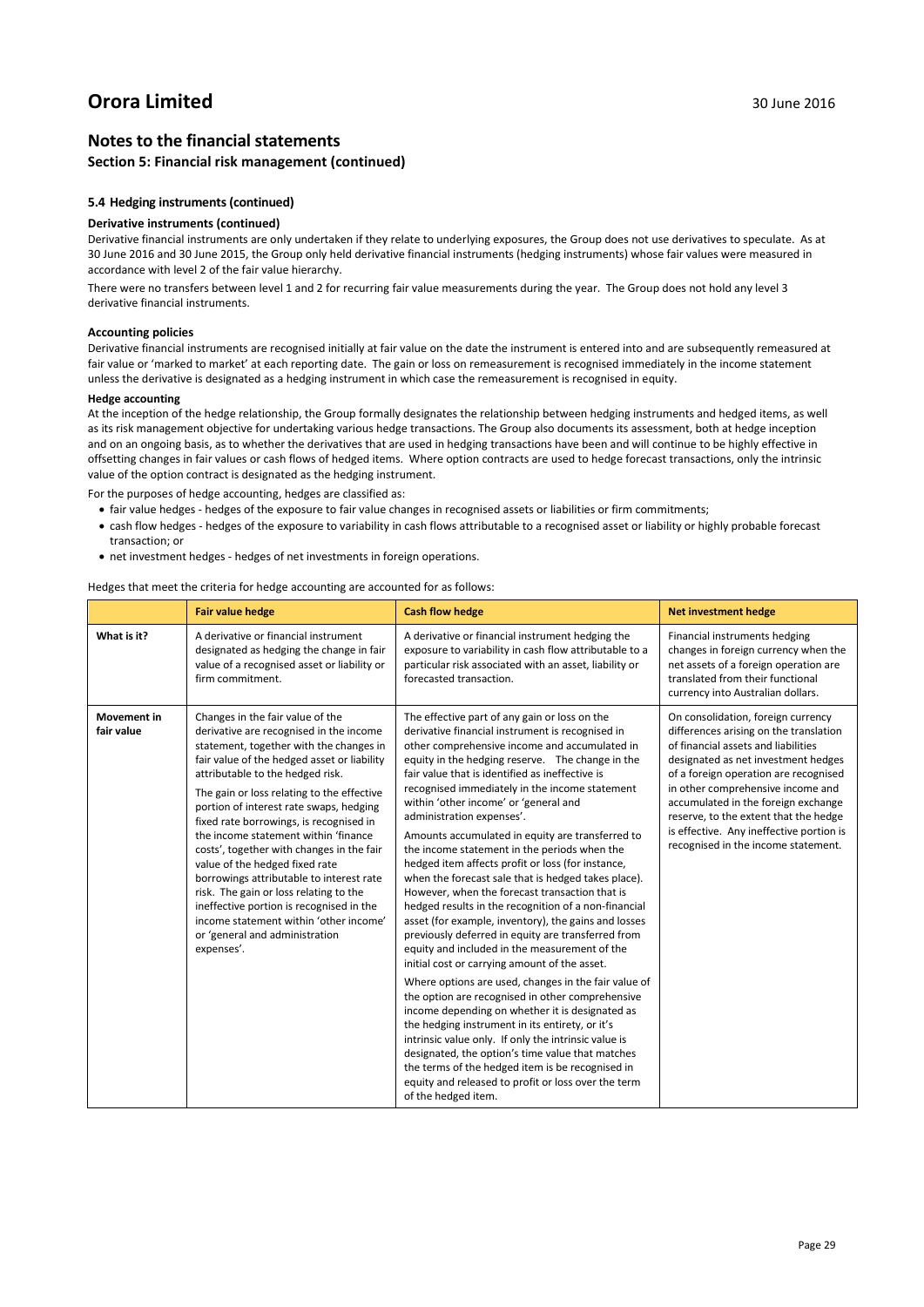### **Notes to the financial statements**

### **Section 5: Financial risk management (continued)**

#### **5.4 Hedging instruments (continued)**

#### **Accounting policies (continued)**

#### **Hedge accounting (continued)**

|                                                  | <b>Fair value hedge</b>                                                                                                                                                                                                                                                                                      | <b>Cash flow hedge</b>                                                                                                                                                                                                                                                                                                                                                                                                                                                                                                       | <b>Net investment hedge</b>                                                                                                                                                                                                                                                                                 |
|--------------------------------------------------|--------------------------------------------------------------------------------------------------------------------------------------------------------------------------------------------------------------------------------------------------------------------------------------------------------------|------------------------------------------------------------------------------------------------------------------------------------------------------------------------------------------------------------------------------------------------------------------------------------------------------------------------------------------------------------------------------------------------------------------------------------------------------------------------------------------------------------------------------|-------------------------------------------------------------------------------------------------------------------------------------------------------------------------------------------------------------------------------------------------------------------------------------------------------------|
| <b>Discontinuation</b><br>of hedge<br>accounting | If the hedge no longer meets the criteria<br>for hedge accounting, the adjustment to<br>the carrying amount of a hedged item,<br>for which the effective interest method<br>is used, is amortised to the income<br>statement over the period to maturity<br>using a recalculated effective interest<br>rate. | When a hedging instrument expires or is sold,<br>terminated or exercised, or when a hedge no longer<br>meets the criteria for hedge accounting, any<br>cumulative gain or loss existing in equity at that<br>time remains in equity and is recognised when the<br>forecast transaction is ultimately recognised in the<br>income statement. When a forecast transaction is<br>no longer expected to occur, the cumulative gain or<br>loss that was reported in equity is immediately<br>transferred to the income statement. | Upon disposal of the foreign<br>operation, which is subject to the net<br>investment hedge, the cumulative<br>amount that has been recognised in<br>equity in relation to the hedged net<br>investment is transferred to the<br>income statement and recognised as<br>part of the gain or loss on disposal. |

#### **Rebalancing**

If the hedging ratio for risk management purposes is no longer optimal but the risk management objective remains unchanged and the hedge continues to qualify for hedge accounting, the hedge relationship will be rebalanced by adjusting either the volume of the hedging instrument or the volume of the hedged item so that the hedge ratio aligns with the ratio used for risk management purposes. Any hedge ineffectiveness is calculated and accounted for in profit or loss at the time of the hedge relationship rebalancing.

#### **Key judgements and estimates**

The Orora Group Treasury team performs the financial instrument valuations and reports directly to the Chief Financial Officer (CFO) and the Audit & Compliance Committee. Discussions of valuation processes and results are held with the CFO and Orora Group Treasury at least once every six months, in line with the Group's half-yearly reporting requirements. Significant valuation issues are reported to the Audit & Compliance Committee.

When measuring the fair value of an asset or liability, the Group uses market observable data as far as possible. Fair values are categorised into three levels as prescribed under accounting standards, with each of these levels indicating the reliability of the inputs used in determining fair value. The levels in the fair value hierarchy are:

Level 1: fair value identified from quoted price traded in an active market for an identical asset or liability at the end of the reporting period. The quoted market price used for assets is the last bid price.

Level 2: fair value determined using valuation techniques that maximise the use of observable market data and rely as little as possible on entity-specific estimates. All significant inputs used in the valuation method are observable.

Level 3: one or more of the significant inputs in determining fair value for the asset or liability is not based on observable market data (unobservable input).

#### *Determining fair value*

The specific valuation techniques used to value derivative financial instruments are as follows:

- the fair value of forward exchange contracts and currency options is determined by using the difference between the contract exchange rate and the quoted exchange rate at the reporting date;
- the fair value of interest rate swaps calculated as the present value of the estimated future cash flows ie the amounts that the Group would receive or pay to terminate the swap at the reporting date, based on observable yield curves;
- the fair value of commodity forward contracts is determined by using the difference between the contract commodity price and the quoted price at the reporting date.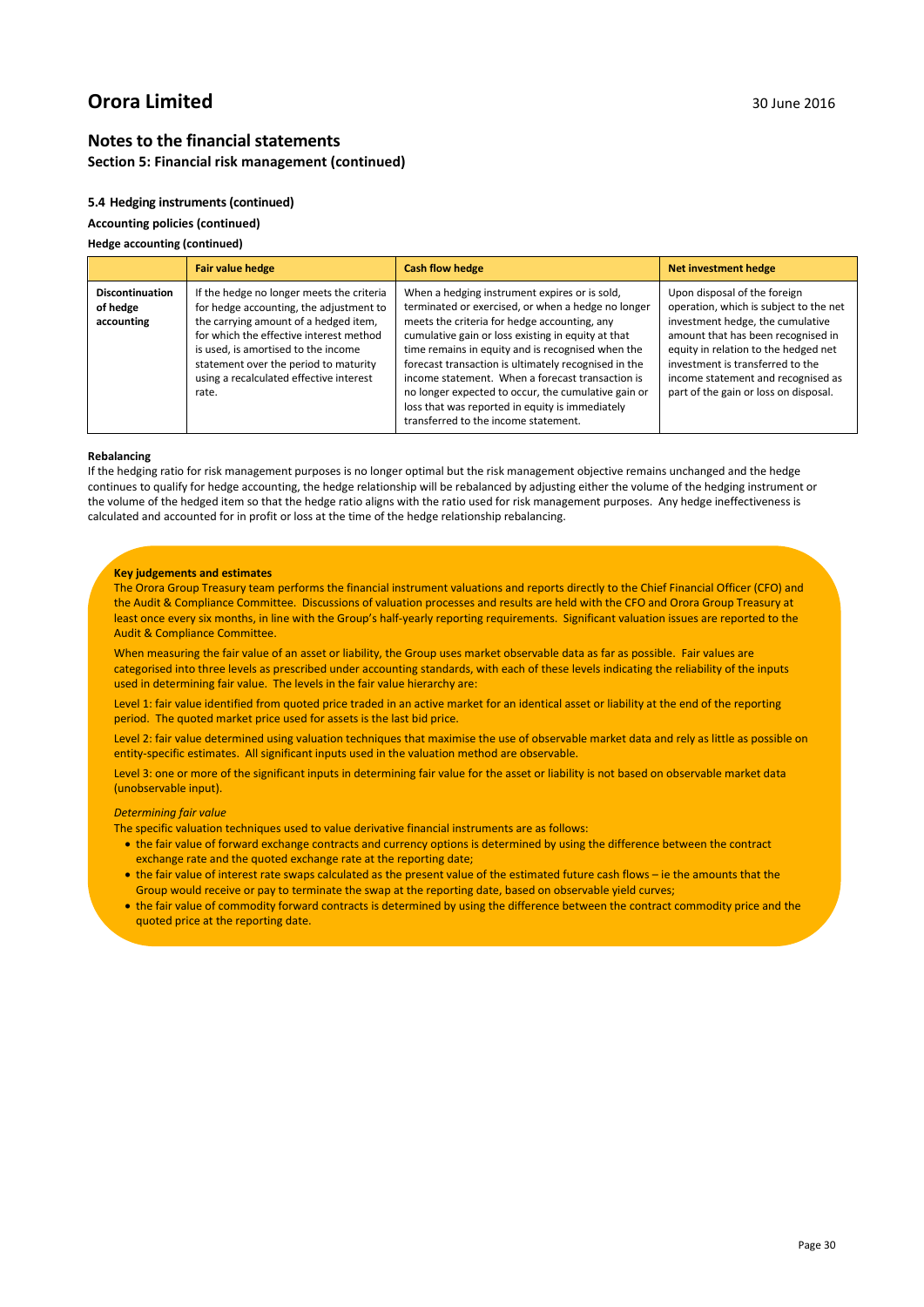### **Notes to the financial statements**

**Section 6: Group Structure**

In this section This section provides information on those subsidiaries whose results principally affect the financial results of the Group, including details of the acquisitions completed during the period.

Details of the Orora Employee Share Trust are also discussed below.

#### **6.1 Principal subsidiary undertakings and investments**

The ultimate parent of the Group is Orora Limited, a company incorporated in Australia. The companies listed below are those whose results, in addition to the parent Company, principally affect the figures shown within the Annual Report:

|                                   |                      | <b>Orora Group's</b> |      |
|-----------------------------------|----------------------|----------------------|------|
|                                   | Country of           | effective interest   |      |
| <b>Controlled entities</b>        | incorporation        | 2016                 | 2015 |
| Specialty Packaging Group Pty Ltd | Australia            | 100%                 | 100% |
| Orora Packaging New Zealand Ltd   | New Zealand          | 100%                 | 100% |
| Orora North America               | <b>United States</b> | 100%                 | 100% |
| Landsberg Orora                   | <b>United States</b> | 100%                 | 100% |

The Group did not dispose of any controlled entities during the twelve month period ending 30 June 2016 (2015: nil). Refer below for details of acquisitions.

#### **6.2 Acquisition of controlled entities**

#### **6.2.1 IntegraColor LLC**

On 1 March 2016, the Group acquired 100% of the issued share capital of IntegraColor LLC (IntegraColor), a provider of point of purchase retail display solutions and other visual communication services for customers across consumer (food and beverage), healthcare/education and horticulture industries. The operations are based in Dallas, Texas and service customers across North America. The results of IntegraColor are included in the North America segment from the date of acquisition.

The accounting for the IntegraColor acquisition has been provisionally determined as at 30 June 2016 as the post-close adjustment process remains in progress. Management is continuing to assess the fair value of the opening balance sheet which may result in adjustments to the fair value attributable to the net assets acquired as reported below.

#### **Purchase consideration**

#### **\$ million Purchase consideration** Initial cash consideration paid **91.2**  Cash paid for completion adjustments **6.9**  Deferred consideration **9.2 Total purchase consideration 107.3**

*Deferred consideration*

The deferred consideration attracts interest of 1.5% per annum and is payable in two instalments. The first instalment of \$4.6 million is payable March 2017 and the second instalment of \$4.6 million is payable in September 2017.

#### **Fair value of net assets acquired and goodwill**

| \$ million                                     | <b>Fair value</b> |
|------------------------------------------------|-------------------|
| Cash and cash equivalents                      | 2.8               |
| Trade and other receivables                    | 25.2              |
| Inventories                                    | 12.1              |
| Property, plant and equipment                  | 15.0              |
| Intangible assets                              | 0.5               |
| Trade and other payables                       | (12.9)            |
| Fair value of net identifiable assets acquired | 42.7              |
| Add goodwill                                   | 64.6              |
| Fair value of net assets acquired              | 107.3             |

#### *Goodwill*

The goodwill is mainly attributable to the synergies expected to be achieved from integrating the company into the Group's existing North American business and the skills and talent of IntegraColor's workforce.

#### *Acquired receivables*

The fair value of acquired trade receivables is \$22.7 million. The gross contractual amount for trade receivables due is \$22.8 million of which \$0.1 million is expected to be uncollectable.

#### **Purchase consideration and acquisition-related costs \$ million**

| Cash flows on acquisition |       |
|---------------------------|-------|
| Cash consideration paid   | 98.1  |
| Less: cash acquired       | (2.8) |
| <b>Outflow of cash</b>    | 95.3  |

Acquisition-related costs of \$1.4 million were recognised in general and administrative expenses in the income statement and in operating cash flows in the cash flow statement.

#### **6.2.2 Jakait**

On 1 September 2015 the Group acquired the assets and business of Jakait, a supplier of packaging, logistics and label products to the greenhouse produce sector based in Ontario, Canada.

The initial consideration was CAD16.5 million (\$17.7 million) with an additional returns based consideration, of up to CAD5.5 million (\$5.9 million), payable over the next five years and resulted in the recognition of \$15.7 million goodwill. The results of the Jakait operations are included in the North America segment from the date of acquisition.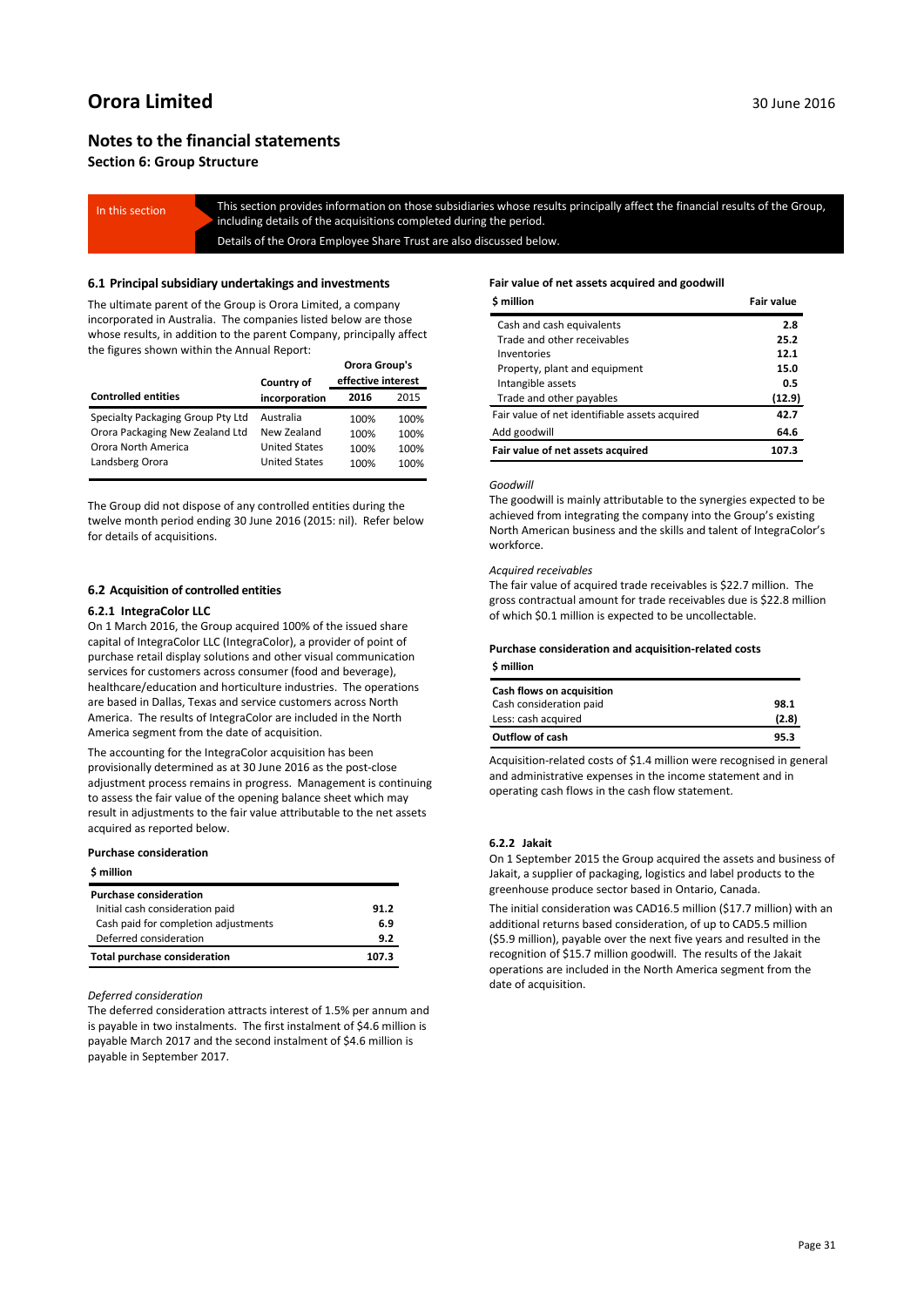### **Notes to the financial statements Section 6: Group Structure (continued)**

#### **6.3 Orora Employee Share Trust**

The Group holds shares in itself as a result of shares purchased by the Orora Employee Share Trust (the Trust). The Trust was established to manage and administer the Company's responsibilities under the Groups Employee Share Plans (refer note 7.1) through the acquiring, holding and transferring of shares, or rights to shares, in the Company to participating employees. In respect of these transactions, at any point in time the Trust may hold 'allocated' and 'unallocated' shares.

#### **Allocated shares**

Allocated shares represent those shares that have been purchased and awarded to employees under the CEO Grant (refer note 7.1). Shares granted to an employee under the CEO Grant are restricted in that the employee is unable to dispose of the shares for a period of up to five years (or as otherwise determined by the Board). The Trust holds these shares on behalf of the employee until the restriction period is lifted at which time the Trust releases the shares to the employee. Allocated shares are not identified or accounted for as treasury shares.

Where the Orora Employee Share Trust purchases equity instruments in the Company, as a result of managing the Company's responsibilities under the Group's CEO Grant Employee Share Plan award, the consideration paid, including any directly attributable costs is deducted from equity, net of any related income tax effects.

#### **Unallocated shares**

Unallocated shares represent those shares that have been purchased by the Trustee on-market to satisfy the potential future vesting of awards granted under the Groups Employee Shares Plans, other than the CEO Grant. As the shares are unallocated they are identified and accounted for as treasury shares (Treasury Shares) refer note 4.4.1.

#### **Accounting policies**

As at 30 June 2016 the Trust held 15,179,750 Treasury Shares (unallocated shares) in the Company (2015: 6,460,678) and 1,199,190 allocated shares in respect of the CEO Grant (2015: 932,132).

Transactions with the Group-sponsored Trust are included in these financial statements. In particular, the Trust's purchases of shares in Orora Limited are debited directly to equity. The shares are held in the Trust until such time as they may be transferred to participants of the various Group share schemes. In accordance with the Trust Deed, the Trustees have the power to exercise all voting rights in relation to any investment (including shares) held within the Trust.

Subsequent to the end of the current reporting period, on 15 August 2016 the Board authorised management to issue a request to the Trustee to waive all right and entitlement to be paid the final FY16 dividend in respect of Treasury Shares held by the Trust. As a result, assuming the Trustee grants the request, the Treasury Shares will not receive a dividend payment in respect of the final FY16 dividend.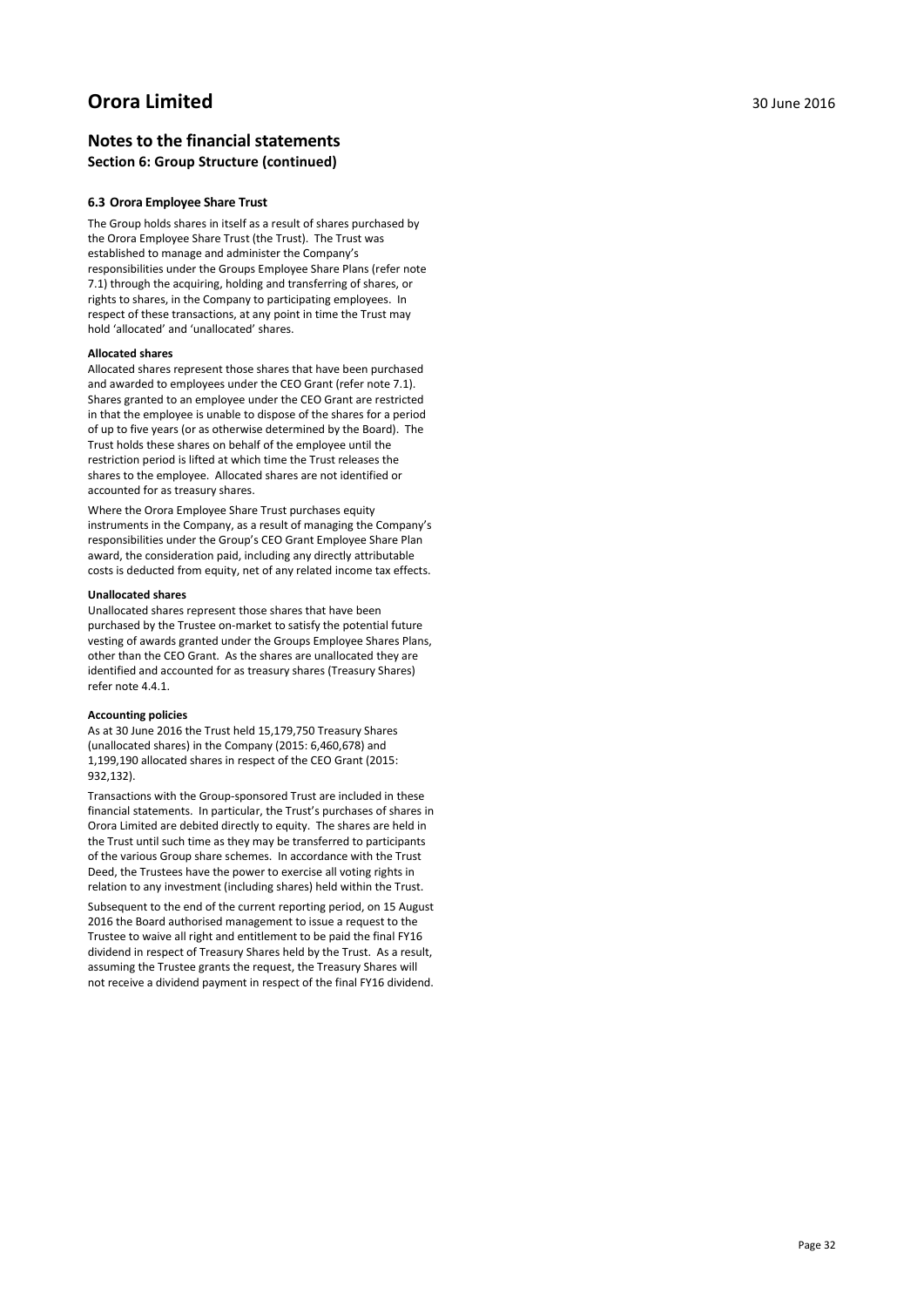### **Notes to the financial statements**

**Section 7: Other**

In this section This section includes additional financial information that is required by the accounting standards and the *Corporation Act 2001* including details about the Group's employee reward and recognition programs.

#### **7.1 Share-based compensation**

The Group provides benefits to employees (including senior executives) of the Group in the form of share-based incentives. The Orora employee incentive plans have been established to ensure employees are motivated and incentivised to develop and successfully execute against both short and long-term strategies that grow the business and generate shareholder returns. The plans provide an appropriate level and mix of short and long-term incentives to appropriately recognise and reward employees creating a high performance culture and Orora's ability to attract and retain talent. Orora's remuneration strategy is competitive in the relevant markets to support the attraction and retention of talent.

The following information provides details of Orora's employee incentive plans. During the period the Group recognised a share-based payment expense of \$8.6 million (2015: \$5.5 million). Employee expenses and employee provisions are shown in note 1.4 and 3.7 respectively. This note should be read in conjunction with the Remuneration Report, as set out in the Directors' Report, which contains detailed information regarding the setting of remuneration for Key Management Personnel.

The following table details the total movement in the CEO Grant, share options, performance rights or performance shares issued by the Group:

|                                    |                  |           |                      |           | Long Term Incentive Plans                                  |           | <b>Short Term Incentive Plan</b> |           |
|------------------------------------|------------------|-----------|----------------------|-----------|------------------------------------------------------------|-----------|----------------------------------|-----------|
|                                    | <b>CEO Grant</b> |           | <b>Share Options</b> |           | <b>Performance Rights and</b><br><b>Performance Shares</b> |           | Deferred Equity <sup>(1)</sup>   |           |
|                                    | No.              | $5^{(2)}$ | No.                  | $5^{(2)}$ | No.                                                        | $5^{(2)}$ | No.                              | $5^{(2)}$ |
| 2016                               |                  |           |                      |           |                                                            |           |                                  |           |
| Outstanding at beginning of period | 932,132          | 0.97      | 16,035,000           | 0.30      | 7,909,000                                                  | 1.07      | 831,228                          | 1.53      |
| Granted during the period          | 708,124          | 2.29      | 4,716,500            | 0.43      | 2,354,500                                                  | 1.68      | 1,407,670                        | 2.22      |
| Exercised during the period        | (441,066)        | 0.89      |                      |           |                                                            |           |                                  |           |
| Outstanding at end of period       | 1,199,190        | 1.78      | 20,751,500           | 0.33      | 10,263,500                                                 | 1.21      | 2,238,898                        | 1.96      |
| Exercisable at end of period       |                  |           |                      |           |                                                            |           |                                  |           |
| 2015                               |                  |           |                      |           |                                                            |           |                                  |           |
| Outstanding at beginning of period | 2,083,312        | 0.60      | 12,485,000           | 0.24      | 5,226,000                                                  | 0.87      |                                  |           |
| Granted during the period          | 100,000          | 2.19      | 5,250,000            | 0.42      | 3,453,500                                                  | 1.32      | 928,864                          | 1.53      |
| Exercised during the period        | (1,251,180)      | 0.46      |                      |           |                                                            |           | (52,808)                         | 1.53      |
| Forfeited during the period        |                  |           | (1,700,000)          | 0.24      | (770, 500)                                                 | 0.89      | (44, 828)                        | 1.53      |
| Outstanding at end of period       | 932,132          | 0.97      | 16,035,000           | 0.30      | 7,909,000                                                  | 1.07      | 831,228                          | 1.53      |
| Exercisable at end of period       |                  |           |                      |           |                                                            |           |                                  |           |

 $<sup>(1)</sup>$  The equity outcomes for the 2016 financial year short term incentive will be determined and allocated in September 2016.</sup>

(2) The above weighted average fair value is determined in accordance with AASB 2 *Share-based Payment* in respect of recognising the share-based payment expense of the award granted.

The exercise price of the CEO Grant, Performance Rights and Performance Shares and Deferred Equity Awards are nil. The exercise price of Share Options outstanding at the end of the year are set out below:

|             |                                                                          | <b>Exercise</b> | <b>Number</b> |            |
|-------------|--------------------------------------------------------------------------|-----------------|---------------|------------|
| Grant date  | <b>Expiry date</b>                                                       | price           | 2016          | 2015       |
| 19 Feb 2014 | 30 Sept 2021                                                             | 1.22            | 4,175,000     | 4,175,000  |
| 19 Feb 2014 | 30 Sept 2022                                                             | 1.22            | 3.305.000     | 3.305.000  |
| 19 Feb 2014 | 30 Sept 2023                                                             | 1.22            | 3.305.000     | 3.305.000  |
| 21 Oct 2014 | 30 Sept 2021                                                             | 1.22            | 1,750,000     | 1,750,000  |
| 21 Oct 2014 | 30 Sept 2022                                                             | 1.22            | 1.750.000     | 1,750,000  |
| 21 Oct 2014 | 30 Sept 2023                                                             | 1.22            | 1,750,000     | 1,750,000  |
| 30 Oct 2015 | 30 Sept 2024                                                             | 2.08            | 4,716,500     |            |
|             | Share options outstanding at end of period                               |                 | 20,751,500    | 16.035.000 |
|             | Weighted average contractual life of options oustanding at end of period |                 | 6.7 years     | 7.2 years  |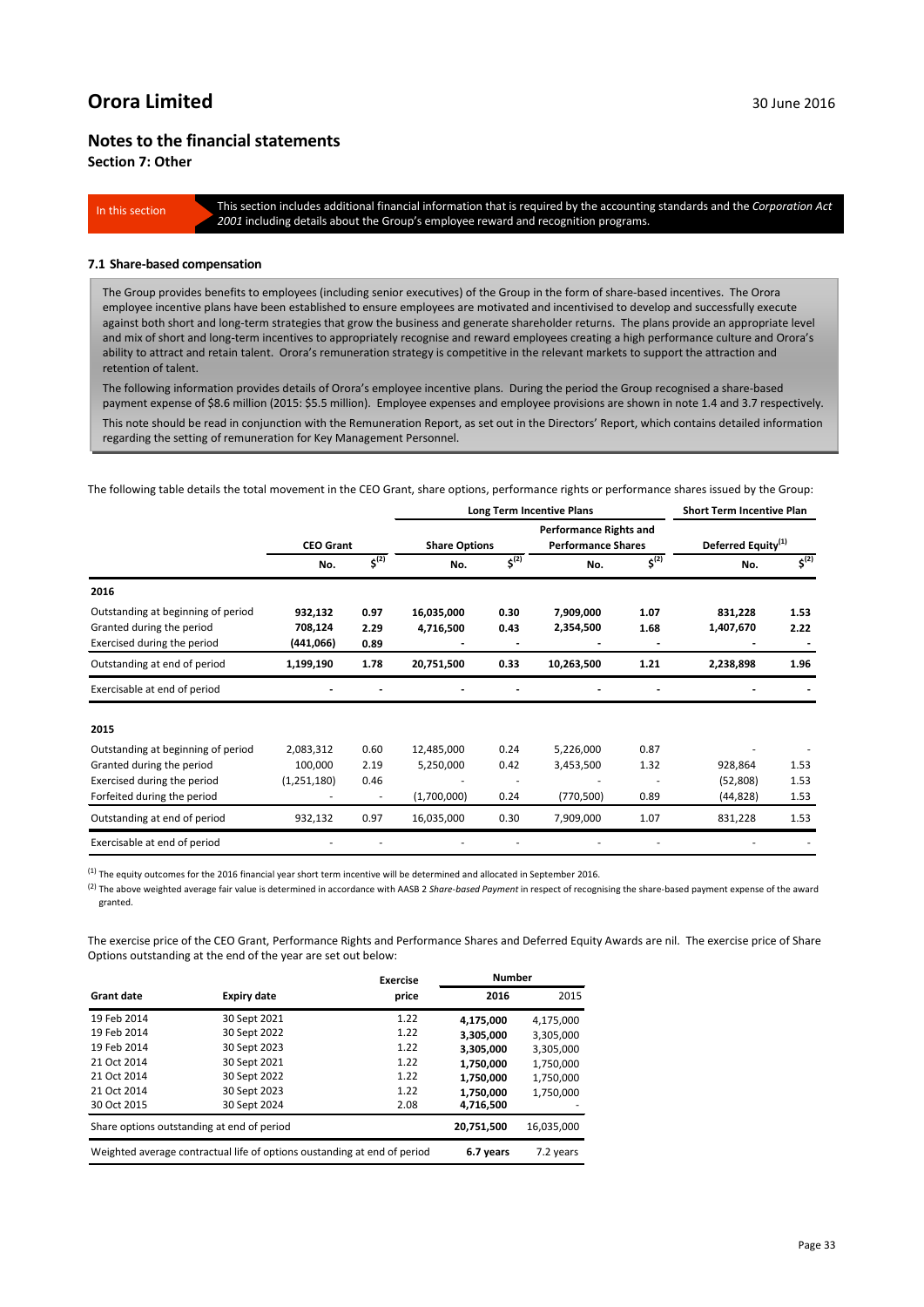### **Notes to the financial statements**

### **Section 7: Other (continued)**

#### **7.1 Share-based compensation (continued)**

A description of the equity plans in place during the year ended 30 June 2016 is described below:

|                              | <b>Retention/Share</b><br>Payment plan                                                                                                                                                                                                                                                                                                                                                                                                                                              | Long term incentives                                                                                                                                                                                                                                                                                                                                                                                                                                                                                                                                                                                                                                                                                  |                                                                                                                                                                                                                                                                                                                                                                             | <b>Short Term incentive</b>                                                                                                                                                                                                                                                                                                                                                                                                                                                                                                                                                                                                                                                                                                               |
|------------------------------|-------------------------------------------------------------------------------------------------------------------------------------------------------------------------------------------------------------------------------------------------------------------------------------------------------------------------------------------------------------------------------------------------------------------------------------------------------------------------------------|-------------------------------------------------------------------------------------------------------------------------------------------------------------------------------------------------------------------------------------------------------------------------------------------------------------------------------------------------------------------------------------------------------------------------------------------------------------------------------------------------------------------------------------------------------------------------------------------------------------------------------------------------------------------------------------------------------|-----------------------------------------------------------------------------------------------------------------------------------------------------------------------------------------------------------------------------------------------------------------------------------------------------------------------------------------------------------------------------|-------------------------------------------------------------------------------------------------------------------------------------------------------------------------------------------------------------------------------------------------------------------------------------------------------------------------------------------------------------------------------------------------------------------------------------------------------------------------------------------------------------------------------------------------------------------------------------------------------------------------------------------------------------------------------------------------------------------------------------------|
|                              | <b>CEO Grant</b>                                                                                                                                                                                                                                                                                                                                                                                                                                                                    | <b>Share Options</b>                                                                                                                                                                                                                                                                                                                                                                                                                                                                                                                                                                                                                                                                                  | <b>Performance Rights and</b><br><b>Performance Shares</b>                                                                                                                                                                                                                                                                                                                  | <b>Deferred Equity</b>                                                                                                                                                                                                                                                                                                                                                                                                                                                                                                                                                                                                                                                                                                                    |
| Overview                     | The Board endorses certain<br>employees as eligible to receive<br>ordinary shares in part<br>satisfaction of their<br>remuneration for the relevant<br>financial year. The number of<br>shares issued is at the discretion<br>of the Board.<br>The restrictions on these shares<br>do not allow the employee to<br>dispose of the shares within the<br>vesting/restriction period.<br>The shares subject to the CEO<br>Grant carry full dividend<br>entitlements and voting rights. | Under the long term incentive plan, share options or<br>performance rights over ordinary shares in the Company, or<br>performance shares, may be issued to employees. The exact<br>terms and conditions of each award are determined by the<br>Directors of the Company at the time of grant.<br>Give the employee the right<br>to acquire a share at a future<br>point in time upon meeting<br>specified vesting conditions,<br>described below, and require<br>payment of an exercise price.<br>The share options are<br>granted at no consideration<br>and carry no dividend<br>entitlement or voting rights<br>until they vest and are<br>exercised to ordinary shares<br>on a one-for-one basis. | Give the employee the right to<br>receive a share at a future<br>point in time upon meeting<br>specified vesting conditions,<br>as described below, no<br>exercise price is payable.<br>The rights are granted at no<br>consideration and carry no<br>dividend entitlement or voting<br>rights until they vest and<br>convert to ordinary shares on<br>a one-for-one basis. | Provides an additional short-term<br>incentive opportunity to selected<br>employees, in the form of rights<br>to ordinary shares. The number<br>of rights that are allocated to<br>each eligible employee is based<br>on:<br>• 33.3% of the value of the cash<br>bonus payable under the<br>Short Term Incentive Plan,<br>following the end of the<br>performance period<br>• the volume weighted average<br>price of Orora Limited<br>ordinary shares for the five<br>trading days up to and<br>including 30 June, being the<br>end of the performance<br>period; and<br>• where cash bonuses are<br>determined in currencies<br>other than Australian dollars,<br>the average foreign exchange<br>rate for the same five day<br>period. |
| <b>Vesting</b><br>conditions | Subject to alignment of<br>performance with Orora's<br>Values as assessed by the Board<br>and the employee remaining in<br>employment of the Group at the<br>vesting date.                                                                                                                                                                                                                                                                                                          | Subject to meeting an<br>Earnings per Share (EPS)<br>hurdle, the satisfaction of a<br>Return on Average Funds<br>Employed (RoAFE) gateway<br>test, and the employee<br>remaining in employment of<br>the Group at the vesting<br>date.                                                                                                                                                                                                                                                                                                                                                                                                                                                                | Two-thirds are subject to<br>meeting a relative Total<br>Shareholder Return test, the<br>remaining one-third is subject<br>to meeting an EPS hurdle and<br>the satisfaction of a RoAFE<br>gateway test.<br>Vesting of the rights is subject<br>to the employee remaining in<br>employment of the Group at<br>vesting date.                                                  | Remain in employment of the<br>Group at vesting date.                                                                                                                                                                                                                                                                                                                                                                                                                                                                                                                                                                                                                                                                                     |
| <b>Vesting</b><br>period     | Up to 5 years                                                                                                                                                                                                                                                                                                                                                                                                                                                                       | 4 years                                                                                                                                                                                                                                                                                                                                                                                                                                                                                                                                                                                                                                                                                               | 4 years                                                                                                                                                                                                                                                                                                                                                                     | 2 years                                                                                                                                                                                                                                                                                                                                                                                                                                                                                                                                                                                                                                                                                                                                   |
| Vested<br>awards             | Restriction lifted upon vesting                                                                                                                                                                                                                                                                                                                                                                                                                                                     | Vested share options will<br>remain exercisable until the<br>expiry date. On expiry, any<br>vested but unexercised share<br>options will lapse.                                                                                                                                                                                                                                                                                                                                                                                                                                                                                                                                                       | Shares are issued upon<br>vesting.                                                                                                                                                                                                                                                                                                                                          | Shares issued upon vesting.                                                                                                                                                                                                                                                                                                                                                                                                                                                                                                                                                                                                                                                                                                               |
| <b>Unvested</b><br>awards    | Unvested awards are forfeited if the employee voluntarily ceases employment or is dismissed for cause or poor performance.                                                                                                                                                                                                                                                                                                                                                          |                                                                                                                                                                                                                                                                                                                                                                                                                                                                                                                                                                                                                                                                                                       |                                                                                                                                                                                                                                                                                                                                                                             |                                                                                                                                                                                                                                                                                                                                                                                                                                                                                                                                                                                                                                                                                                                                           |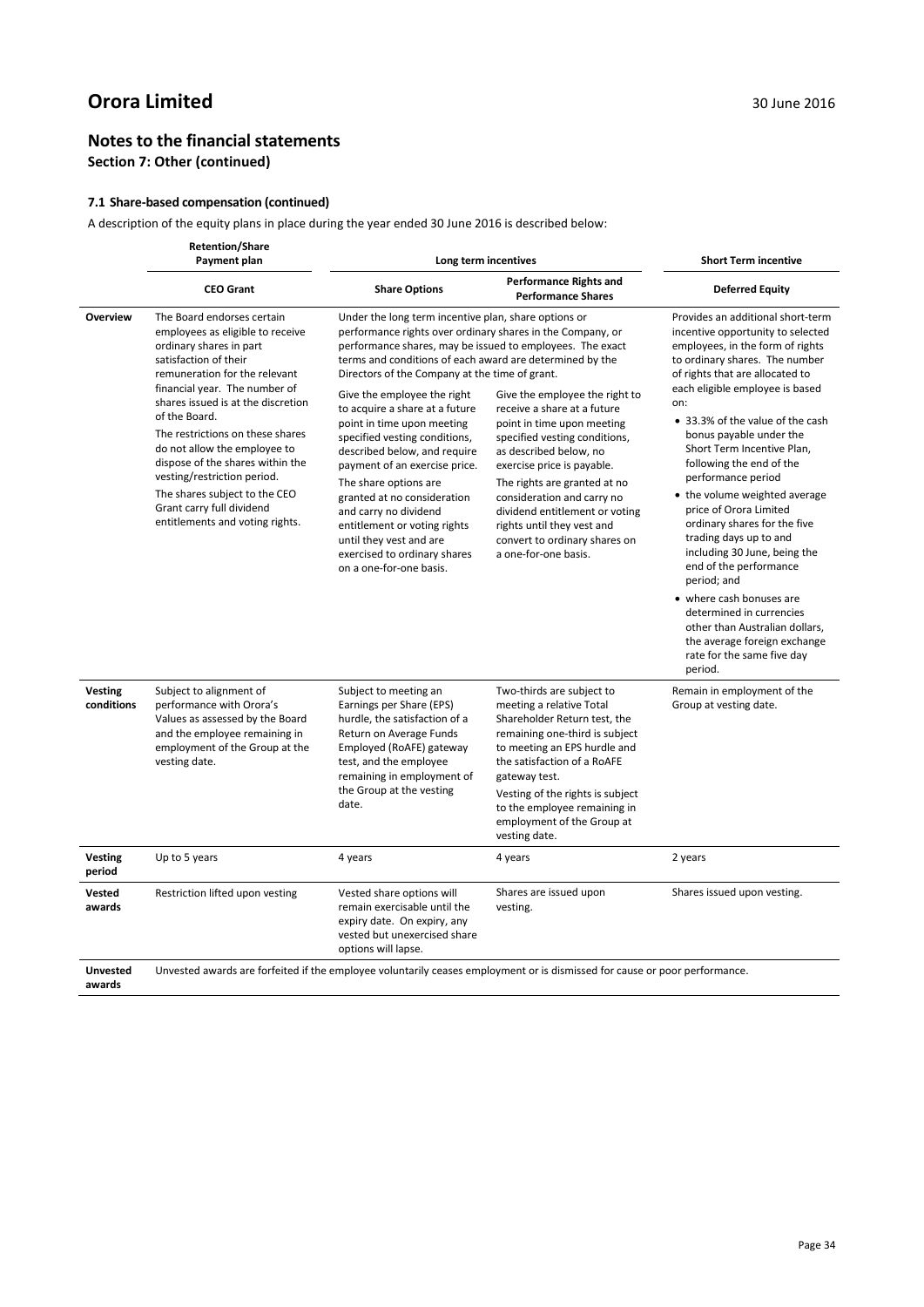## **Notes to the financial statements**

**Section 7: Other (continued)**

#### **7.1 Share-based compensation (continued)**

#### **Accounting policies**

The cost of the share-based compensation provided to employees is measured using the fair value at the date at which the option or right is granted and is recognised as an employee benefit expense in the income statement with a corresponding increase in the sharebased payments reserve in equity. The expense is spread over the vesting period during which the employees become unconditionally entitled to the option or right granted. Upon exercise of the option or right, the balance of the share-based payment reserve, relating to the option or right, is transferred to share capital.

At each reporting period the Group revises the estimate of the number of options that are expected to vest based on the nonmarket vesting conditions. Any impact to the revision of an original estimate is recognised in the income statement with a corresponding adjustment to the share-based payment reserve. The employee expense, recognised each period, reflects the most recent estimate.

#### **Key judgements and estimates**

The fair value of options is measured at grant date taking into account market performance conditions, but excludes the impact of any non-market conditions (eg profitability and sales growth targets). Non-market vesting conditions are included in the assumptions about the number of options that are expected to be exercisable.

The fair value of each option granted is measured on the date of grant using the Black Scholes option pricing model that takes into account the exercise price, the vesting and performance criteria, and where applicable the market condition criteria, term of the option, impact of dilution, the non-tradeable nature of the option, the share price at grant date and expected price volatility of the underlying share, the expected dividend yield and the risk free interest rate for the term of the option.

The fair value of rights is measured at grant date using a Monte-Carlo valuation model which simulates the date of vesting, the percentage vesting, the share price and total shareholder return. Once the simulated date of vesting is determined a Black-Scholes methodology is utilised to determine the fair value of the rights granted.

The following weighted average assumptions were used in determining the fair value of options and rights granted during the period:

|                                                       | 2016  | 2015  |
|-------------------------------------------------------|-------|-------|
| <b>Expected dividend yield (%)</b>                    | 3.70  | 4.20  |
| Expected price volatility of the Company's shares (%) | 23.11 | 24.00 |
| Share price at grant date (\$)                        | 2.34  | 1.66  |
| Exercise price (\$) - options only                    | 2.08  | 1.22  |
| Risk-free interest rate - options (%)                 | 2.48  | 3.00  |
| <b>Expected life of options (years)</b>               | 4.00  | 3.50  |
| Risk-free interest rate - rights (%)                  | 1.84  | 2.55  |
| <b>Expected life of rights (years)</b>                | 3.66  | 3.35  |

The dividend yield reflects the assumption that the current dividend payout will continue with no anticipated changes. The expected life of the options is based on historical data and is not necessarily indicative of exercise patterns that may occur. The expected volatility reflects the assumption that the historical volatility is indicative of future trends, which may not necessarily be the actual outcome.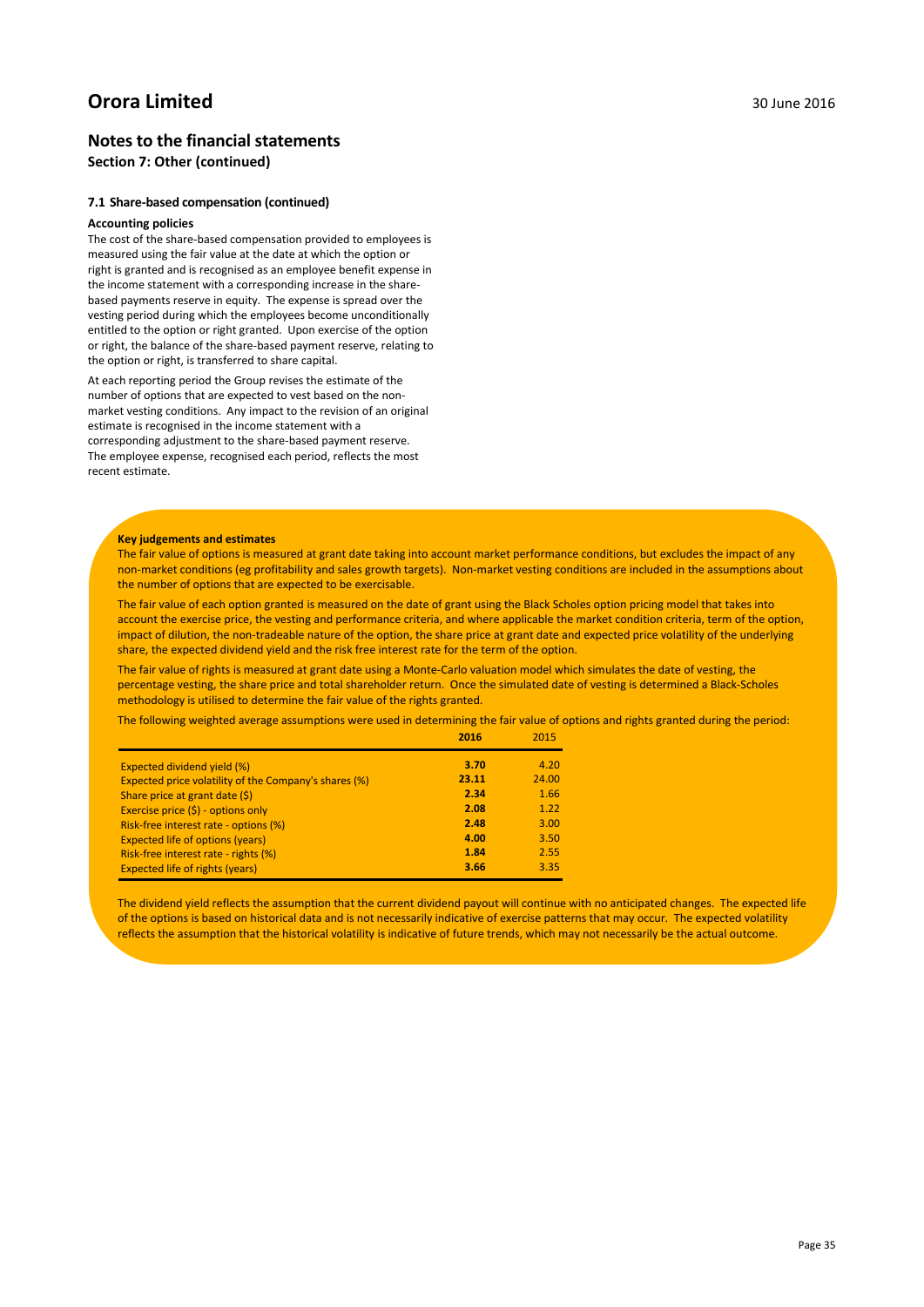#### **Notes to the financial statements Section 7: Other (continued)**

#### **7.2 Auditors' remuneration**

| <b>S</b> thousand                              | 2016    | 2015    |
|------------------------------------------------|---------|---------|
| <b>Auditors of the Company - PwC Australia</b> |         |         |
| Audit and other assurance services             |         |         |
| Audit and review of financial reports          | 742.2   | 654.5   |
| Other assurance services                       | 24.0    | 55.0    |
| Other services                                 |         |         |
| Taxation services and transaction              | 54.5    | 368.0   |
| related taxation advice                        |         |         |
| Other advisory services                        | 23.0    | 5.5     |
| <b>Total PwC Australia</b>                     | 843.7   | 1,083.0 |
| <b>Network firms of PwC Australia</b>          |         |         |
| Audit and other assurance services             |         |         |
| Audit and review of financial reports          | 73.6    | 64 O    |
| Other services                                 |         |         |
| Taxation services, transaction related         |         |         |
| taxation advice and due diligence              | 120.2   | 230.0   |
| <b>Total Network firms of PwC Australia</b>    | 193.8   | 294.0   |
| <b>Total Auditors' remuneration</b>            | 1,037.5 | 1,377.0 |

#### **7.3 Commitments and contingent liabilities**

#### **Capital expenditure commitments**

At 30 June 2016 the Group has capital commitments contracted but not provided for in respect of the acquisition of property, plant and equipment of \$31.7 million (2015: \$6.0 million).

#### **Other expenditure commitments**

At 30 June 2016 the Group had other expenditure commitments of \$66.4 million (2015: \$82.6 million) in respect of other supplies and services yet to be provided.

#### **Operating lease commitments**

The total undiscounted future minimum lease payments under noncancellable operating leases fall due for payment as follows:

| \$ million                   | 2016  | 2015  |
|------------------------------|-------|-------|
| Within one year              | 83.6  | 72.4  |
| Between one and five years   | 222.1 | 178.3 |
| More than five years         | 105.1 | 114.0 |
|                              | 410.8 | 364.7 |
| Less sub-lease rental income | (0.1) | (0.1) |
|                              | 410.7 | 364.6 |

#### **Contingent liabilities**

A contingent liability is a liability that is not sufficiently certain to qualify for recognition as a provision where uncertainty may exist regarding the outcome of future events.

#### *Guarantees*

The Group has issued a number of bank guarantees to third parties for various operational and legal purposes. In addition, Orora Limited has guaranteed senior notes issued by Orora DGP in the US private placement market in 2015, the notes have maturities between 2023 and 2025 (see note 4.3). It is not expected that these guarantees will be called on.

#### *Other*

Certain entities in the Group are party to various legal actions and exposures that have arisen in the ordinary course of business. The actions are being defended and the Directors are of the opinion that provisions are not required as no material losses are expected to arise.

#### **Key judgements and estimates** *Legal proceedings*

The outcome of currently pending and future legal, judicial, regulatory and other proceedings of a litigious nature cannot be predicted with certainty. Legal proceedings can raise difficult and complex issues and are subject to many uncertainties and complexities including, but not limited to, the facts and circumstances of each particular case, issues regarding the jurisdiction in which each proceeding is brought and differences in applicable law.

An adverse decision in a legal proceeding could result in additional costs that are not covered, either wholly or partially, under insurance policies, which could significantly impact the business and the results of operations of the Group.

Each legal proceeding is evaluated on a case-by-case basis considering all available information, including that from legal counsel, to assess potential outcomes. Where it is considered probable that a future obligation will result in an outflow of resources, a provision is recognised in the amount of the present value of the expected cash outflows, if these are deemed to be reliably measureable.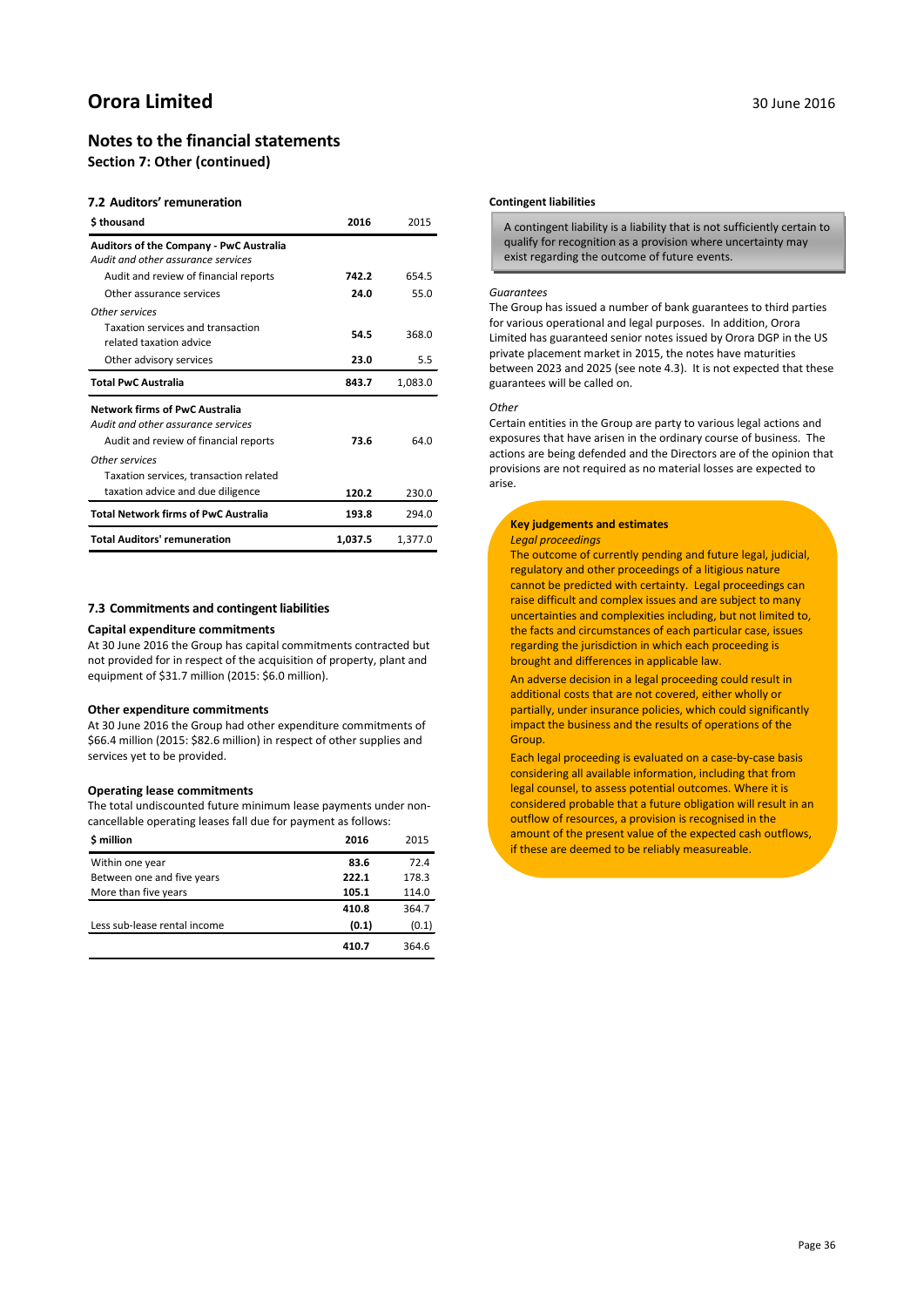### **Notes to the financial statements**

**Section 7: Other (continued)**

#### **7.4 Orora Limited**

#### **Summarised income statement and comprehensive income**

|                                          | Orora Limited |        |
|------------------------------------------|---------------|--------|
| \$ million                               | 2016          | 2015   |
| Profit before related income tax expense | 111.9         | 183.8  |
| Income tax expense                       | (19.2)        | (24.8) |
| Profit for the financial period          | 92.7          | 159.0  |
| Total comprehensive income               | 80.7          | 156.7  |

#### **Summarised balance sheet**

|                                  |         | <b>Orora Limited</b> |
|----------------------------------|---------|----------------------|
| \$ million                       | 2016    | 2015                 |
| <b>Total current assets</b>      | 468.3   | 545.8                |
| Total non-current assets         | 1,643.5 | 1,669.9              |
| <b>Total assets</b>              | 2,111.8 | 2,215.7              |
| <b>Total current liabilities</b> | 502.0   | 504.5                |
| Total non-current liabilities    | 306.4   | 374.1                |
| <b>Total liabilities</b>         | 808.4   | 878.6                |
|                                  |         |                      |
| Net assets                       | 1,303.4 | 1,337.1              |
| Equity                           |         |                      |
| Contributed equity               | 481.8   | 502.7                |
| Reserves:                        |         |                      |
| Share-based payment reserve      | 15.1    | 6.9                  |
| Cash flow hedge reserve          | (14.9)  | (2.9)                |
| Retained profits                 | 821.4   | 830.4                |

#### **Orora Limited financial information**

The financial information for the parent entity Orora Limited has been prepared on the same basis as the consolidated financial statements, except as set out below.

#### **Investments in subsidiaries**

In the Company's financial statements, investments in subsidiaries are carried at cost less, where applicable, accumulated impairment losses.

#### **Tax consolidation regime**

Orora Limited and its wholly-owned Australian resident entities have formed a tax-consolidated group and are therefore taxed as a single entity. The head entity within the tax-consolidated group is Orora Limited.

The Company, and the members of the tax-consolidated group, recognise their own current tax expense/income and deferred tax assets and liabilities arising from temporary differences using the 'stand alone taxpayer' approach by reference to the carrying amounts of assets and liabilities in the separate financial statements of each entity and the tax values applying under tax consolidation.

In addition to its current and deferred tax balances, the Company also recognises the current tax liabilities (or assets), and the deferred tax assets arising from unused tax losses and unused tax credits assumed from members of the tax-consolidated group, as part of the tax-consolidation arrangement. Assets or liabilities arising as part of the tax consolidation arrangement are recognised as current amounts receivable or payable from the other entities within the tax-consolidated group.

#### **Nature of tax sharing agreement**

Upon tax consolidation, the entities within the tax-consolidated group entered into a tax sharing agreement. The terms of this agreement specify the methods of allocating any tax liability in the event of default by the Company on its group payment obligations and the treatment where a subsidiary member exits the group. The tax liability otherwise remains with the Company for tax purposes.

#### **Contingent liabilities of Orora Limited**

#### *Deed of Cross Guarantee*

Pursuant to the terms of the ASIC Class Order 98/1418 (as amended) dated 13 August 1998, which relieved certain wholly-owned subsidiaries from specific accounting and financial reporting requirements, Orora Limited and all of the Company's Australian wholly-owned subsidiaries entered into an approved deed for the cross guarantee of liabilities. No liabilities subject to the Deed of Cross Guarantee at 30 June 2016 are expected to arise to Orora Limited and subsidiaries, as all such subsidiaries were financially sound and solvent at that date.

Details of the deed and the consolidated financial position of the Company and the subsidiaries party to the Deed are set out in note 7.5.

#### *Other guarantees*

Orora Limited has guaranteed senior notes issued by Orora DGP in the US private placement market in 2015, the notes have maturities between 2023 and 2025 (see note 4.3). It is not expected that these guarantees will be called on.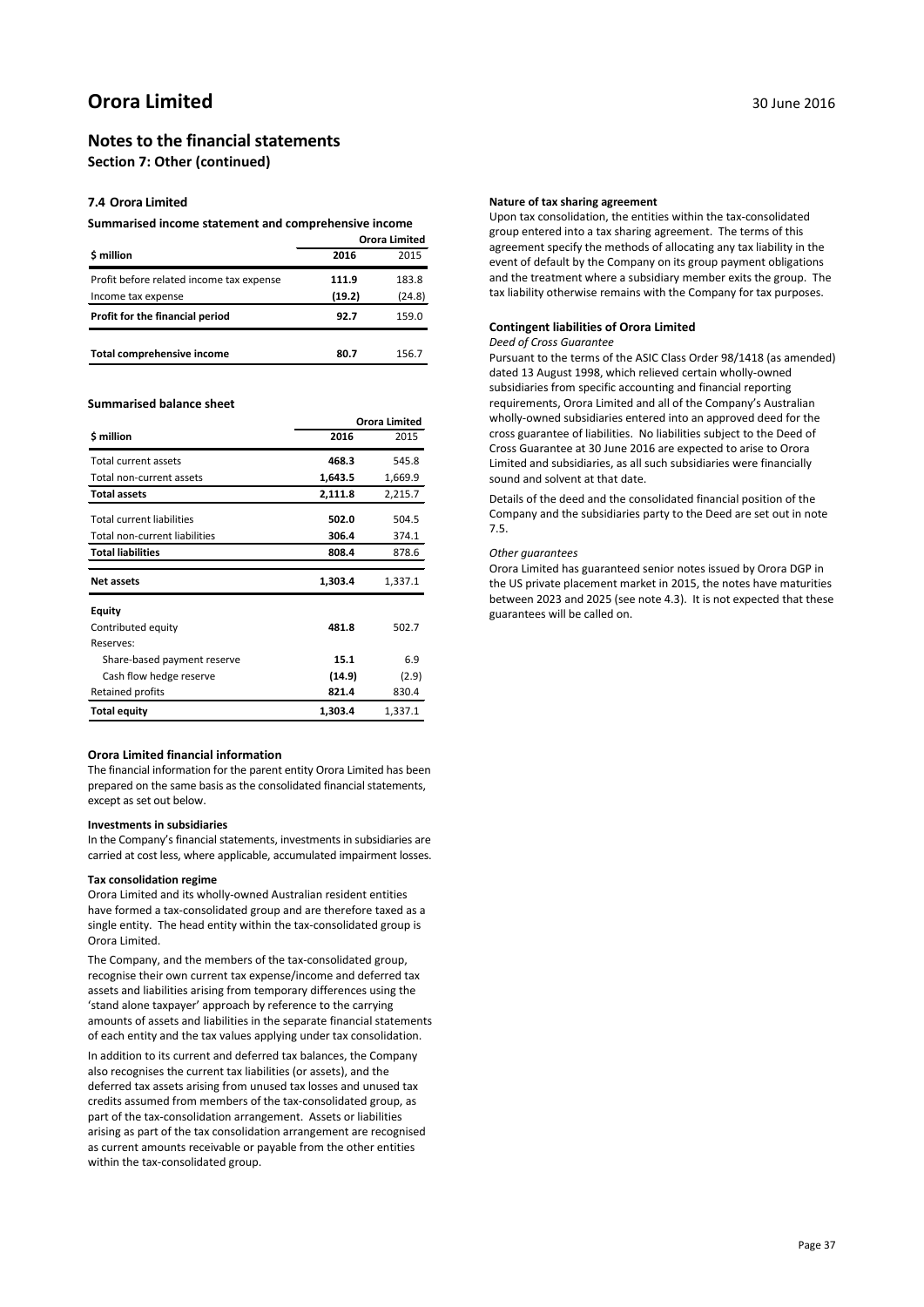### **Notes to the financial statements Section 7: Other (continued)**

### **7.5 Deed of Cross Guarantee**

The Company, Orora Limited, and the subsidiaries listed below are subject to a Deed of Cross Guarantee (Deed) under which each company guarantees the debts of the others:

| Orora Packaging Australia Pty Ltd     | PP New Pty Ltd               |
|---------------------------------------|------------------------------|
| Pak Pacific Corporation Pty Ltd       | AP Chase Pty Ltd             |
| Fibre Containers (Queensland) Pty Ltd | Lynyork Pty Ltd              |
| Speciality Packaging Group Pty Ltd    | Chapview Pty Ltd             |
| ACN 002693843 Box Pty Ltd             | <b>AGAL Holdings Pty Ltd</b> |
| ACN 089523919 CCC Pty Ltd             | Rota Die Pty Ltd             |
| Rota Die International Pty Ltd        | <b>Envirocrates Pty Ltd</b>  |
| Orora Closure Systems Pty Ltd         |                              |

Under the terms of ASIC Class Order 98/1418 (as amended), those wholly-owned subsidiaries that have entered into the Deed are granted relief from the *Corporations Act 2001* requirement to prepare and lodge audited Financial Reports and Directors' Reports.

#### **Financial statements for the Orora Limited Deed of Cross Guarantee**

The consolidated income statement, statement of comprehensive income and statement of financial position of the entities party to the Deed for the year ended and as at 30 June, are set out below.

#### **Consolidated income statement, statement of comprehensive income and retained earnings**

| \$ million                                                                                 | 2016            | 2015            |
|--------------------------------------------------------------------------------------------|-----------------|-----------------|
| Sales revenue                                                                              | 1,662.2         | 1,638.6         |
| <b>Profit from operations</b><br>Net finance costs                                         | 204.7<br>(12.2) | 344.1<br>(22.3) |
| Profit before related income tax expense                                                   | 192.5           | 321.8           |
| Income tax expense                                                                         | (23.8)          | (27.9)          |
| Profit for the financial period                                                            | 168.7           | 293.9           |
| Other comprehensive income/(expense)                                                       |                 |                 |
| Items that may be reclassified to profit or loss:                                          |                 |                 |
| Available-for-sale financial assets<br>Realised gain trnasferred to profit or loss, net of |                 | (2.9)           |
| Cash flow hedge reserve<br>Unrealised losses on cash flow hedges, net of tax               | (9.8)           | (2.3)           |
| Realised losses/(gains) transferred to profit or loss,<br>net of tax                       | (1.8)           | 2.9             |
| Time value of options                                                                      | (0.4)           |                 |
| Tax on exchange differences on translating<br>financial instruments                        | (0.3)           | 0.3             |
| Other comprehensive expense, net of tax                                                    | (12.3)          | (2.0)           |
| Total comprehensive income for the financial<br>period                                     | 156.4           | 291.9           |
| Retained profits at beginning of financial period                                          | 960.8           | 745.3           |
| Profit for the financial period                                                            | 168.7           | 293.9           |
| Dividends recognised during the financial period                                           | (101.7)         | (78.4)          |
| Retained profits at end of the financial period                                            | 1,027.8         | 960.8           |

#### **Consolidated Balance Sheet**

| \$ million                           | 2016    | 2015    |
|--------------------------------------|---------|---------|
| <b>Current assets</b>                |         |         |
| Cash and cash equivalents            | 6.3     | 34.3    |
| Trade and other receivables          | 363.4   | 317.7   |
| Inventories                          | 287.8   | 290.9   |
| Derivatives                          | 0.7     | 7.5     |
| Other current assets                 | 22.7    | 29.9    |
| <b>Total current assets</b>          | 680.9   | 680.3   |
| <b>Non-current assets</b>            |         |         |
| Investments in controlled entities   | 211.8   | 211.8   |
| Property, plant and equipment        | 1,350.5 | 1,373.7 |
| Deferred tax assets                  |         | 0.8     |
| Goodwill and intangible assets       | 88.4    | 91.2    |
| Derivatives                          | 0.1     | 1.2     |
| Other non-current assets             | 46.3    | 47.5    |
| <b>Total non-current assets</b>      | 1,697.1 | 1,726.2 |
| <b>Total assets</b>                  | 2,378.0 | 2,406.5 |
|                                      |         |         |
| <b>Current liabilities</b>           |         |         |
| Trade and other payables             | 358.5   | 343.3   |
| Interest-bearing liabilities         | 58.6    | 79.9    |
| <b>Derivatives</b>                   | 10.8    | 3.0     |
| <b>Current tax liabilities</b>       |         | 4.2     |
| Provisions                           | 92.2    | 92.5    |
| <b>Total current liabilities</b>     | 520.1   | 522.9   |
| <b>Non-current liabilities</b>       |         |         |
| Other payables                       |         | 0.9     |
| Interest-bearing liabilities         | 268.8   | 349.0   |
| Derivatives                          | 13.3    | 8.4     |
| Deferred tax liabilities             | 3.4     |         |
| Provisions                           | 23.0    | 17.9    |
| <b>Total non-current liabilities</b> | 308.5   | 376.2   |
| Total liabilities                    | 828.6   | 899.1   |
| <b>NET ASSETS</b>                    | 1,549.4 | 1,507.4 |
|                                      |         |         |
| Equity                               |         |         |
| Contributed equity                   | 513.1   | 513.8   |
| <b>Treasury shares</b>               | (31.3)  | (11.1)  |
| Reserves                             | 39.8    | 43.9    |
| Retained earnings                    | 1,027.8 | 960.8   |
| <b>TOTAL EQUITY</b>                  | 1.549.4 | 1.507.4 |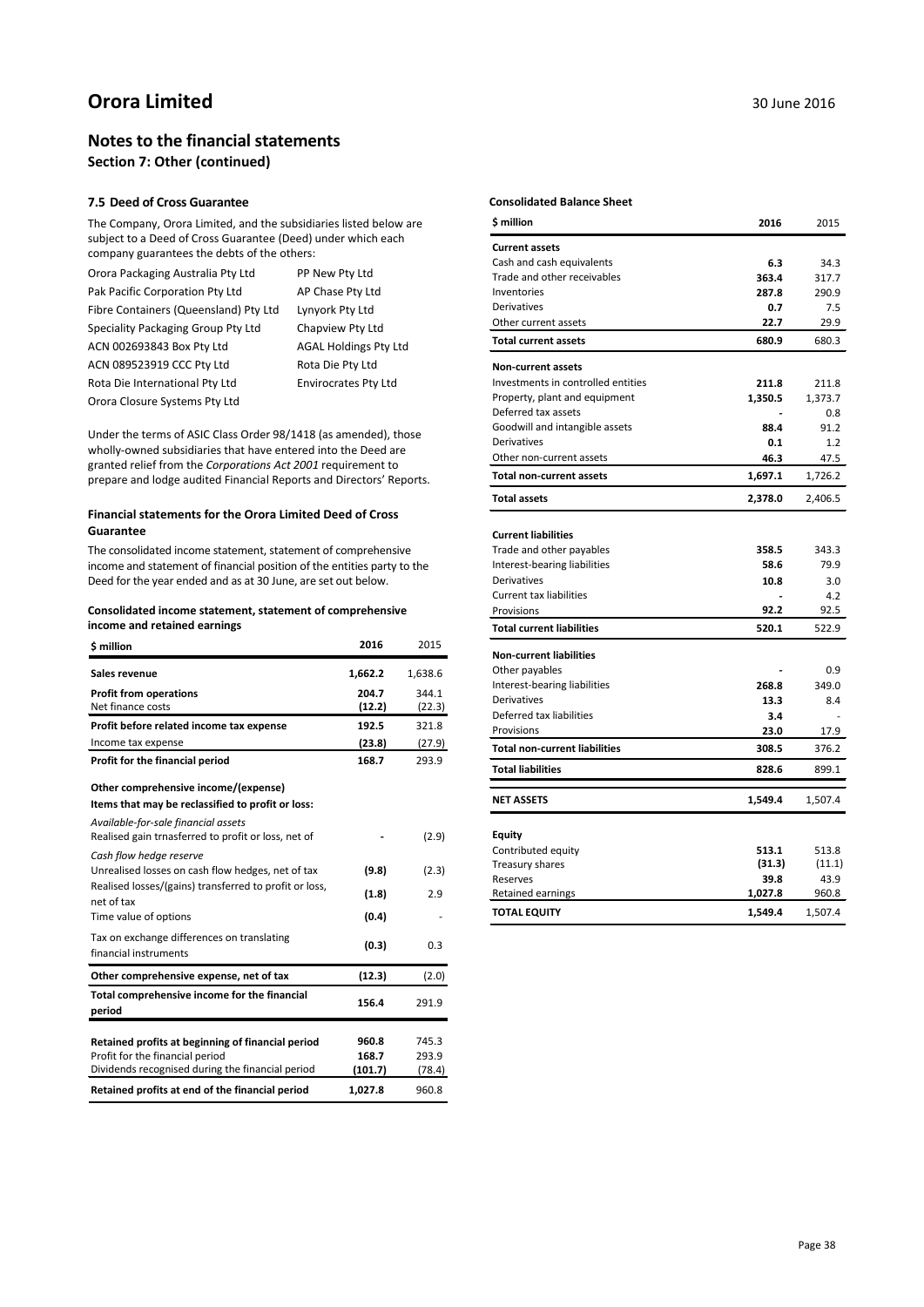### **Notes to the financial statements Section 7: Other (continued)**

#### **7.6 Related party transactions**

The related parties identified by the Directors include investments and key management personnel.

To enable users of our financial statements to form a view about the effects of related party relationships on the Group, we disclose the related party relationship when control exists, irrespective of whether there have been transactions between the related parties.

Details of investment in subsidiaries are disclosed in note 6.1 and details of the Orora Employee Share Trust are provided in note 6.3. The Group does not hold any interests in associates or joint ventures.

#### **7.6.1 Parent entity**

The ultimate parent entity within the Orora Group is Orora Limited, which is domiciled and incorporated in Australia. Transactions with entities in the wholly-owned Orora Group are made on normal commercial terms and conditions and during the year included:

- purchases and sales of goods and services;

- advancement and repayment of loans;
- interest expense paid by Orora Limited for money borrowed;
- transfer of tax related balances for tax consolidation purposes;
- provision of transactional banking facilities on behalf of subsidiaries;
- provision of payroll, superannuation, share-based remuneration and managerial assistance.

#### **7.6.2 Other related parties**

Contributions to superannuation funds on behalf of employees are disclosed in note 1.4.

#### **7.7 Key Management Personnel**

Key Management Personnel (KMP) consists of Orora Limited Executive and Non-Executive Directors, the Chief Financial Officer and the Group General Manager, Strategy. Key management personnel compensation is as follows:

| \$thousand                   | 2016  | 2015  |
|------------------------------|-------|-------|
| Short-term employee benefits | 4.785 | 4,821 |
| Long-term employee benefits  | 80    | 64    |
| Post employment benefits     | 201   | 190   |
| Share-based payment expense  | 3.067 | 2,500 |
|                              | 8.133 | 7.575 |

Detailed remuneration disclosures are provided in the

Remuneration Report section of the Directors' Report. Apart from the information disclosed in this note, no Director has entered into a material contract with the Group this financial year and there were no material contracts involving Directors' interests existing at year end (2015: nil).

At 30 June 2016 no individual KMP or related party holds a loan with the Group (2015: nil).

#### **7.8 New and amended accounting standards and interpretations**

#### **7.8.1 Adopted from 1 July 2015**

All new and amended Australian Accounting Standards mandatory as at 1 July 2015 to the Group have been adopted, including the early adoption off AASB 9 *Financial Instruments* (Dec 2014).

Although the adoption of these standards has resulted in some changes to the accounting policies of the Group they have not resulted in any material adjustment to the amounts recognised in the financial statements. The adoption of AASB 9 (Dec 2014) is discussed further below.

#### **AASB 9 Financial Instruments (Dec 2014)**

Orora early adopted and applied all of the requirements of AASB 9 (2014) including consequential amendments to other standards, from 1 July 2015.

The adoption of AASB 9 (Dec 2014) impacts the Group as follows: *Classification and Measurement*

The Group classified its financial assets and financial liabilities as subsequently measured at amortised cost or fair value in accordance with AASB 9 (2014). The principal impact on Orora's financial assets at 1 July 2015 is the reclassification of cash and cash equivalents and trade and other receivables from 'loans and receivables' under AASB 139 to 'financial assets at amortised cost' under AASB 9 (Dec 2014).

There were no material changes in the measurement of the Group's financial assets and financial liabilities as a result of the change in classification.

#### *Hedging*

AASB 9 (2014) introduced a new hedge accounting model to simplify hedge accounting outcomes and more closely align hedge accounting with risk management objectives. This has resulted in the following key changes to Orora's hedge accounting:

- the intrinsic value of an option can now be designated as the hedging instrument, with the change in time value recognised in other comprehensive income rather than in profit and loss. The amount recognised in other comprehensive income is then recycled to profit or loss either over the period of the hedge, if the hedge is time-related, or when the hedged transaction affects profit or loss, if the hedge is transaction related;
- effectiveness measurement testing will only be performed on a prospective basis with no defined numerical range of effectiveness applied in the testing.

Upon adoption of AASB 9 (Dec 2014), on 1 July 2015, there was a continuation of the existing hedge relationships. As a result, there was no material impact on the income statement, the statement of comprehensive income, balance sheet or statement of changes in equity.

The accounting policies for cash and cash equivalents (note 4.3), trade and other receivables (note 3.1) and derivative financial instruments (hedging instruments) (note 5.4) have been updated and are applicable from 1 July 2015. The terminology in these policies has been updated in accordance with the requirements of AASB 9 (Dec 2014). There has been no material change in the measurement and recognition of these items.